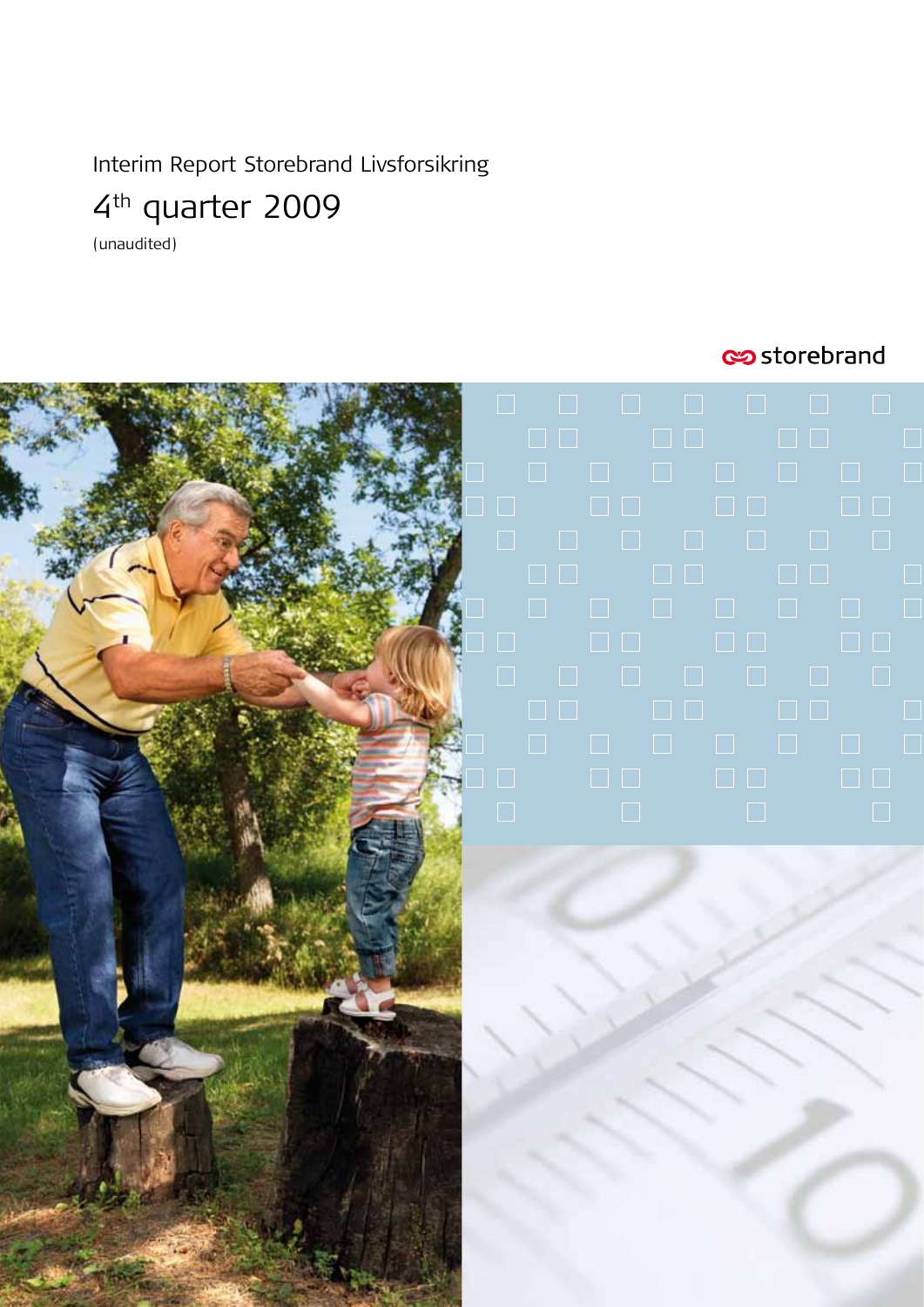# Interim report for Storebrand Livsforsikring Group - Q4 2009

Storebrand Livsforsikring AS is a wholly owned subsidiary of the listed company Storebrand ASA. For information about the Storebrand Group's Q4 result please refer to the Storebrand Group's interim report for the Q4 of 2009.

The official financial statements of the Storebrand Group are prepared in accordance with the International Financial Reporting Standards (IFRS), while the official consolidated financial statements of Storebrand Livsforsikring AS are prepared in accordance with the Annual Accounts Regulations for Insurance Companies.

The table below summarises the information in the consolidated financial statements for Storebrand Livsforsikring AS based on IFRS principles.

#### **Risk**

Storebrand is exposed to several types of risk through its business areas. The continuous monitoring and active management of risk is therefore an integral core area in the group's activities and organisation. Developments in level of interest rates and real estate markets are regarded as the most important risk factors that could affect the group's profit in the future. Storebrand employs solvency-based risk management in its life insurance activities. The goal of this is to tailor the financial risk to the company's risk bearing capacity.

#### Result Life and Pension 1)

|                                            |      | Q <sub>4</sub> |        | $01.01 - 31.12$ |
|--------------------------------------------|------|----------------|--------|-----------------|
| <b>NOK</b> million                         | 2009 | 2008           | 2009   | 2008            |
| Life and Pensions Norway                   | 193  | 406            | 759    | 348             |
| Life and Pensions Sweden                   | 307  | 1.419          | 487    | 831             |
| Result before amortisation and write-downs | 500  | 1.825          | 1,246  | 1.179           |
| Amortisation intangible assets             | -84  | -88            | $-340$ | $-476$          |
| Write-downs intangible assets              |      |                |        | $-2.500$        |
| Pre-tax profit/loss                        | 416  | 1.737          | 906    | $-1.797$        |
| Tax                                        | 21   | $-311$         | 30     | $-471$          |
| Profit/loss after tax                      | 437  | 1.426          | 936    | $-2.269$        |

*1) Encompasses Storebrand Life Group excluding Storebrand Eiendom AS and SPP Fonder AB.*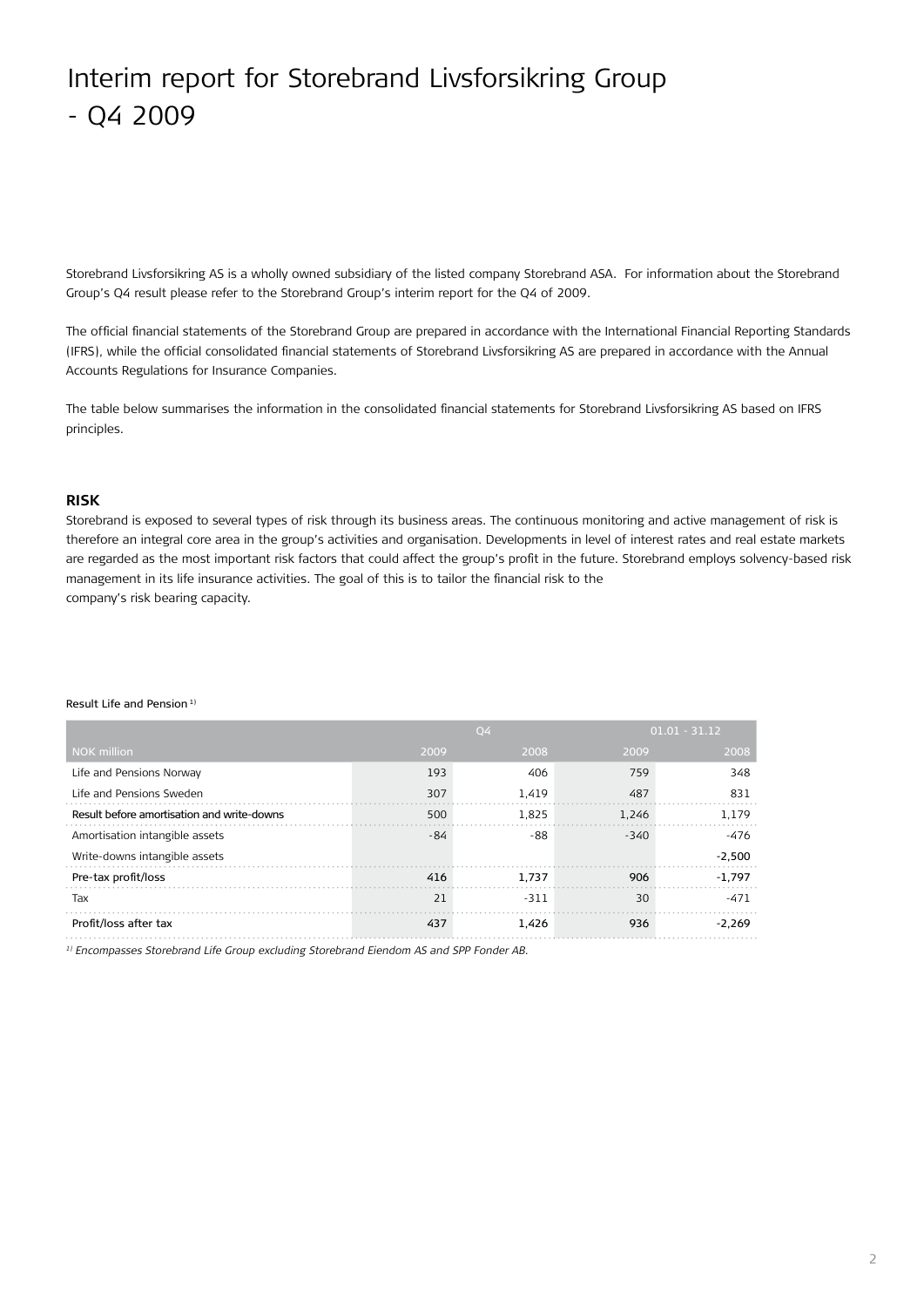- Returns exceeded the average interest guarantee in all portfolios
- Customer buffers strengthened by NOK 1.3 billion during the quarter
- **Strong increase in sales in Q4**

#### **Result**

Financial Performance - Life and Pensions Norway

|                             |       | Q <sub>4</sub> | Full year |        |  |
|-----------------------------|-------|----------------|-----------|--------|--|
| <b>NOK</b> million          | 2009  | 2008           | 2009      | 2008   |  |
| Administration result       | $-19$ | $-56$          | $-169$    | $-177$ |  |
| Risk result                 | 61    | 12             | 229       | 475    |  |
| Financial result $1$        | 16    | 356            | 201       | $-316$ |  |
| Price of interest guarantee | 125   | 96             | 478       | 398    |  |
| and profit risk             |       |                |           |        |  |
| Other                       | 8     | $-2$           | 20        | $-31$  |  |
| Pre-tax profit/loss         | 193   | 406            | 759       | 348    |  |

1) *investment return and profit sharing* 

#### Administration result

The administration result was minus NOK 19 million (minus NOK 56 million) for Q4 and minus NOK 169 million (NOK 177 million) for the full year. The reduction in costs due to lower staffing levels in several areas will have full effect in 2010.

#### Risk result

The risk result amounted to NOK 61 million (NOK 12 million) for Q4 and NOK 229 million (NOK 475 million) for the full year. The development in Q4 was characterised by improved results in risk products due to lower claims payments and dissolution of reserves. The underlying development was somewhat weaker than expected in 2009 in relation to 2008. The reduction in the result for 2009 was due to one-time effects that had a positive effect in 2008.

Up to 50% of the risk result for group pensions can be set aside in the risk equalisation fund to cover any future negative risk result. The risk result for group defined benefit private amounted to NOK 6 million for Q4. The risk equalisation fund for group pensions amounted to NOK 181 million at year-end 2009. The risk equalisation fund for paid-up policies amounted to NOK 42 million at year-end 2009. There was no change in Q4.

#### Financial result

The financial result was NOK 16 million (NOK 356 million) for Q4 and NOK 201 million (minus NOK 316 million) for the full year.

Returns for individual products with profit sharing for Q4 and the full year exceeded the average interest guarantee. Returns for paid-up policies also exceeded the average interest guarantee of 3.8% for the same period of time. There was no profit sharing in paid-up policies and individual endowment insurance in 2009, since the company has built up buffer capital in the form of additional statutory reserves amounting to NOK 242 million.

The company portfolio's result, was minus NOK 4 million for Q4 and NOK 52 million for the full year. The company portfolio is mainly invested in low risk asset classes. Close to 80% of the investment portfolio is invested in the money market and this contributed good returns for both the quarter and the full year.

Storebrand Life Insurance's net loan interest costs will amount to approximately NOK 130 million per quarter for the next 12 months. Total interest-bearing debt amounted to NOK 6.6 billion at year-end 2009.

#### Price of interest guarantee and profit risk

The profit allocated to the owner pursuant to the new insurance act is less dependent on the booked return recognised in the customer portfolios due to upfront pricing of the interest guarantee and profit from risk. NOK 125 million was recognised as income from upfront pricing of the interest guarantee and profit from risk for group defined benefit in Q4. NOK 478 million (NOK 398 million) was recognised as income in 2009. The implemented price increases will have full effect from and including 2010.

#### Other result

Other result was NOK 8 million (minus NOK 2 million) for Q4 and NOK 20 million (minus NOK 31 million) for the full year. This item primarily consists of results from subsidiaries.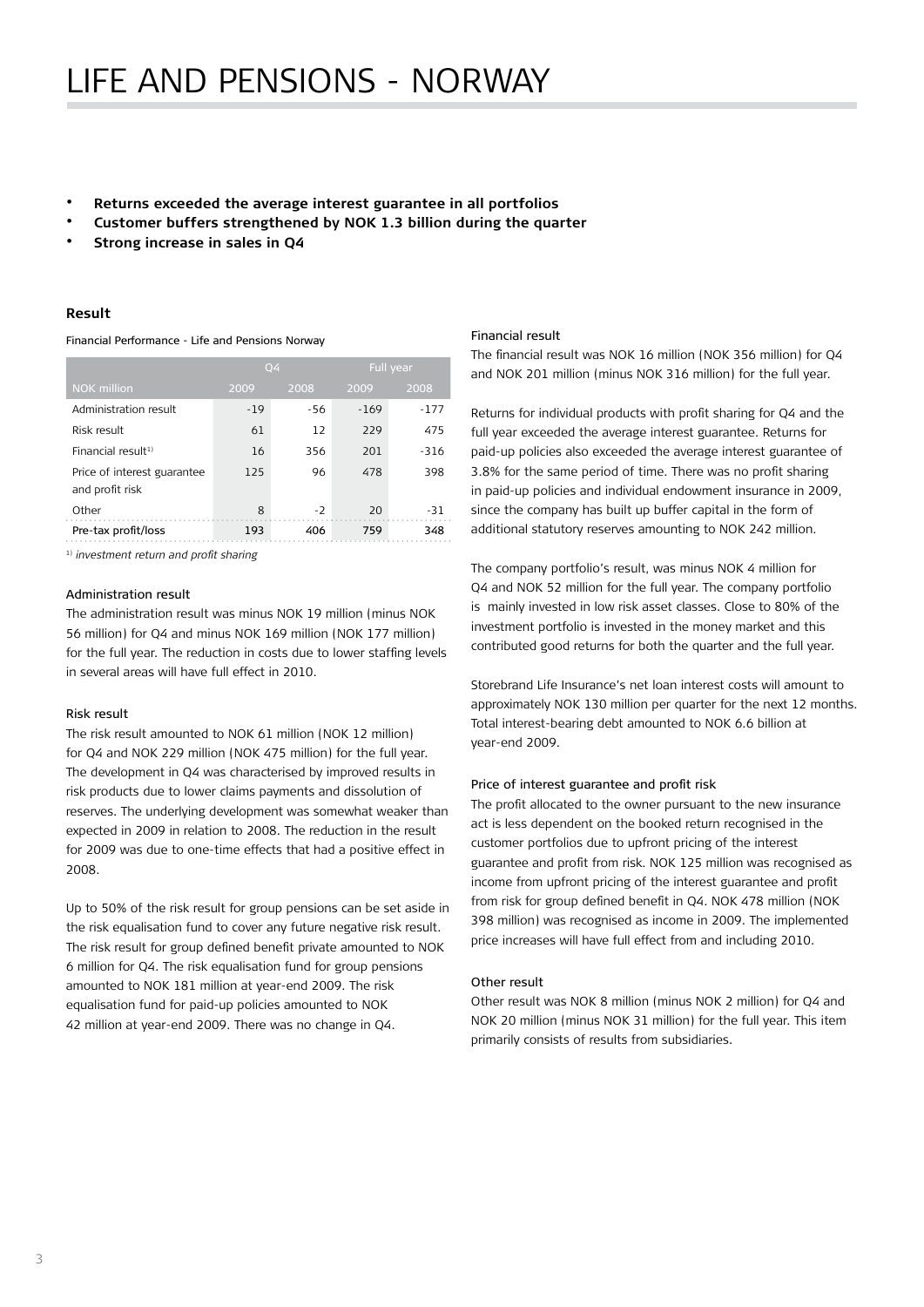#### **Balance sheet**

#### Market return group portfolio

|                  | 04   |      |      | Full year |
|------------------|------|------|------|-----------|
| Portolio         | 2009 | 2008 | 2009 | 2008      |
| Total            | 1.5% | 1.8% | 4.6% | $-0.2%$   |
| Group standard   | 1.6% | 1.4% | 4.8% | $-0.2%$   |
| Paid-up policies | 1.5% | 1.8% | 4.5% | $-1.3%$   |
| Individual       | 1.6% | 1.5% | 4.3% | $-0.1%$   |

All customer portfolios with interest guarantees achieved good returns during the quarter. The returns now exceed the average interest guarantee in every portfolio. The return on invested assets in the company portfolio was 1.7% for Q4 and 5.2% for the full year.

Real estate values were written down by NOK 95 million in Q4: NOK 62 million of which related to the directly owned portfolio in Norway and NOK 33 million relating to indirect exposure, primarily in foreign real estate funds. The valuation of the real estate portfolio is supported by a broad range of external valuations. The value of private equity increased by around NOK 200 million in Q4.

Total outperformance for the full year compared to relevant benchmarks amounted to NOK 977 million. NOK 102 million came from internal equity-linked mandates, NOK 759 million from internal interest and credit mandates, and NOK 116 million from external mandates.

The returns on recommended investment choices for defined contribution pensions in Q4 were 2.3% for careful profile, 4.5% for balanced profile, and 6.6% for bold profile. The returns for the full year were 10.6% for careful profile, 20.6% for balanced profile and 30.2% for bold profile, respectively. All profiles achieved better returns than their benchmark.

The diagrams in the nest column show the risk-adjusted asset allocations (including derivatives). The proportion of equities in portfolios with a guarantee increased further in Q4 and now ranges between 4% and 30%. The average proportion of equities is 11%, compared to 5% at the start of the year. Allocations to loans and receivables remained unchanged during Q4, but for the year as a whole allocations changed from 15% to 27% on average for portfolios with a guarantee. The increase in equities and loans and receivables corresponds to an equivalent reduction in trading bonds and the money market. Relatively small changes were made to the company portfolio's allocations during Q4, but for the year as a whole the exposure to equities was reduced from 2.5% to 0%.

Since the start of 2010, the paid-up policies portfolio has been spilt into three sub-portfolios based on the contracts' customer buffers. This means that the proportion of equities for paid-up policies with high additional statutory reserves is now 20%. This helps to increase the expected return for both customers and the owner.



Total assets under management increased by around NOK 1 billion in Q4 and amounted to NOK 204 billion at year-end 2009.

Solidity



Solidity capital at the close of Q4 amounted to NOK 35 billion and was strengthened over the quarter by the positive result development and increased customer buffers. Additional statutory reserves amounted to NOK 4.6 billion at year-end 2009, an increase of NOK 1.3 billion during the quarter.

Storebrand Life Insurance Group's capital adequacy at year-end 2009 was 14.9%, a reduction in the quarter due to the NOK 610 million group contribution to Storebrand ASA. Storebrand Life Insurance Group's solvency margin was 170%, an improvement of 9 percentage points during Q4 which was due to the positive result development and increased additional statutory reserves.

#### **Market**

Premium income excl. transfer of premium funds

|                                                |       | Q <sub>4</sub> |        | <b>Full year</b> |  |
|------------------------------------------------|-------|----------------|--------|------------------|--|
| <b>NOK</b> million                             | 2009  | 2008           | 2009   | 2008             |  |
| Group Defined Benefit                          | 1,176 | 2.164          | 8,286  | 9.948            |  |
| Paid-up policies                               | 19    | 15             | 101    | 97               |  |
| Group with investment<br>choice                | 657   | 648            | 2,624  | 2,260            |  |
| Individual endowment<br>insurance and pensions | 311   | 349            | 1,506  | 1,638            |  |
| Individual with investment<br>choice           | 954   | 120            | 2,073  | 1,023            |  |
| Risk products without<br>profit sharing        | 133   | 185            | 1.484  | 1,338            |  |
| Total                                          | 3.249 | 3.480          | 16.073 | 16.304           |  |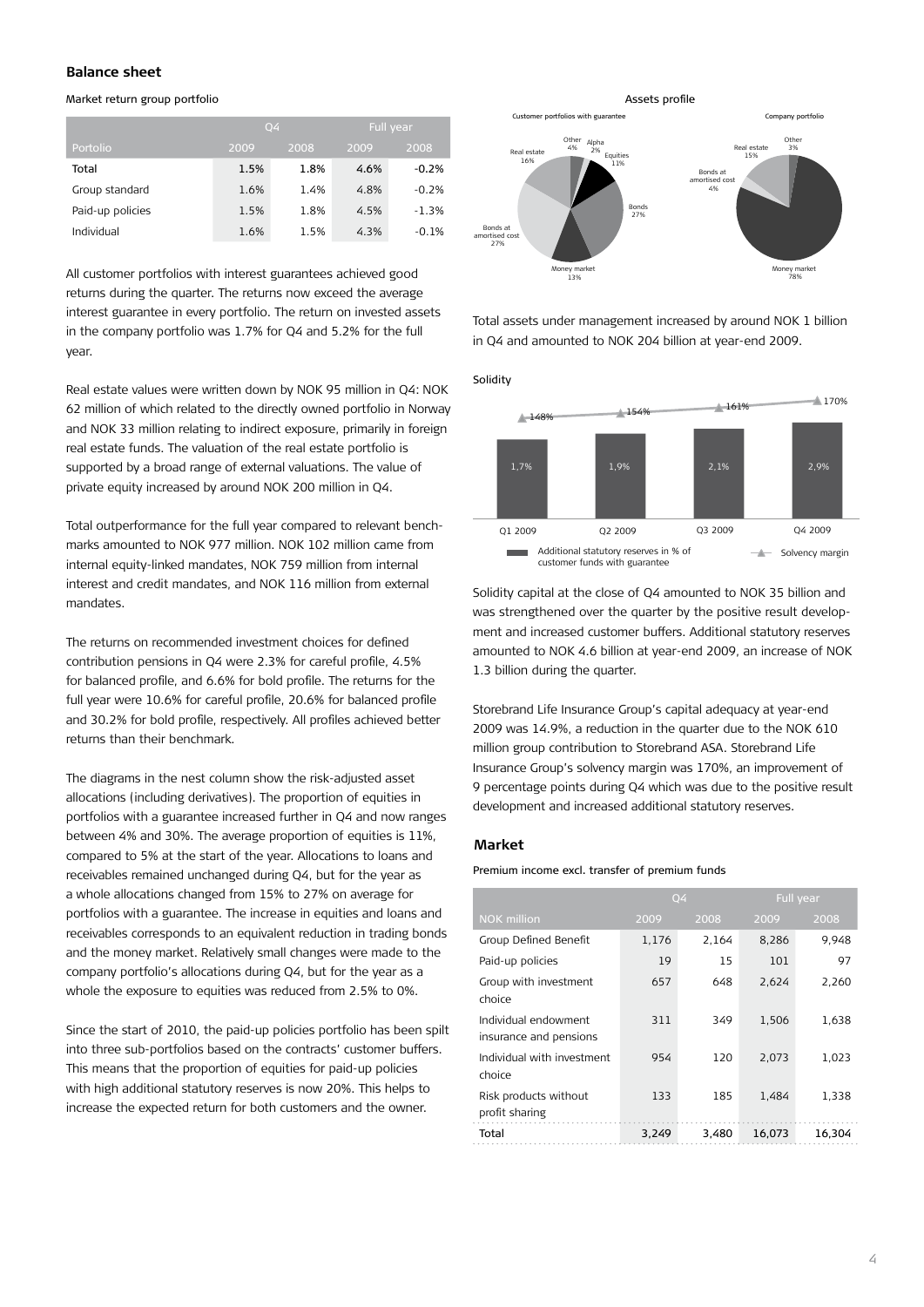Total premium income decreased by 7% during the quarter compared to the same period last year. The development of the occupational pensions market was characterised by lower wage growth this year than in the corresponding period last year.

#### Sales

Storebrand won a number of major tenders towards the end of Q4, which will be booked in 2010. Based on reported sales, Storebrand achieved a net transfer balance in 2009 of NOK 2.4 billion for group pensions. Q4 saw a net booked outflow of customer assets from Storebrand amounting to NOK 470 million, while the year as a whole saw net booked inflow to Storebrand of NOK 55 million (NOK 2,834 million).

Several large public enterprises moved their occupational pension plans to Storebrand in the public sector occupational pensions market. Storebrand gained no new customers in the municipal market, and lost three. In total, 2009 saw a net inflow to Storebrand of NOK 540 million in the public sector occupational pensions market.

Sales of the guarantee account product in the retail market were very good, with net sales of NOK 0.9 billion in Q4 and around NOK 1.6 billion for the full year.

#### New subscriptions

New premiums (APE) worth NOK 257 million (NOK 212 million) were signed in Q2. APE at the close of Q4 amounted to NOK 1,035 million (NOK 1,583 million). The fall since 2008 is primarily due to reduced APE for group occupational pensions. Assets under management in the guarantee account and link products saw a sound increase in 2009. New group pensions premiums (APE) increased to NOK 127 million (NOK 37 million) in the public sector as per Q4. The fall in APE experienced in the individual sectors continued in Q4. The results of the company winning a number of large tender competitions towards the end of the year will be booked in the 2010 financial year.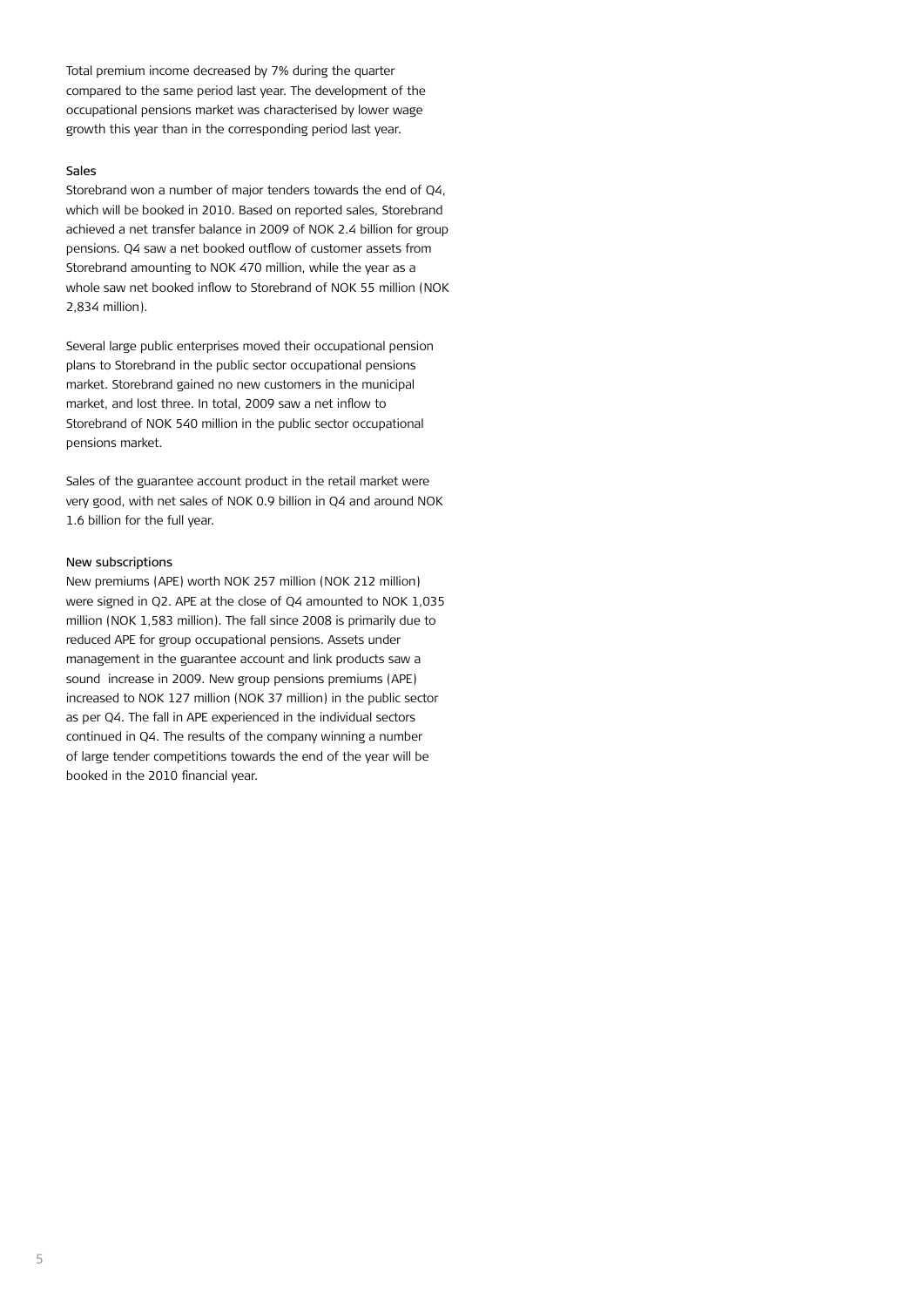- **• Good result development in the quarter**
- **• Positive development in assets under management and increased customer buffers**
- **• Changes to terms adopted in defined benefit portfolio, which will benefit owner and customers**

#### **Result**

Financial performance - Life and Pensions Sweden

|                                                 |       | Q <sub>4</sub> |        | <b>Full year</b> |  |
|-------------------------------------------------|-------|----------------|--------|------------------|--|
| <b>NOK</b> million                              | 2009  | 2008           | 2009   | 2008             |  |
| Administration result                           | $-37$ | $-104$         | $-101$ | $-103$           |  |
| Risk result                                     | 82    | 95             | 253    | 287              |  |
| Financial result                                | 245   | 1,184          | 260    | 340              |  |
| Other                                           | 17    | 229            | 74     | 293              |  |
| Currency result                                 |       | 14             |        | 14               |  |
| Result before amorti-<br>sation and write-downs | 307   | 1,419          | 487    | 831              |  |
| Amortisation intangible<br>assets               | -84   | -88            | $-340$ | -476             |  |
| Write-downs intangible<br>assets                |       |                |        | $-2,500$         |  |
| Pre-tax profit/loss                             | 223   | 1,331          | 147    | -2.145           |  |

#### Administration result

The administration result was minus NOK 37 million (minus NOK 104 million) for Q4 and minus NOK 101 million (minus NOK 103 million) for 2009. The positive development in assets under management during the year resulted in increased administration income, which returned in Q4 to the levels seen before the financial crisis. The administration costs were affected by, among other things, one-time effects associated with restructuring.

The second phase of the restructuring process intended to produce an even more efficient and customer-oriented organisation was implemented in Q4. This phase resulted in further staffing reductions, bringing the total number in 2009 to around 80 people, 30 of whom were consultants. Some administration tasks were transferred to Storebrand's company in the Baltic as part of the restructuring. In Q4, SPP also signed an outsourcing agreement regarding the administration of pensions for local authorities and counties with an IT company, Logica. The partnership involves around 30 of SPP's employees transferring to Logica, which will assume this responsibility from 1 March 2010. This will have a positive effect on SPP's result.

#### Risk result

The risk result was NOK 82 million (NOK 95 million) for Q4 and NOK 253 million (NOK 287 million) for the full year. The main reason for the development seen in Q4 and the rest of the year was the dissolution of sickness reserves. Such dissolutions are carried out when the number of people being declared fit is higher than expected, and they have been affected by stricter requirements for sickness leave.

#### Financial result

The financial result amounted to NOK 245 million (NOK 1,184 million) for Q4 and NOK 260 million (NOK 340 million) for the full year. The quarter's result was affected by the positive return in every portfolio and profit sharing in the DC portfolio, as well as the transition to new mortality assumptions for the calculation of insurance reserves. Reserves were set aside for the calculated effect of the transition to the new assumptions in connection with the acquisition of SPP. The reserves were higher than the actual effect of the transition, which has resulted in a positive net effect of NOK 82 million during the quarter.

At the start of the year the company took steps to strengthen its solvency margin. The solvency margin increased strongly during the first months of the year as interest rates rose and the difference between mortgages rates and the government rate increased. The financial result fell in the same period due to the rising interest rates and a reduced difference between the swap and government rate. The improving solvency margin meant that SPP could reduce the hedging portfolio for the rest of the year and increase the exposure to equities in the investment portfolios. These measures, combined with the good development of the equity and credit markets, resulted in an improved financial result.

#### **Other**

Other profit amounted to NOK 17 million (NOK 229 million) for Q4 and NOK 74 million (NOK 293 million) for the full year. The company portfolio was invested entirely in interest-bearing securities throughout 2009.

#### **Balance sheet**

Financial return

|                                  |      | Q <sub>4</sub> | Full year |         |  |
|----------------------------------|------|----------------|-----------|---------|--|
| <b>NOK</b> million               | 2009 | 2008           | 2009      | 2008    |  |
| Defined Benefit (DB) %           | 1.54 | 5.82           | 4.12      | 0.59    |  |
| Defined Contribution<br>$(DC)$ % | 1.60 | 9.60           | 5.00      | 2.90    |  |
| P250*                            | 2.38 | $-0.07$        | 9.59      | $-5.89$ |  |
| P300*                            | 1.66 | 7.45           | 4.77      | 1.19    |  |
| P 520*                           | 1.18 | 16.40          | 2.86      | 9.59    |  |
| RP (Retirement Pension)          | 0.54 |                | 1.27      |         |  |

*\*) Maximum interest rate guarantee in the portfolios P250, P300 and P520 is 2,5%, 4% og 5,2% respectively.*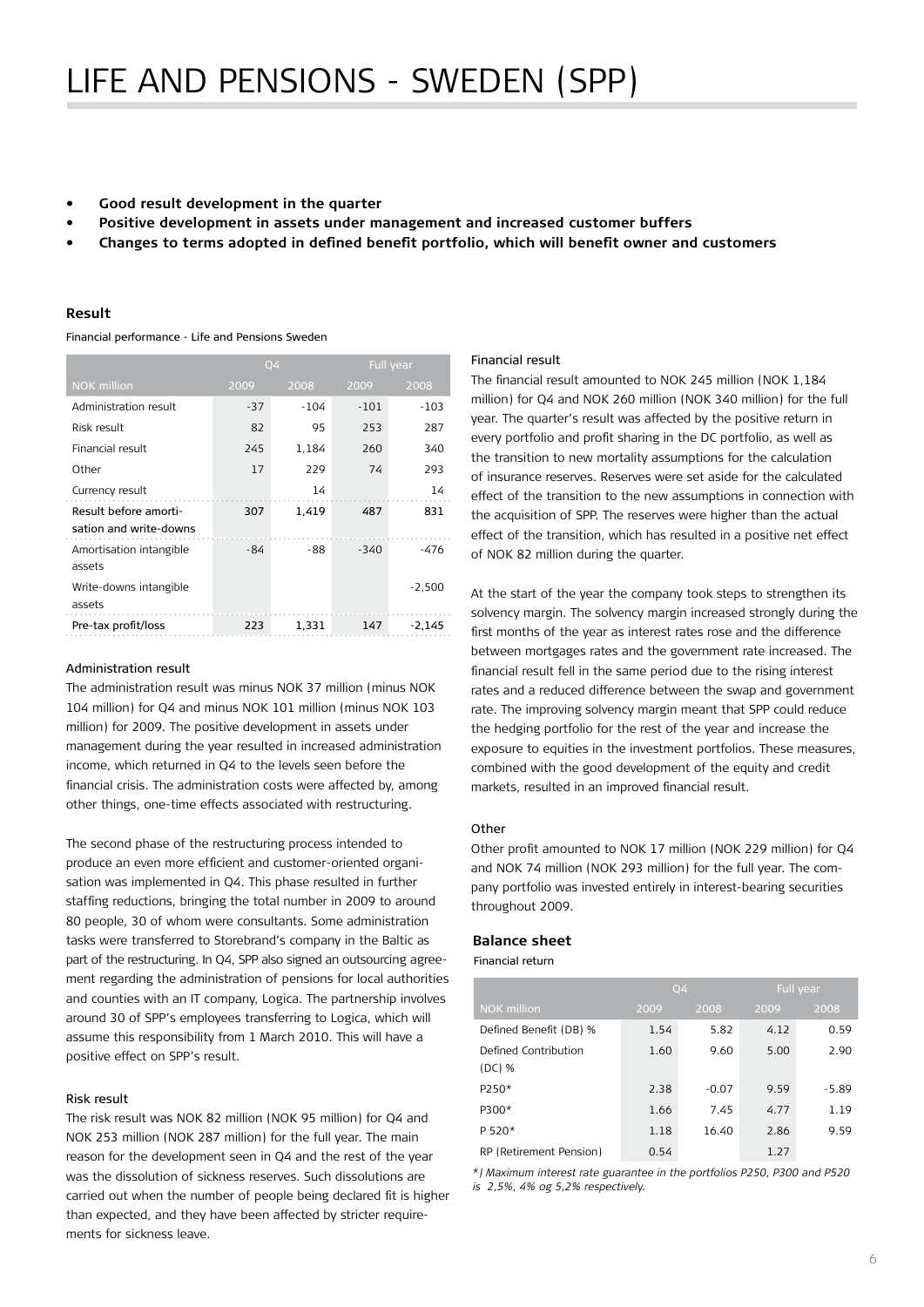The year started with negative returns in the investment portfolios due to rising interest rates and falling equity markets. The equity and credit markets improved during 2009. Together with increased exposure to equities, this resulted in a positive return in every portfolio both for Q4 and for the full year.

Due to developments in the interest rate markets, the guaranteed interest rate for new premiums in DC was reduced from 2.5% to 1.25% on 1 February 2009. A new investment portfolio (AP) consisting of retirement pensions was added in March 2009.

Asset profile customer portfolios with guaranteed return



*\*) Maximum interest rate guarantee in the portfolios P250, P300 and P520 is 2,5%, 4% og 5,2% respectively.*

SPP adjusts its exposure to equities in line with developments in the market via so-called dynamic risk management. In Q4 the proportion of equities increased by 6%-points in the DB portfolio and 2%-points in P250, while it decreased by 1%-point in P300 and 3%-points in P520. During 2009 the proportion of equities has increased by 23%-points in DB, 31%-points in P250, 15%-points in P300 and 4%-points in P520.

Solidity



The conditional bonus continued to develop positively in Q4 and amounted to NOK 8.7 billion at year-end 2009. This is an increase of 16% compared with the year before. The increase was 26% in local currency.

The capital under management amounted to NOK 112 billion at year-end 2009, an increase of 9% compared with 2008. NOK 6.4 billion of the increase comes from Nordben. The positive development was due to the strong increase in new subscriptions in unitlinked insurance and positive returns in the portfolios.

The solvency margin increased from 135% to 194% in 2009.

#### **Market**

Premium income

|                     |       | 04    | Full year |       |  |
|---------------------|-------|-------|-----------|-------|--|
| <b>NOK</b> million  | 2009  | 2008  | 2009      | 2008  |  |
| Guaranteed products | 823   | 939   | 3,529     | 3,729 |  |
| Unit linked         | 650   | 683   | 3.081     | 3,010 |  |
| BenCo               | 141   | 117   | 744       | 596   |  |
| Total               | 1.614 | 1.740 | 7.354     | 7.334 |  |

Premium income amounted to NOK 1,614 million (NOK 1,740 million) for Q4. The decrease in the quarter was due to foreign currency effects. Premium income for the year, adjusted for currency effects, was 4% higher than in 2008. The increase primarily took place within unit-linked insurance.

New sales measured by APE increased over the year by 6% measured in local currency, in a declining total market. The sales increase in SPP was primarily due to sales through broker channels.

#### **New contract terms for Defined Benefit**

New contract terms for the DB portfolio were introduced in Q4 which provide better conditions for long-term management. Profit sharing was replaced by an indexation fee, which means the company receives a fee of 0.4% of the capital if the conditions exist for indexing pensions in payment by the change in the CPI (the consumer price index). The company receives a further 0.4% if earned pension rights (paid-up policies) are adjusted by the CPI.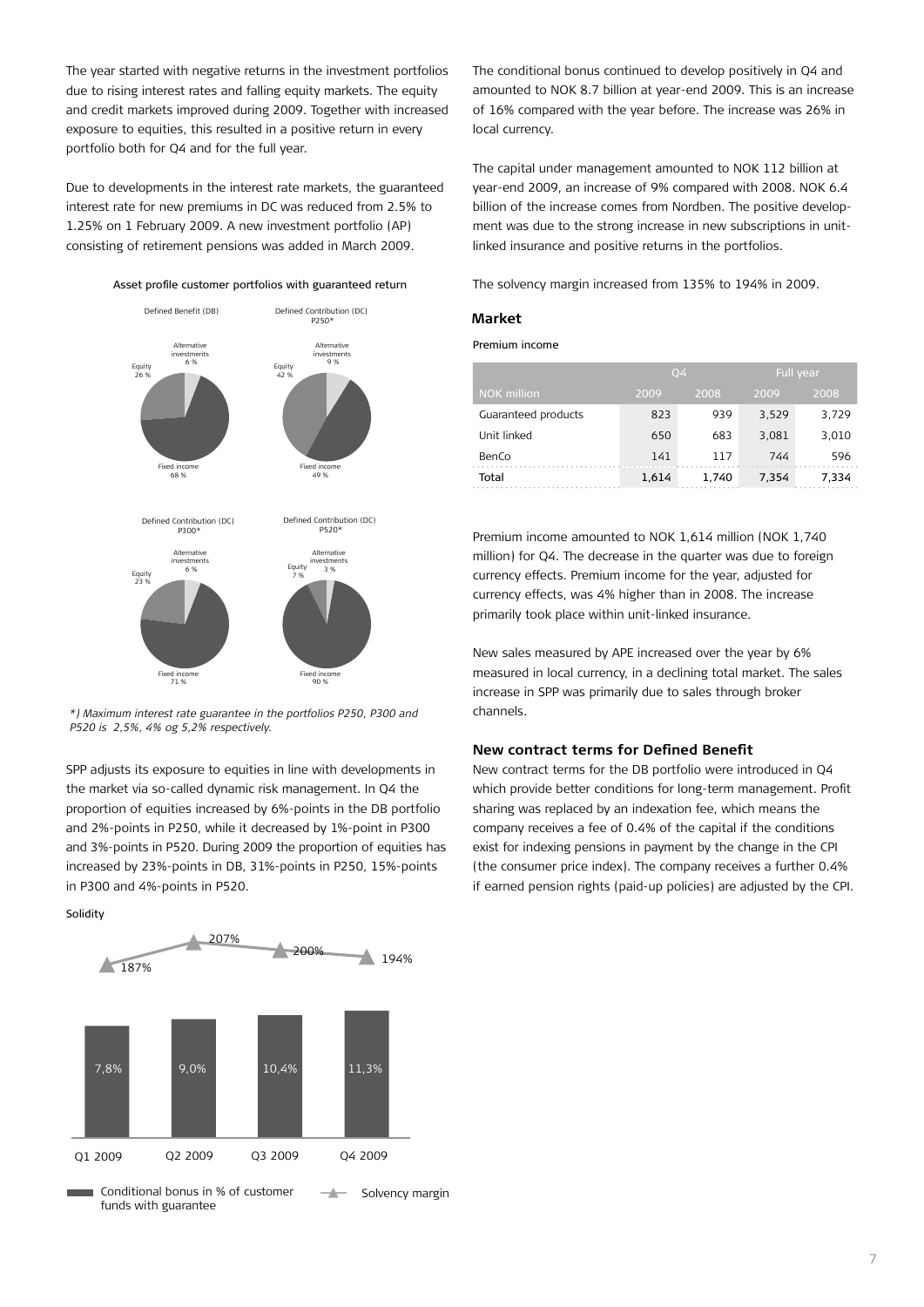## **reconciliation tables towards profit and loss account**

The following table shows reconciliation between the profit and loss tables above showing the business area Life and Pension according to IFRS, and profit and loss to local Annual Accounts Regulations for Insurance Companies (NGAAP). The official financial statements for Storebrand Livsforsikring AS are prepared in accordance with IFRS.

| <b>NOK</b> million                                | 31.12.09 | 31.12.08 |
|---------------------------------------------------|----------|----------|
| Profit and Loss Life and Pension                  | 906      | $-1,797$ |
| Change in administration reserve p&c<br>insurance | 3        | 3        |
| Change in security reserves p&c insurance         | $-18$    | -35      |
| <b>Biological assets</b>                          |          | -61      |
| Market value adjustment reserve company           |          | $-320$   |
| portfolio as at 01.01.08                          |          |          |
| Repeal of the security fund                       |          | $-133$   |
| Profit and loss Storebrand Eiendom (real          | 45       | 63       |
| estate management)                                |          |          |
| Profilt and loss SPP Fonder (asset management)    | 17       |          |
| Profit and loss Storebrand Livsforsikring         | 952      | -2,280   |
| Group before tax                                  |          |          |

Lysaker, 16 February 2010 The Board of Directors of Storebrand Livsforsikring AS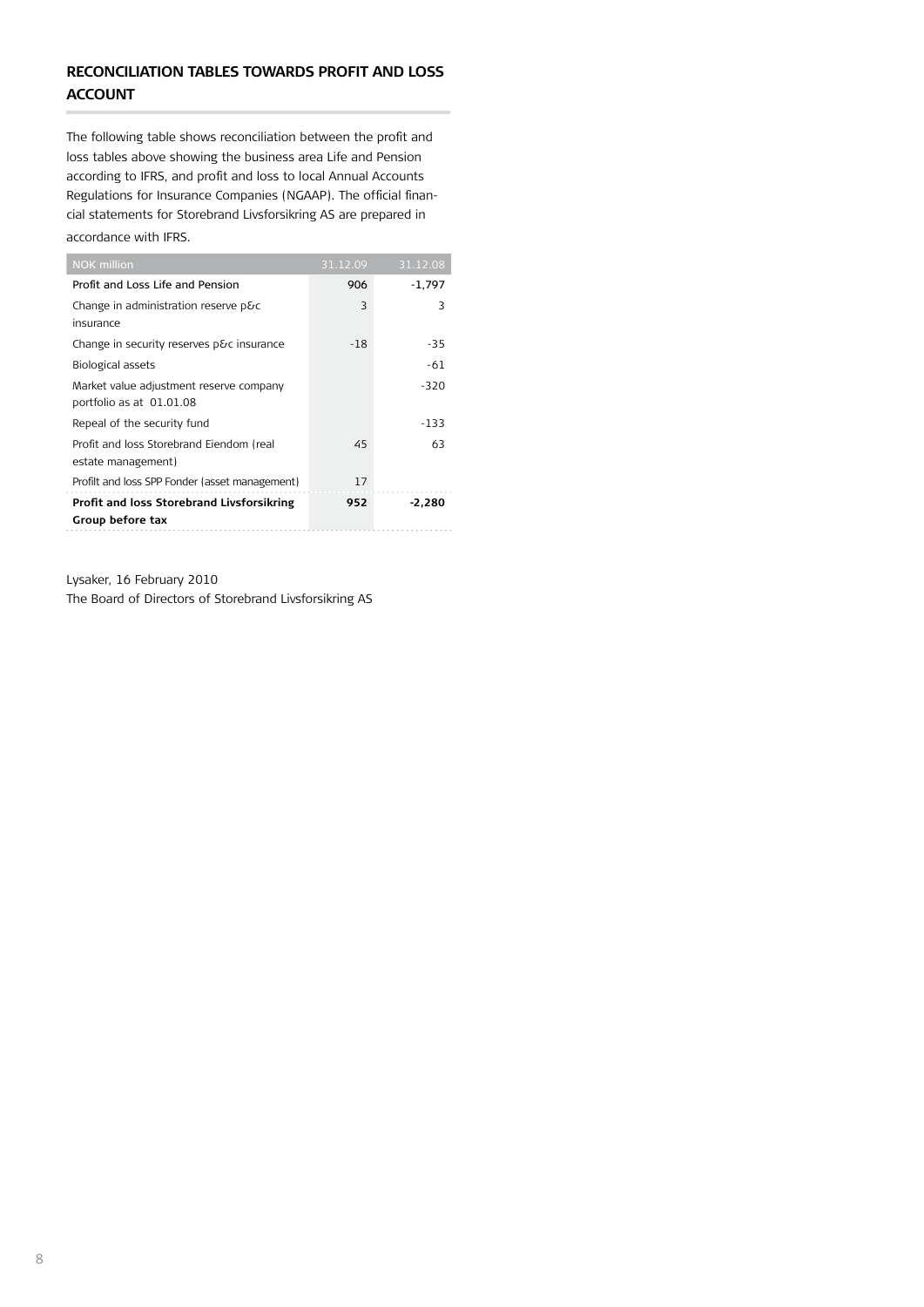# Storebrand Livsforsikring AS

## **Profit and loss account**

|                                                                                              |            | Q <sub>4</sub> |             | $01.01 - 31.12$ |
|----------------------------------------------------------------------------------------------|------------|----------------|-------------|-----------------|
| <b>Million NOK</b>                                                                           | 2009       | 2008           | 2009        | 2008            |
| TECHNICAL ACCOUNT:                                                                           |            |                |             |                 |
| Gross premiums written                                                                       | 3,273.5    | 3,498.1        | 16,136.3    | 16,362.9        |
| Reinsurance premiums ceded                                                                   | $-24.4$    | $-18.1$        | $-63.1$     | $-59.3$         |
| Premium reserves transferred from other companies                                            | 377.4      | 493.7          | 2,683.5     | 5,019.1         |
| Premiums for own account                                                                     | 3,626.6    | 3,973.7        | 18,756.7    | 21,322.7        |
|                                                                                              |            |                |             |                 |
| Income from investments in subsidiaries, associated companies and joint-controlled companies | 193.8      | 408.6          | 16.1        | 1,400.3         |
| Interest income and dividends etc. from financial assets                                     | 814.9      | 1.469.6        | 4,421.5     | 5.818.8         |
| Net operating income from property                                                           |            |                |             |                 |
| Changes in investment value                                                                  | 393.4      | 2,160.8        | 1,012.4     | $-3,569.6$      |
| Realised gains and losses on investments                                                     | 733.0      | $-1,396.8$     | 1,377.7     | $-4,029.1$      |
| Total net income from investments in the collective portfolio                                | 2,135.0    | 2,642.2        | 6,827.7     | $-379.6$        |
|                                                                                              |            |                |             |                 |
| Income from investments in subsidiaries, associated companies and joint-controlled companies | 8.5        | 2.6            | 0.5         | 21.8            |
| Interest income and dividends etc. from financial assets                                     | 363.6      | 158.7          | 508.3       | 246.8           |
| Net operating income from property                                                           |            |                |             |                 |
| Changes in investment value                                                                  | 309.4      | $-430.0$       | 1,967.5     | $-1,655.1$      |
| Realised gains and losses on investments                                                     | 26.6       | $-585.8$       | $-101.4$    | $-854.5$        |
| Total net income from investments in the investment selection portfolio                      | 708.0      | $-854.5$       | 2,374.9     | $-2,241.1$      |
|                                                                                              |            |                |             |                 |
| Other insurance related income                                                               | 39.5       | 14.5           | 98.4        | 127.1           |
|                                                                                              |            |                |             |                 |
| Gross claims paid                                                                            | $-2,348.0$ | $-4,567.1$     | $-9,160.9$  | $-18,539.0$     |
| Claims paid - reinsurance                                                                    | 3.9        | 3.4            | 5.6         | 2.3             |
| Gross change in claims reserve                                                               | $-107.4$   | $-25.1$        | $-144.5$    | $-38.4$         |
| Premium reserves etc. transferred to other companies                                         | $-847.3$   | $-409.6$       | $-2,628.1$  | $-2,294.2$      |
| Claims for own account                                                                       | $-3,298.8$ | -4,998.4       | $-11,927.9$ | $-20,869.3$     |
|                                                                                              |            |                |             |                 |
| To (from) premium reserve, gross                                                             | 67.4       | 708.6          | $-5,333.9$  | $-996.9$        |
| To/from additional statutory reserves in connection with claims/repurchase                   | $-1,190.7$ | 2,199.3        | $-1,231.8$  | 2,302.8         |
| Change in value adjustment fund                                                              | $-31.4$    | $-40.5$        | $-31.4$     | 3,529.3         |
| Change in premium fund, deposit fund and the pension surplus fund                            | $-12.7$    | $-10.7$        | $-110.7$    | $-148.7$        |
| To/from technical reserves for non-life insurance business                                   | 10.1       | 3.0            | $-55.7$     | $-56.5$         |
| Change in conditional bonus                                                                  |            |                |             |                 |
| Transfer of additional statutory reserves and value adjustment fund from other insurance     | 3.7        | 47.4           | 26.6        | 109.2           |
| companies/pension funds                                                                      |            |                |             |                 |
| Changes in insurance obligations recognised in the Profit and Loss Account                   | $-1,153.5$ | 2,907.1        | $-6,736.8$  | 4,739.2         |
| - contractual obligations                                                                    |            |                |             |                 |
|                                                                                              |            |                |             |                 |
| Change in premium reserve                                                                    | $-2,017.9$ | 550.9          | $-6,927.3$  | $-213.4$        |
| Change in other provisions                                                                   | $-49.3$    | 109.6          | $-81.1$     | 109.6           |
| Changes in insurance obligations recognised in the Profit and Loss Account - investment      | -2,067.2   | 660.5          | $-7,008.4$  | $-103.8$        |
| portfolio separately                                                                         |            |                |             |                 |
|                                                                                              |            |                |             |                 |
| Profit on investment result                                                                  | 557.6      | -449.8         | $-5.2$      | -449.8          |
| The risk profit allocated to the insurance agreements                                        | 18.7       | -8.8           | $-81.3$     | $-119.7$        |
| Other allocation of profit                                                                   | 99.2       | $-85.6$        |             | $-85.6$         |
| Funds allocated to insurance contracts, contractual obligations                              | 675.5      | -544.2         | $-86.6$     | -655.1          |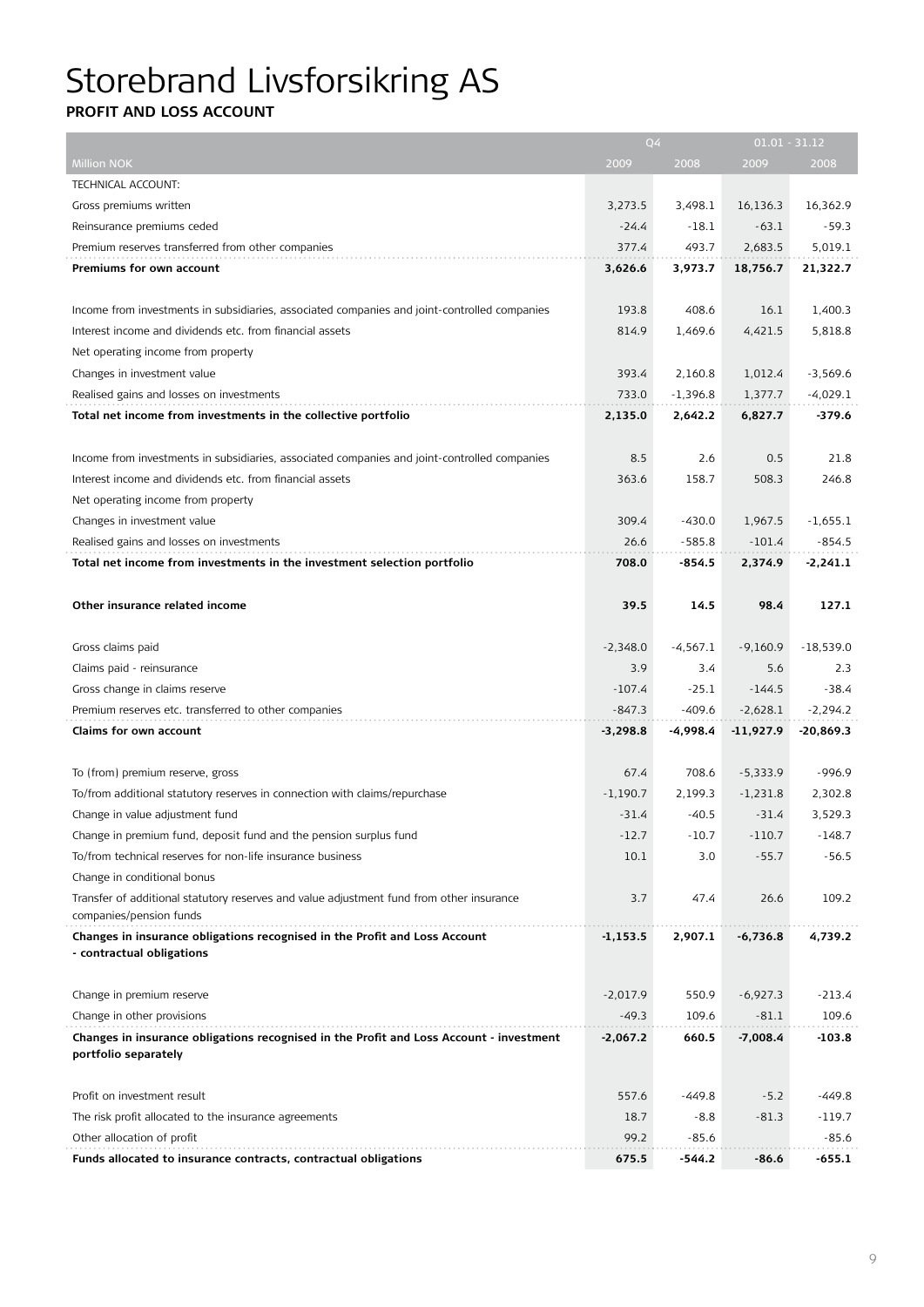|                                                                                              | Q4       |          | $01.01 - 31.12$ |            |
|----------------------------------------------------------------------------------------------|----------|----------|-----------------|------------|
| <b>Million NOK</b>                                                                           | 2009     | 2008     | 2009            | 2008       |
| Management expenses                                                                          | $-32.8$  | $-30.9$  | $-122.1$        | $-121.3$   |
| Selling expenses                                                                             | 69.2     | $-108.1$ | $-336.3$        | $-413.3$   |
| Change in pre-paid direct selling expenses                                                   |          |          |                 |            |
| Insurance-related administration expenses (incl. commissions for reinsurance received)       | $-429.9$ | $-240.4$ | $-1,025.5$      | $-959.5$   |
| Reinsurance commissions and profit participation                                             |          | 8.6      |                 | 13.8       |
| Insurance-related operating expenses                                                         | -393.6   | $-370.8$ | $-1,483.9$      | $-1.480.3$ |
|                                                                                              |          |          |                 |            |
| Other insurance related expenses after reinsurance share                                     | $-58.5$  | $-76.1$  | $-178.4$        | $-241.1$   |
| Technical insurance result                                                                   | 213.2    | 3,354.0  | 635.7           | 218.7      |
| <b>NON-TECHNICAL ACCOUNT</b>                                                                 |          |          |                 |            |
| Income from investments in subsidiaries, associated companies and joint-controlled companies | 70.4     | 105.2    | 37.4            | 191.7      |
| of which from investment in real estate companies                                            | 12.3     | 21.5     | 2.8             | 97.3       |
| Interest income and dividends etc. from financial assets                                     | 179.5    | 416.9    | 685.7           | 1,154.2    |
| Changes in investment value                                                                  | $-14.8$  | 1,779.4  | 72.8            | $-2,643.6$ |
| Realised gains and losses on investments                                                     | 45.5     | $-202.1$ | 258.7           | $-33.7$    |
| Net income from investments in company portfolio                                             | 280.6    | 2,099.4  | 1,054.6         | $-1,331.4$ |
| Other income                                                                                 |          |          |                 |            |
| Management expenses                                                                          | $-4.7$   | $-4.0$   | $-18.6$         | $-15.9$    |
| Other costs                                                                                  | $-124.0$ | $-153.6$ | $-534.1$        | $-741.2$   |
| Total management expenses and other costs linked to the company portfolio                    | $-128.7$ | -157.6   | -552.7          | -757.1     |
| Profit or loss on non-technical account                                                      | 151.9    | 1,941.8  | 501.9           | $-2,088.6$ |
|                                                                                              |          |          |                 |            |
| Profit before tax                                                                            | 365.0    | 5,295.8  | 1,137.6         | -1,869.9   |
| Tax costs                                                                                    |          |          |                 |            |
| Profit before other comprehencive income                                                     | 365.0    | 5,295.8  | 1,137.6         | $-1,869.9$ |
| Acturial gains and losses on defined benefit pensions - benefits to employees                | 74.9     | $-206.8$ | 74.9            | $-206.8$   |
| Re-statement differences                                                                     |          | 7.9      | $-13.6$         | 22.3       |
| Other comprehensive income and costs                                                         | 74.9     | $-198.9$ | 61.3            | -184.5     |
| <b>COMPREHENSIVE INCOME</b>                                                                  | 439.9    | 5,096.9  | 1,198.9         | -2,054.4   |
|                                                                                              |          |          |                 |            |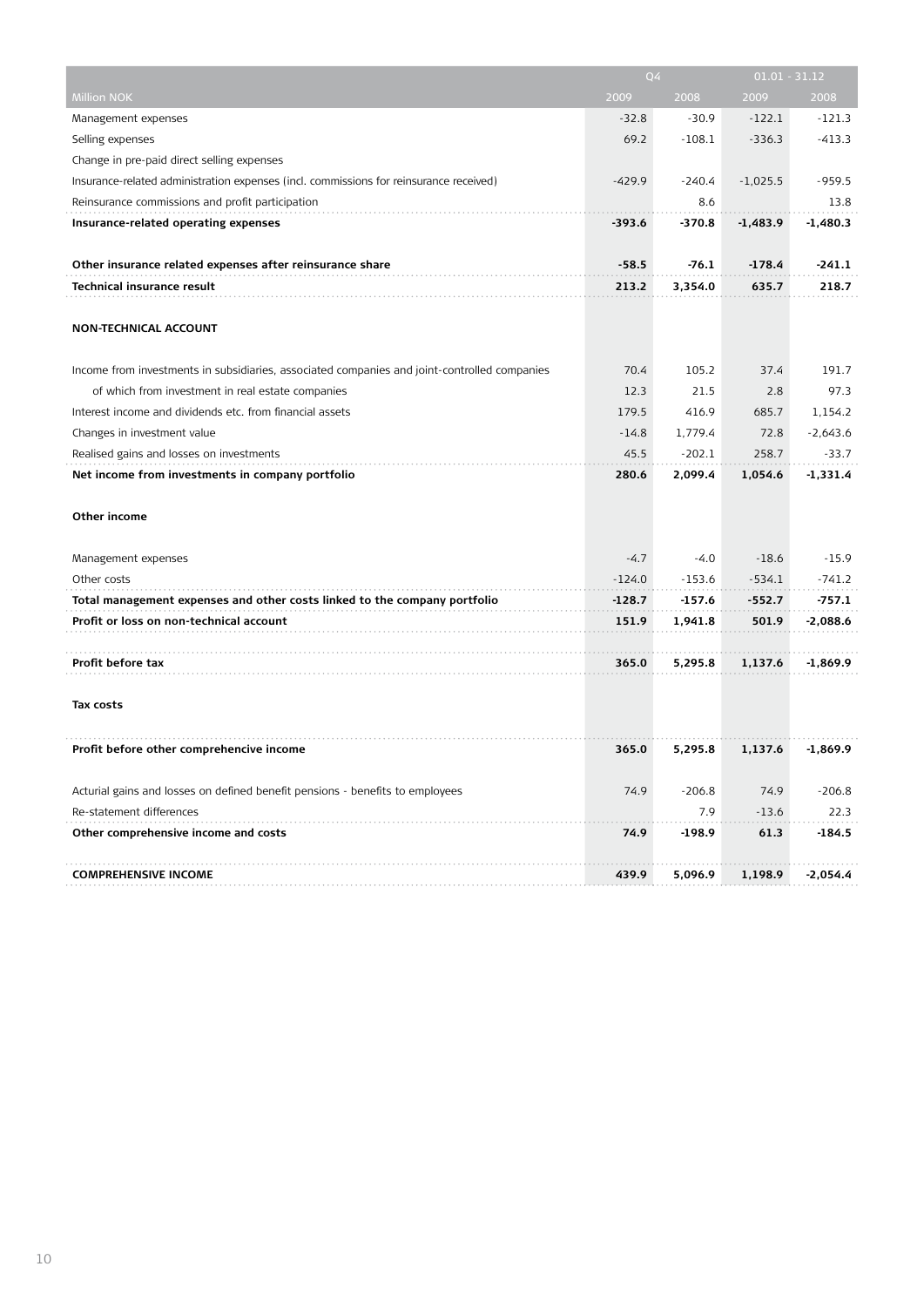# Storebrand Livsforsikring Group

## **Profit and loss account**

|                                                                                              |            | Q <sub>4</sub> |             | $01.01 - 31.12$ |
|----------------------------------------------------------------------------------------------|------------|----------------|-------------|-----------------|
| Million NOK                                                                                  | 2009       | 2008           | 2009        | 2008            |
| <b>TECHNICAL ACCOUNT:</b>                                                                    |            |                |             |                 |
| Gross premiums written                                                                       | 4,871.3    | 3,982.9        | 23,722.3    | 24,153.3        |
| Reinsurance premiums ceded                                                                   | $-66.1$    | $-89.1$        | $-252.5$    | $-251.2$        |
| Premium reserves transferred from other companies                                            | 403.9      | 508.7          | 2,753.7     | 5,027.7         |
| Premiums for own account                                                                     | 5,209.1    | 4,402.4        | 26,223.4    | 28,929.7        |
|                                                                                              |            |                |             |                 |
| Income from investments in subsidiaries, associated companies and joint-controlled companies | 0.8        |                |             |                 |
| Interest income and dividends etc. from financial assets                                     | 1,448.7    | 2,449.6        | 7,225.4     | 8,962.9         |
| Net operating income from property                                                           | 283.3      | 412.9          | 1,125.4     | 1,253.6         |
| Changes in investment value                                                                  | 535.5      | 8,993.3        | $-952.9$    | 933.2           |
| Realised gains and losses on investments                                                     | 1,163.2    | $-1,775.7$     | 2,910.1     | $-7,803.4$      |
| Total net income from investments in the collective portfolio                                | 3,431.5    | 10,080.1       | 10,308.0    | 3,346.3         |
|                                                                                              |            |                |             |                 |
| Income from investments in subsidiaries, associated companies and joint-controlled companies |            |                |             |                 |
| Interest income and dividends etc. from financial assets                                     | 473.6      | 180.7          | 1,561.4     | 951.8           |
| Net operating income from property                                                           | 46.1       | 3.3            | 85.8        | 18.4            |
| Changes in investment value                                                                  | 1,665.9    | $-1,812.3$     | 5,758.4     | $-10,667.4$     |
| Realised gains and losses on investments                                                     | $-98.2$    | $-535.2$       | $-224.9$    | $-802.0$        |
| Total net income from investments in the investment selection portfolio                      | 2,087.4    | $-2,163.5$     | 7,180.7     | $-10,499.2$     |
|                                                                                              |            |                |             |                 |
| Other insurance related income                                                               | 215.0      | 97.4           | 790.3       | 762.7           |
|                                                                                              |            |                |             |                 |
| Gross claims paid                                                                            | $-3,751.4$ | $-5,962.5$     | $-14,917.4$ | $-23,835.5$     |
| Claims paid - reinsurance                                                                    | $-3.6$     | 13.3           | 30.4        | 56.5            |
| Gross change in claims reserve                                                               | $-105.4$   | -144.7         | $-136.2$    | $-33.2$         |
| Premium reserves etc. transferred to other companies                                         | $-960.0$   | -536.1         | $-3,342.6$  | $-2,414.3$      |
| Claims for own account                                                                       | $-4,820.3$ | $-6,630.0$     | $-18,365.9$ | $-26,226.5$     |
|                                                                                              |            |                |             |                 |
| To (from) premium reserve, gross                                                             | 50.1       | $-4,448.5$     | $-5,051.3$  | $-11,167.5$     |
| To/from additional statutory reserves in connection with claims/repurchase                   | $-1,190.7$ | 2,199.3        | $-1,231.8$  | 2,302.8         |
| Change in value adjustment fund                                                              | $-31.4$    | $-40.5$        | $-31.4$     | 3,529.3         |
| Change in premium fund, deposit fund and the pension surplus fund                            | $-12.7$    | $-10.7$        | $-110.7$    | $-148.7$        |
| To/from technical reserves for non-life insurance business                                   | 10.1       | 25.6           | $-55.7$     | $-33.9$         |
| Change in conditional bonus                                                                  | $-789.1$   | 7,801.9        | $-2,160.9$  | 7,801.9         |
| Transfer of additional statutory reserves and value adjustment fund from other insurance     | 3.7        | $-7,143.3$     | 26.6        | 124.4           |
| companies/pension funds                                                                      |            |                |             |                 |
| Changes in insurance obligations recognised in the Profit and Loss Account                   | $-1,960.0$ | $-1,616.3$     | -8,615.1    | 2,408.2         |
| - contractual obligations                                                                    |            |                |             |                 |
|                                                                                              |            |                |             |                 |
| Change in premium reserve                                                                    | $-3,573.4$ | 2,602.4        | $-13,636.5$ | 5,465.4         |
| Change in other provisions                                                                   | $-49.3$    | 109.6          | $-81.1$     | 109.6           |
| Changes in insurance obligations recognised in the Profit and Loss Account - investment      | -3,622.7   | 2,712.0        | -13,717.6   | 5,575.0         |
| portfolio separately                                                                         |            |                |             |                 |
|                                                                                              |            |                |             |                 |
| Profit on investment result                                                                  | 557.6      | -449.8         | $-5.2$      | $-449.8$        |
| The risk profit allocated to the insurance agreements                                        | 18.7       | $-21.4$        | $-81.3$     | $-132.3$        |
| Other allocation of profit                                                                   | 99.2       | $-85.6$        |             | $-85.6$         |
| Funds allocated to insurance contracts, contractual obligations                              | 675.5      | $-556.8$       | $-86.6$     | -667.7          |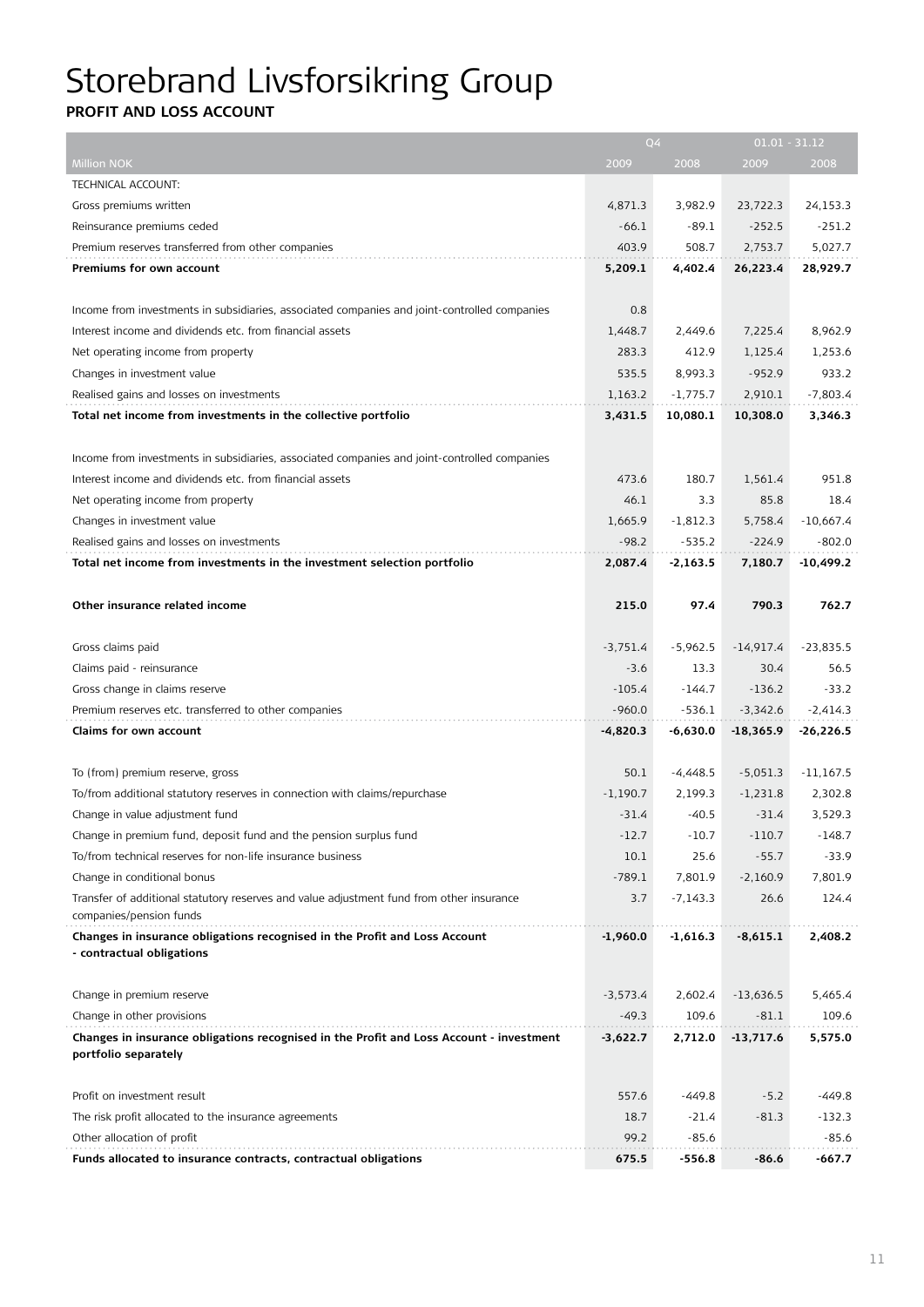| <b>Million NOK</b><br>2009<br>2008<br>2009<br>2008<br>$-306.1$<br>$-345.8$<br>Management expenses<br>$-81.4$<br>$-77.8$<br>$-525.9$<br>$-617.4$<br>Selling expenses<br>18.4<br>$-197.9$<br>Change in pre-paid direct selling expenses<br>14.7<br>5.0<br>73.9<br>59.0<br>$-415.3$<br>$-1.612.0$<br>Insurance-related administration expenses (incl. commissions for reinsurance received)<br>$-643.4$<br>$-1,748.0$<br>Reinsurance commissions and profit participation<br>25.7<br>87.4<br>69.6<br>37.4<br>Insurance-related operating expenses<br>$-654.3$<br>-660.4<br>$-2,418.6$<br>$-2,446.7$<br>Other insurance related expenses after reinsurance share<br>$-81.5$<br>$-333.1$<br>$-34.9$<br>$-255.5$<br>479.7<br>848.8<br><b>Technical insurance result</b><br>5,630.1<br>1,043.2<br>NON-TECHNICAL ACCOUNT<br>0.7<br>$-78.1$<br>$-72.1$<br>Income from investments in subsidiaries, associated companies and joint-controlled companies<br>$-0.9$<br>of which from investment in real estate companies<br>Interest income and dividends etc. from financial assets<br>387.2<br>961.5<br>44.9<br>425.7<br>$-5.7$<br>23.9<br>46.4<br>87.8<br>Net operating income from property<br>$-379.7$<br>Changes in investment value<br>93.1<br>$-536.6$<br>62.2<br>Realised gains and losses on investments<br>84.0<br>$-460.5$<br>277.5<br>163.7<br>Net income from investments in company portfolio<br>217.0<br>$-664.2$<br>810.9<br>761.1<br>Other income<br>$-341.7$<br>136.7<br>466.8<br>278.0<br>Management expenses<br>$-11.6$<br>$-9.7$<br>$-38.8$<br>$-38.9$<br>Other costs<br>118.7<br>-330.4<br>$-1,330.0$<br>$-4,129.4$<br>Total management expenses and other costs linked to the company portfolio<br>107.1<br>$-340.1$<br>-4,168.3<br>$-1,368.8$<br>Profit or loss on non-technical account<br>$-17.6$<br>$-867.6$<br>$-91.1$<br>$-3,129.2$<br>4,762.5<br>$-2,280.4$<br>Profit before tax<br>462.1<br>952.1<br>3.8<br>$-328.2$<br>$-488.9$<br>Tax costs<br>13.1<br>Profit before other comprehencive income<br>965.2<br>$-2,769.3$<br>465.9<br>4,434.3<br>Acturial gains and losses on defined benefit pensions - benefits to employees<br>118.0<br>$-174.5$<br>103.7<br>$-206.8$<br>$-3.8$<br>Change in value adjustment reserve own buildings<br>$-3.8$<br>$-15.6$<br>$-30.4$<br>$-18.6$<br>Net re-statement differences SB Holding AB<br>$-15.6$<br>Re-statement differences<br>25.4<br>129.0<br>$-2.1$<br>126.5<br>Other comprehensive income and costs<br>124.0<br>$-75.9$<br>79.1<br>-95.9<br><b>COMPREHENSIVE INCOME</b><br>589.8<br>4,358.4<br>1,044.3<br>-2,865.2<br>PROFIT IS DUE TO:<br>3.7<br>11.6<br>Minority share of profit<br>$-2.3$<br>6.5<br>$-2,780.8$<br>Majority share of profit<br>467.6<br>4,430.7<br>958.2<br><b>COMPREHENSIVE INCOME IS DUE TO:</b><br>0.0<br>5.3<br>15.8<br>Minority share of profit<br>$-7.1$ |                          | Q <sub>4</sub> |         | $01.01 - 31.12$ |            |
|----------------------------------------------------------------------------------------------------------------------------------------------------------------------------------------------------------------------------------------------------------------------------------------------------------------------------------------------------------------------------------------------------------------------------------------------------------------------------------------------------------------------------------------------------------------------------------------------------------------------------------------------------------------------------------------------------------------------------------------------------------------------------------------------------------------------------------------------------------------------------------------------------------------------------------------------------------------------------------------------------------------------------------------------------------------------------------------------------------------------------------------------------------------------------------------------------------------------------------------------------------------------------------------------------------------------------------------------------------------------------------------------------------------------------------------------------------------------------------------------------------------------------------------------------------------------------------------------------------------------------------------------------------------------------------------------------------------------------------------------------------------------------------------------------------------------------------------------------------------------------------------------------------------------------------------------------------------------------------------------------------------------------------------------------------------------------------------------------------------------------------------------------------------------------------------------------------------------------------------------------------------------------------------------------------------------------------------------------------------------------------------------------------------------------------------------------------------------------------------------------------------------------------------------------------------------------------------------------------------------------------------------------------------------------------------------------------------------------------------------------------------------------------------------------------------------------------------------------|--------------------------|----------------|---------|-----------------|------------|
|                                                                                                                                                                                                                                                                                                                                                                                                                                                                                                                                                                                                                                                                                                                                                                                                                                                                                                                                                                                                                                                                                                                                                                                                                                                                                                                                                                                                                                                                                                                                                                                                                                                                                                                                                                                                                                                                                                                                                                                                                                                                                                                                                                                                                                                                                                                                                                                                                                                                                                                                                                                                                                                                                                                                                                                                                                                    |                          |                |         |                 |            |
|                                                                                                                                                                                                                                                                                                                                                                                                                                                                                                                                                                                                                                                                                                                                                                                                                                                                                                                                                                                                                                                                                                                                                                                                                                                                                                                                                                                                                                                                                                                                                                                                                                                                                                                                                                                                                                                                                                                                                                                                                                                                                                                                                                                                                                                                                                                                                                                                                                                                                                                                                                                                                                                                                                                                                                                                                                                    |                          |                |         |                 |            |
|                                                                                                                                                                                                                                                                                                                                                                                                                                                                                                                                                                                                                                                                                                                                                                                                                                                                                                                                                                                                                                                                                                                                                                                                                                                                                                                                                                                                                                                                                                                                                                                                                                                                                                                                                                                                                                                                                                                                                                                                                                                                                                                                                                                                                                                                                                                                                                                                                                                                                                                                                                                                                                                                                                                                                                                                                                                    |                          |                |         |                 |            |
|                                                                                                                                                                                                                                                                                                                                                                                                                                                                                                                                                                                                                                                                                                                                                                                                                                                                                                                                                                                                                                                                                                                                                                                                                                                                                                                                                                                                                                                                                                                                                                                                                                                                                                                                                                                                                                                                                                                                                                                                                                                                                                                                                                                                                                                                                                                                                                                                                                                                                                                                                                                                                                                                                                                                                                                                                                                    |                          |                |         |                 |            |
|                                                                                                                                                                                                                                                                                                                                                                                                                                                                                                                                                                                                                                                                                                                                                                                                                                                                                                                                                                                                                                                                                                                                                                                                                                                                                                                                                                                                                                                                                                                                                                                                                                                                                                                                                                                                                                                                                                                                                                                                                                                                                                                                                                                                                                                                                                                                                                                                                                                                                                                                                                                                                                                                                                                                                                                                                                                    |                          |                |         |                 |            |
|                                                                                                                                                                                                                                                                                                                                                                                                                                                                                                                                                                                                                                                                                                                                                                                                                                                                                                                                                                                                                                                                                                                                                                                                                                                                                                                                                                                                                                                                                                                                                                                                                                                                                                                                                                                                                                                                                                                                                                                                                                                                                                                                                                                                                                                                                                                                                                                                                                                                                                                                                                                                                                                                                                                                                                                                                                                    |                          |                |         |                 |            |
|                                                                                                                                                                                                                                                                                                                                                                                                                                                                                                                                                                                                                                                                                                                                                                                                                                                                                                                                                                                                                                                                                                                                                                                                                                                                                                                                                                                                                                                                                                                                                                                                                                                                                                                                                                                                                                                                                                                                                                                                                                                                                                                                                                                                                                                                                                                                                                                                                                                                                                                                                                                                                                                                                                                                                                                                                                                    |                          |                |         |                 |            |
|                                                                                                                                                                                                                                                                                                                                                                                                                                                                                                                                                                                                                                                                                                                                                                                                                                                                                                                                                                                                                                                                                                                                                                                                                                                                                                                                                                                                                                                                                                                                                                                                                                                                                                                                                                                                                                                                                                                                                                                                                                                                                                                                                                                                                                                                                                                                                                                                                                                                                                                                                                                                                                                                                                                                                                                                                                                    |                          |                |         |                 |            |
|                                                                                                                                                                                                                                                                                                                                                                                                                                                                                                                                                                                                                                                                                                                                                                                                                                                                                                                                                                                                                                                                                                                                                                                                                                                                                                                                                                                                                                                                                                                                                                                                                                                                                                                                                                                                                                                                                                                                                                                                                                                                                                                                                                                                                                                                                                                                                                                                                                                                                                                                                                                                                                                                                                                                                                                                                                                    |                          |                |         |                 |            |
|                                                                                                                                                                                                                                                                                                                                                                                                                                                                                                                                                                                                                                                                                                                                                                                                                                                                                                                                                                                                                                                                                                                                                                                                                                                                                                                                                                                                                                                                                                                                                                                                                                                                                                                                                                                                                                                                                                                                                                                                                                                                                                                                                                                                                                                                                                                                                                                                                                                                                                                                                                                                                                                                                                                                                                                                                                                    |                          |                |         |                 |            |
|                                                                                                                                                                                                                                                                                                                                                                                                                                                                                                                                                                                                                                                                                                                                                                                                                                                                                                                                                                                                                                                                                                                                                                                                                                                                                                                                                                                                                                                                                                                                                                                                                                                                                                                                                                                                                                                                                                                                                                                                                                                                                                                                                                                                                                                                                                                                                                                                                                                                                                                                                                                                                                                                                                                                                                                                                                                    |                          |                |         |                 |            |
|                                                                                                                                                                                                                                                                                                                                                                                                                                                                                                                                                                                                                                                                                                                                                                                                                                                                                                                                                                                                                                                                                                                                                                                                                                                                                                                                                                                                                                                                                                                                                                                                                                                                                                                                                                                                                                                                                                                                                                                                                                                                                                                                                                                                                                                                                                                                                                                                                                                                                                                                                                                                                                                                                                                                                                                                                                                    |                          |                |         |                 |            |
|                                                                                                                                                                                                                                                                                                                                                                                                                                                                                                                                                                                                                                                                                                                                                                                                                                                                                                                                                                                                                                                                                                                                                                                                                                                                                                                                                                                                                                                                                                                                                                                                                                                                                                                                                                                                                                                                                                                                                                                                                                                                                                                                                                                                                                                                                                                                                                                                                                                                                                                                                                                                                                                                                                                                                                                                                                                    |                          |                |         |                 |            |
|                                                                                                                                                                                                                                                                                                                                                                                                                                                                                                                                                                                                                                                                                                                                                                                                                                                                                                                                                                                                                                                                                                                                                                                                                                                                                                                                                                                                                                                                                                                                                                                                                                                                                                                                                                                                                                                                                                                                                                                                                                                                                                                                                                                                                                                                                                                                                                                                                                                                                                                                                                                                                                                                                                                                                                                                                                                    |                          |                |         |                 |            |
|                                                                                                                                                                                                                                                                                                                                                                                                                                                                                                                                                                                                                                                                                                                                                                                                                                                                                                                                                                                                                                                                                                                                                                                                                                                                                                                                                                                                                                                                                                                                                                                                                                                                                                                                                                                                                                                                                                                                                                                                                                                                                                                                                                                                                                                                                                                                                                                                                                                                                                                                                                                                                                                                                                                                                                                                                                                    |                          |                |         |                 |            |
|                                                                                                                                                                                                                                                                                                                                                                                                                                                                                                                                                                                                                                                                                                                                                                                                                                                                                                                                                                                                                                                                                                                                                                                                                                                                                                                                                                                                                                                                                                                                                                                                                                                                                                                                                                                                                                                                                                                                                                                                                                                                                                                                                                                                                                                                                                                                                                                                                                                                                                                                                                                                                                                                                                                                                                                                                                                    |                          |                |         |                 |            |
|                                                                                                                                                                                                                                                                                                                                                                                                                                                                                                                                                                                                                                                                                                                                                                                                                                                                                                                                                                                                                                                                                                                                                                                                                                                                                                                                                                                                                                                                                                                                                                                                                                                                                                                                                                                                                                                                                                                                                                                                                                                                                                                                                                                                                                                                                                                                                                                                                                                                                                                                                                                                                                                                                                                                                                                                                                                    |                          |                |         |                 |            |
|                                                                                                                                                                                                                                                                                                                                                                                                                                                                                                                                                                                                                                                                                                                                                                                                                                                                                                                                                                                                                                                                                                                                                                                                                                                                                                                                                                                                                                                                                                                                                                                                                                                                                                                                                                                                                                                                                                                                                                                                                                                                                                                                                                                                                                                                                                                                                                                                                                                                                                                                                                                                                                                                                                                                                                                                                                                    |                          |                |         |                 |            |
|                                                                                                                                                                                                                                                                                                                                                                                                                                                                                                                                                                                                                                                                                                                                                                                                                                                                                                                                                                                                                                                                                                                                                                                                                                                                                                                                                                                                                                                                                                                                                                                                                                                                                                                                                                                                                                                                                                                                                                                                                                                                                                                                                                                                                                                                                                                                                                                                                                                                                                                                                                                                                                                                                                                                                                                                                                                    |                          |                |         |                 |            |
|                                                                                                                                                                                                                                                                                                                                                                                                                                                                                                                                                                                                                                                                                                                                                                                                                                                                                                                                                                                                                                                                                                                                                                                                                                                                                                                                                                                                                                                                                                                                                                                                                                                                                                                                                                                                                                                                                                                                                                                                                                                                                                                                                                                                                                                                                                                                                                                                                                                                                                                                                                                                                                                                                                                                                                                                                                                    |                          |                |         |                 |            |
|                                                                                                                                                                                                                                                                                                                                                                                                                                                                                                                                                                                                                                                                                                                                                                                                                                                                                                                                                                                                                                                                                                                                                                                                                                                                                                                                                                                                                                                                                                                                                                                                                                                                                                                                                                                                                                                                                                                                                                                                                                                                                                                                                                                                                                                                                                                                                                                                                                                                                                                                                                                                                                                                                                                                                                                                                                                    |                          |                |         |                 |            |
|                                                                                                                                                                                                                                                                                                                                                                                                                                                                                                                                                                                                                                                                                                                                                                                                                                                                                                                                                                                                                                                                                                                                                                                                                                                                                                                                                                                                                                                                                                                                                                                                                                                                                                                                                                                                                                                                                                                                                                                                                                                                                                                                                                                                                                                                                                                                                                                                                                                                                                                                                                                                                                                                                                                                                                                                                                                    |                          |                |         |                 |            |
|                                                                                                                                                                                                                                                                                                                                                                                                                                                                                                                                                                                                                                                                                                                                                                                                                                                                                                                                                                                                                                                                                                                                                                                                                                                                                                                                                                                                                                                                                                                                                                                                                                                                                                                                                                                                                                                                                                                                                                                                                                                                                                                                                                                                                                                                                                                                                                                                                                                                                                                                                                                                                                                                                                                                                                                                                                                    |                          |                |         |                 |            |
|                                                                                                                                                                                                                                                                                                                                                                                                                                                                                                                                                                                                                                                                                                                                                                                                                                                                                                                                                                                                                                                                                                                                                                                                                                                                                                                                                                                                                                                                                                                                                                                                                                                                                                                                                                                                                                                                                                                                                                                                                                                                                                                                                                                                                                                                                                                                                                                                                                                                                                                                                                                                                                                                                                                                                                                                                                                    |                          |                |         |                 |            |
|                                                                                                                                                                                                                                                                                                                                                                                                                                                                                                                                                                                                                                                                                                                                                                                                                                                                                                                                                                                                                                                                                                                                                                                                                                                                                                                                                                                                                                                                                                                                                                                                                                                                                                                                                                                                                                                                                                                                                                                                                                                                                                                                                                                                                                                                                                                                                                                                                                                                                                                                                                                                                                                                                                                                                                                                                                                    |                          |                |         |                 |            |
|                                                                                                                                                                                                                                                                                                                                                                                                                                                                                                                                                                                                                                                                                                                                                                                                                                                                                                                                                                                                                                                                                                                                                                                                                                                                                                                                                                                                                                                                                                                                                                                                                                                                                                                                                                                                                                                                                                                                                                                                                                                                                                                                                                                                                                                                                                                                                                                                                                                                                                                                                                                                                                                                                                                                                                                                                                                    |                          |                |         |                 |            |
|                                                                                                                                                                                                                                                                                                                                                                                                                                                                                                                                                                                                                                                                                                                                                                                                                                                                                                                                                                                                                                                                                                                                                                                                                                                                                                                                                                                                                                                                                                                                                                                                                                                                                                                                                                                                                                                                                                                                                                                                                                                                                                                                                                                                                                                                                                                                                                                                                                                                                                                                                                                                                                                                                                                                                                                                                                                    |                          |                |         |                 |            |
|                                                                                                                                                                                                                                                                                                                                                                                                                                                                                                                                                                                                                                                                                                                                                                                                                                                                                                                                                                                                                                                                                                                                                                                                                                                                                                                                                                                                                                                                                                                                                                                                                                                                                                                                                                                                                                                                                                                                                                                                                                                                                                                                                                                                                                                                                                                                                                                                                                                                                                                                                                                                                                                                                                                                                                                                                                                    |                          |                |         |                 |            |
|                                                                                                                                                                                                                                                                                                                                                                                                                                                                                                                                                                                                                                                                                                                                                                                                                                                                                                                                                                                                                                                                                                                                                                                                                                                                                                                                                                                                                                                                                                                                                                                                                                                                                                                                                                                                                                                                                                                                                                                                                                                                                                                                                                                                                                                                                                                                                                                                                                                                                                                                                                                                                                                                                                                                                                                                                                                    |                          |                |         |                 |            |
|                                                                                                                                                                                                                                                                                                                                                                                                                                                                                                                                                                                                                                                                                                                                                                                                                                                                                                                                                                                                                                                                                                                                                                                                                                                                                                                                                                                                                                                                                                                                                                                                                                                                                                                                                                                                                                                                                                                                                                                                                                                                                                                                                                                                                                                                                                                                                                                                                                                                                                                                                                                                                                                                                                                                                                                                                                                    |                          |                |         |                 |            |
|                                                                                                                                                                                                                                                                                                                                                                                                                                                                                                                                                                                                                                                                                                                                                                                                                                                                                                                                                                                                                                                                                                                                                                                                                                                                                                                                                                                                                                                                                                                                                                                                                                                                                                                                                                                                                                                                                                                                                                                                                                                                                                                                                                                                                                                                                                                                                                                                                                                                                                                                                                                                                                                                                                                                                                                                                                                    |                          |                |         |                 |            |
|                                                                                                                                                                                                                                                                                                                                                                                                                                                                                                                                                                                                                                                                                                                                                                                                                                                                                                                                                                                                                                                                                                                                                                                                                                                                                                                                                                                                                                                                                                                                                                                                                                                                                                                                                                                                                                                                                                                                                                                                                                                                                                                                                                                                                                                                                                                                                                                                                                                                                                                                                                                                                                                                                                                                                                                                                                                    |                          |                |         |                 |            |
|                                                                                                                                                                                                                                                                                                                                                                                                                                                                                                                                                                                                                                                                                                                                                                                                                                                                                                                                                                                                                                                                                                                                                                                                                                                                                                                                                                                                                                                                                                                                                                                                                                                                                                                                                                                                                                                                                                                                                                                                                                                                                                                                                                                                                                                                                                                                                                                                                                                                                                                                                                                                                                                                                                                                                                                                                                                    |                          |                |         |                 |            |
|                                                                                                                                                                                                                                                                                                                                                                                                                                                                                                                                                                                                                                                                                                                                                                                                                                                                                                                                                                                                                                                                                                                                                                                                                                                                                                                                                                                                                                                                                                                                                                                                                                                                                                                                                                                                                                                                                                                                                                                                                                                                                                                                                                                                                                                                                                                                                                                                                                                                                                                                                                                                                                                                                                                                                                                                                                                    |                          |                |         |                 |            |
|                                                                                                                                                                                                                                                                                                                                                                                                                                                                                                                                                                                                                                                                                                                                                                                                                                                                                                                                                                                                                                                                                                                                                                                                                                                                                                                                                                                                                                                                                                                                                                                                                                                                                                                                                                                                                                                                                                                                                                                                                                                                                                                                                                                                                                                                                                                                                                                                                                                                                                                                                                                                                                                                                                                                                                                                                                                    |                          |                |         |                 |            |
|                                                                                                                                                                                                                                                                                                                                                                                                                                                                                                                                                                                                                                                                                                                                                                                                                                                                                                                                                                                                                                                                                                                                                                                                                                                                                                                                                                                                                                                                                                                                                                                                                                                                                                                                                                                                                                                                                                                                                                                                                                                                                                                                                                                                                                                                                                                                                                                                                                                                                                                                                                                                                                                                                                                                                                                                                                                    |                          |                |         |                 |            |
|                                                                                                                                                                                                                                                                                                                                                                                                                                                                                                                                                                                                                                                                                                                                                                                                                                                                                                                                                                                                                                                                                                                                                                                                                                                                                                                                                                                                                                                                                                                                                                                                                                                                                                                                                                                                                                                                                                                                                                                                                                                                                                                                                                                                                                                                                                                                                                                                                                                                                                                                                                                                                                                                                                                                                                                                                                                    |                          |                |         |                 |            |
|                                                                                                                                                                                                                                                                                                                                                                                                                                                                                                                                                                                                                                                                                                                                                                                                                                                                                                                                                                                                                                                                                                                                                                                                                                                                                                                                                                                                                                                                                                                                                                                                                                                                                                                                                                                                                                                                                                                                                                                                                                                                                                                                                                                                                                                                                                                                                                                                                                                                                                                                                                                                                                                                                                                                                                                                                                                    |                          |                |         |                 |            |
|                                                                                                                                                                                                                                                                                                                                                                                                                                                                                                                                                                                                                                                                                                                                                                                                                                                                                                                                                                                                                                                                                                                                                                                                                                                                                                                                                                                                                                                                                                                                                                                                                                                                                                                                                                                                                                                                                                                                                                                                                                                                                                                                                                                                                                                                                                                                                                                                                                                                                                                                                                                                                                                                                                                                                                                                                                                    |                          |                |         |                 |            |
|                                                                                                                                                                                                                                                                                                                                                                                                                                                                                                                                                                                                                                                                                                                                                                                                                                                                                                                                                                                                                                                                                                                                                                                                                                                                                                                                                                                                                                                                                                                                                                                                                                                                                                                                                                                                                                                                                                                                                                                                                                                                                                                                                                                                                                                                                                                                                                                                                                                                                                                                                                                                                                                                                                                                                                                                                                                    |                          |                |         |                 |            |
|                                                                                                                                                                                                                                                                                                                                                                                                                                                                                                                                                                                                                                                                                                                                                                                                                                                                                                                                                                                                                                                                                                                                                                                                                                                                                                                                                                                                                                                                                                                                                                                                                                                                                                                                                                                                                                                                                                                                                                                                                                                                                                                                                                                                                                                                                                                                                                                                                                                                                                                                                                                                                                                                                                                                                                                                                                                    |                          |                |         |                 |            |
|                                                                                                                                                                                                                                                                                                                                                                                                                                                                                                                                                                                                                                                                                                                                                                                                                                                                                                                                                                                                                                                                                                                                                                                                                                                                                                                                                                                                                                                                                                                                                                                                                                                                                                                                                                                                                                                                                                                                                                                                                                                                                                                                                                                                                                                                                                                                                                                                                                                                                                                                                                                                                                                                                                                                                                                                                                                    |                          |                |         |                 |            |
|                                                                                                                                                                                                                                                                                                                                                                                                                                                                                                                                                                                                                                                                                                                                                                                                                                                                                                                                                                                                                                                                                                                                                                                                                                                                                                                                                                                                                                                                                                                                                                                                                                                                                                                                                                                                                                                                                                                                                                                                                                                                                                                                                                                                                                                                                                                                                                                                                                                                                                                                                                                                                                                                                                                                                                                                                                                    |                          |                |         |                 |            |
|                                                                                                                                                                                                                                                                                                                                                                                                                                                                                                                                                                                                                                                                                                                                                                                                                                                                                                                                                                                                                                                                                                                                                                                                                                                                                                                                                                                                                                                                                                                                                                                                                                                                                                                                                                                                                                                                                                                                                                                                                                                                                                                                                                                                                                                                                                                                                                                                                                                                                                                                                                                                                                                                                                                                                                                                                                                    |                          |                |         |                 |            |
|                                                                                                                                                                                                                                                                                                                                                                                                                                                                                                                                                                                                                                                                                                                                                                                                                                                                                                                                                                                                                                                                                                                                                                                                                                                                                                                                                                                                                                                                                                                                                                                                                                                                                                                                                                                                                                                                                                                                                                                                                                                                                                                                                                                                                                                                                                                                                                                                                                                                                                                                                                                                                                                                                                                                                                                                                                                    |                          |                |         |                 |            |
|                                                                                                                                                                                                                                                                                                                                                                                                                                                                                                                                                                                                                                                                                                                                                                                                                                                                                                                                                                                                                                                                                                                                                                                                                                                                                                                                                                                                                                                                                                                                                                                                                                                                                                                                                                                                                                                                                                                                                                                                                                                                                                                                                                                                                                                                                                                                                                                                                                                                                                                                                                                                                                                                                                                                                                                                                                                    |                          |                |         |                 |            |
|                                                                                                                                                                                                                                                                                                                                                                                                                                                                                                                                                                                                                                                                                                                                                                                                                                                                                                                                                                                                                                                                                                                                                                                                                                                                                                                                                                                                                                                                                                                                                                                                                                                                                                                                                                                                                                                                                                                                                                                                                                                                                                                                                                                                                                                                                                                                                                                                                                                                                                                                                                                                                                                                                                                                                                                                                                                    |                          |                |         |                 |            |
|                                                                                                                                                                                                                                                                                                                                                                                                                                                                                                                                                                                                                                                                                                                                                                                                                                                                                                                                                                                                                                                                                                                                                                                                                                                                                                                                                                                                                                                                                                                                                                                                                                                                                                                                                                                                                                                                                                                                                                                                                                                                                                                                                                                                                                                                                                                                                                                                                                                                                                                                                                                                                                                                                                                                                                                                                                                    | Majority share of profit | 589.9          | 4,320.8 | 1,051.4         | $-2,881.0$ |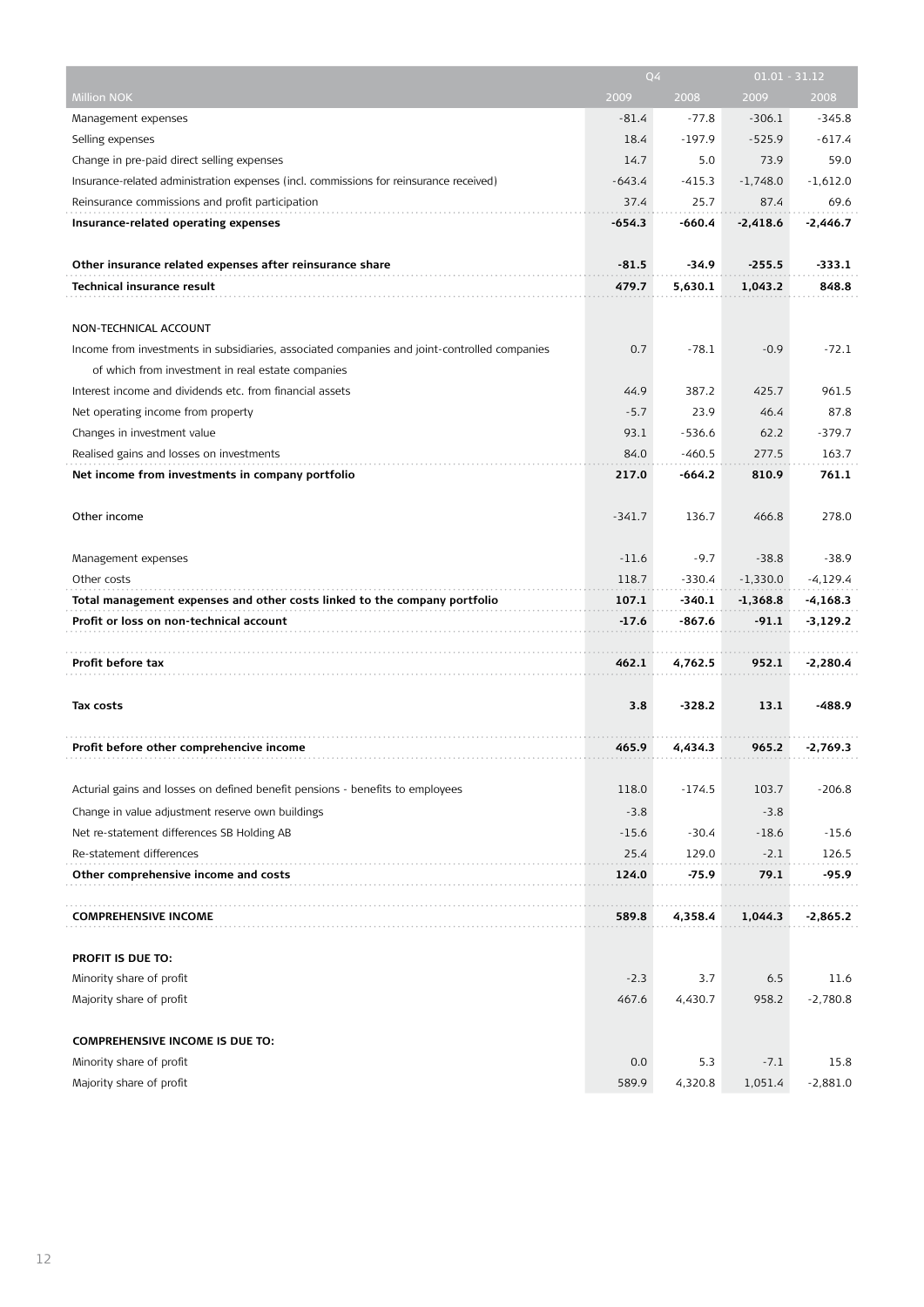# Storebrand Livsforsikring

### **STATEMENT OF FINANCIAL POSITIO**

|                                       | <b>Storebrand Livsforsikring</b><br>Group |                                                                                       |                                        | <b>Storebrand Livsforsikring AS</b> |
|---------------------------------------|-------------------------------------------|---------------------------------------------------------------------------------------|----------------------------------------|-------------------------------------|
| 31.12.08                              | 31.12.2009                                | <b>Million NOK</b>                                                                    | 31.12.2009                             | 31.12.08                            |
|                                       |                                           | <b>ASSETS</b>                                                                         |                                        |                                     |
|                                       |                                           | ASSETS IN COMPANY PORTFOLIO                                                           |                                        |                                     |
| 753.0                                 | 694.1                                     | Goodwill                                                                              |                                        |                                     |
| 6,316.8                               | 5,456.2                                   | Other intangible assets                                                               | 48.1                                   | 34.0                                |
| 7,069.8                               | 6,150.3                                   | <b>Total intangible assets</b>                                                        | 48.1                                   | 34.0                                |
|                                       |                                           |                                                                                       |                                        |                                     |
| 1,607.1                               | 1,123.1                                   | Properties and real estate                                                            |                                        |                                     |
| 375.0                                 | 336.3                                     | Owner used properties                                                                 |                                        |                                     |
| 47.7                                  | 114.0                                     | Shares and units in subsidiaries, associated companies and joint-controlled companies | 7,401.0                                | 7,056.7                             |
|                                       |                                           | of which investment in real estate companies                                          | 1,334.8                                | 1,696.4                             |
|                                       |                                           | Loans to and securities issued by subsidiaries, associated companies                  | 7,604.6                                | 7,883.9                             |
| 20.9                                  | 8.6                                       | Loans and receivables                                                                 | 8.6                                    | 19.9                                |
| 383.5                                 | 324.8                                     | Bonds at amortised cost                                                               | 324.8                                  | 383.5                               |
| 996.1                                 | 282.9                                     | Shares and other equity participations at fair value                                  | 167.4                                  | 975.2                               |
| 19,105.2                              | 14,792.6                                  | Bonds and other fixed-income securities at fair value                                 | 6,982.6                                | 8,893.4                             |
| 760.3                                 | 431.0                                     | Derivatives at fair value                                                             | 429.0                                  | 760.3                               |
| 1,319.4                               | 247.9                                     | Other financial assets                                                                | 195.2                                  | 1.319.4                             |
| 24,615.2                              | 17,661.0                                  | <b>Total investments</b>                                                              | 23,113.2                               | 27,292.3                            |
|                                       |                                           |                                                                                       |                                        |                                     |
| 103.1                                 | 139.8                                     | Reinsurance share of insurance obligations                                            | 139.8                                  | 103.1                               |
|                                       |                                           |                                                                                       |                                        |                                     |
| 2,658.3                               | 1,196.7                                   | Receivables in connection with direct business transactions                           | 1,180.8                                | 2,649.5                             |
| 62.2                                  | 41.8                                      | Receivables in connection with reinsurance transactions                               |                                        |                                     |
| 44.0                                  | 29.0                                      | Receivables with group company                                                        | 126.8                                  | 98.6                                |
| 1,177.0                               | 1,365.9                                   | Other receivables                                                                     | 657.2                                  | 1,072.6                             |
| 3,941.5                               | 2,633.4                                   | <b>Total receivables</b>                                                              | 1,964.9                                | 3,820.7                             |
|                                       |                                           |                                                                                       |                                        |                                     |
| 58.0                                  | 128.7                                     | Plants and equipment                                                                  | 117.7                                  | 46.3                                |
| 3,559.4                               | 2,035.7                                   | Cash, bank                                                                            | 836.6                                  | 619.7                               |
| 523.0                                 | 552.4                                     | Other assets designated according to type                                             | 0.0                                    |                                     |
| 4,140.4                               | 2,716.9                                   | <b>Total other assets</b>                                                             | 954.3                                  | 666.0                               |
|                                       |                                           |                                                                                       |                                        |                                     |
|                                       |                                           | Accured but not received lease rentals                                                |                                        |                                     |
| 215.5                                 | 269.6                                     | Pre-paid direct selling expenses                                                      |                                        |                                     |
| 60.0                                  | 82.3                                      | Other pre-paid costs and income earned and not received                               | 31.3                                   | 11.9                                |
| 275.5                                 | 351.9                                     | Total pre-paid costs and income earned and not received                               | 31.3                                   | 11.9                                |
| 41,662.9<br><b>A ROOM AND REPORTS</b> | 29,653.3                                  | Total assets in company portfolio                                                     | 26,251.7<br><b>A ROOM AND REPORTED</b> | 31,928.0                            |
|                                       |                                           | <b>ASSETS IN CUSTOMER PORTFOLIOS</b>                                                  |                                        |                                     |
| 20,961.4                              | 21,654.5                                  | Properties and real estate                                                            |                                        |                                     |
| 1,644.0                               | 1,297.6                                   | Owner used properties                                                                 |                                        |                                     |
| 0.0                                   | 3.4                                       | Shares and units in subsidiaries, associated companies and joint-controlled companies | 25,762.7                               | 22,332.4                            |
|                                       |                                           | of which investment in real estate companies                                          | 25,367.5                               | 22,226.4                            |
|                                       | 155.8                                     | Loans to and securities issued by subsidiaries, associated companies                  |                                        |                                     |
| 21,378.4                              | 44,393.4                                  | Bonds at amortised cost                                                               | 44,393.4                               | 21,378.4                            |
| 3,758.3                               | 3,541.5                                   | Loans and receivables                                                                 | 3,541.5                                | 3,733.5                             |
| 31,702.1                              | 41,253.3                                  | Shares and other equity participations at fair value                                  | 19,431.4                               | 20,030.3                            |
| 144,226.0                             | 120,361.2                                 | Bonds and other fixed-income securities at fair value                                 | 60,731.3                               | 76,205.9                            |
| 10,849.2                              | 2,260.4                                   | Financial derivatives at fair value                                                   | 845.3                                  | 5,575.2                             |
| 11,798.2                              | 4,680.6                                   | Other financial assets                                                                | 2,230.5                                | 6,242.8                             |
|                                       |                                           |                                                                                       |                                        |                                     |
| 246,317.5                             | 239,601.7                                 | Total investments in collective portfolio                                             | 156,936.2                              | 155,498.5                           |

*continue next page*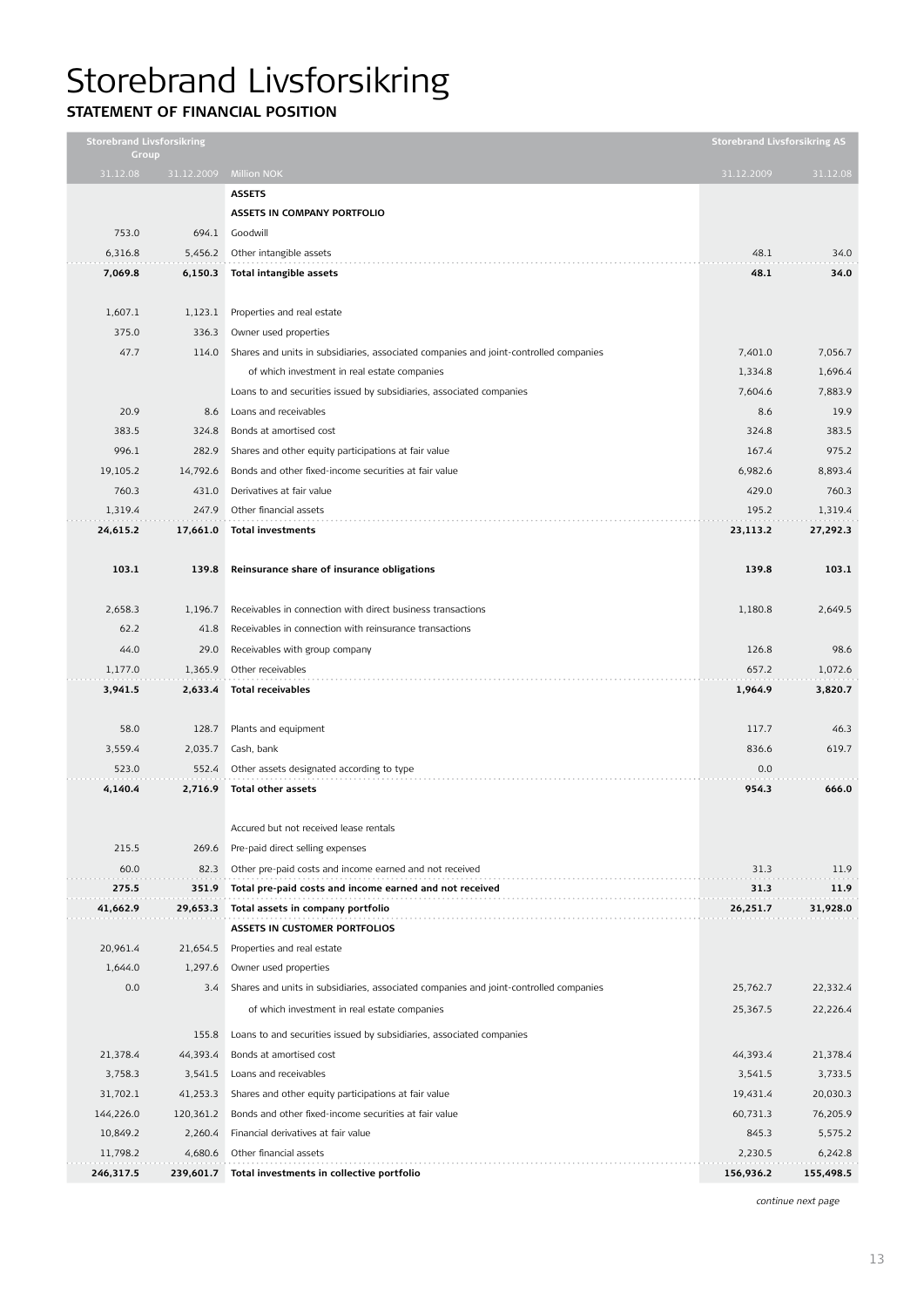| <b>Storebrand Livsforsikring</b><br>Groupt |            |                                                                                       | <b>Storebrand Livsforsikring AS</b> |           |
|--------------------------------------------|------------|---------------------------------------------------------------------------------------|-------------------------------------|-----------|
| 31.12.08                                   | 31.12.2009 | <b>Million NOK</b>                                                                    | 31.12.2009                          | 31.12.08  |
| 431.4                                      | 1,382.7    | Properties and real estate                                                            |                                     |           |
| 68.5                                       | 84.1       | Owner used properties                                                                 |                                     |           |
| 0.2                                        | 0.0        | Shares and units in subsidiaries, associated companies and joint-controlled companies | 1,656.8                             | 432.9     |
|                                            |            | of which investment in real estate companies                                          | 1,643.4                             | 431.4     |
| 602.8                                      |            | Bonds at amortised cost                                                               |                                     | 602.8     |
| 56.7                                       | 116.6      | Loans and receivables                                                                 | 116.6                               | 56.7      |
| 21,464.9                                   | 31,551.0   | Shares and other equity participations at fair value                                  | 8,571.7                             | 4,542.4   |
| 9,614.5                                    | 14,440.2   | Bonds and other fixed-income securities at fair value                                 | 9.077.3                             | 4,457.4   |
| 429.6                                      | 88.8       | Financial derivatives at fair value                                                   | 86.4                                | 429.6     |
| 1,516.5                                    | 1,058.5    | Other financial assets                                                                | 1,036.9                             | 1,089.2   |
| 34,185.1                                   |            | 48,721.9 Total investments in investment selection portfolio                          | 20,545.7                            | 11,611.0  |
| 278,790.2                                  |            | 288,323.6 Total assets in customer portfolio                                          | 177,481.9                           | 167,109.5 |
|                                            |            |                                                                                       |                                     |           |
| 320,453.1                                  |            | 317,976.9 TOTAL ASSETS                                                                | 203,733.5                           | 199,037.5 |
|                                            |            |                                                                                       |                                     |           |
|                                            |            | <b>EQUITY AND LIABILITIES</b>                                                         |                                     |           |
| 3,430.4                                    | 3,430.4    | Share capital                                                                         | 3,430.4                             | 3,430.4   |
| 9,270.5                                    | 9,270.6    | Share premium reserve                                                                 | 9,270.6                             | 9,270.6   |
| 12,700.9                                   | 12,701.0   | Total paid in equity                                                                  | 12,701.0                            | 12,701.0  |
|                                            |            |                                                                                       |                                     |           |
| 153.1                                      | 224.6      | Fund for risk-smoothing                                                               | 224.6                               | 153.1     |
| 1,677.6                                    | 2,046.1    | Other earned equity                                                                   | 2,909.8                             | 2,392.4   |
| 202.5                                      | 208.9      | Minority's share of equity                                                            |                                     |           |
| 2,033.3                                    | 2,479.6    | Total earned equity                                                                   | 3,134.4                             | 2,545.5   |
|                                            |            |                                                                                       |                                     |           |
| 6,997.1                                    | 5,432.0    | Perpetual subordinated loan capital                                                   | 5,432.0                             | 5,580.3   |
| 1,675.5                                    |            | Dated subordinated loans                                                              |                                     | 1,675.5   |
| 1,488.0                                    | 1,486.3    | Perpetual capital                                                                     | 1,486.3                             | 1,488.0   |
| 10,160.6                                   | 6,918.3    | Total subordinate loan capital etc.                                                   | 6,918.3                             | 8,743.8   |
|                                            |            |                                                                                       |                                     |           |
| 225,587.2                                  | 220,423.0  | Premium reserves                                                                      | 146,441.8                           | 142,772.9 |
| 3,779.5                                    | 4,406.8    | Additional statutory reserves                                                         | 4,406.8                             | 3,408.0   |
|                                            | 31.4       | Market value adjustment reserve                                                       | 31.4                                |           |
| 556.4                                      | 682.7      | Claims allocation                                                                     | 633.9                               | 494.1     |
| 5,764.2                                    | 3,582.9    | Premium fund, deposit fund and the pension surplus fund                               | 3,582.9                             | 5,764.2   |
| 7,499.2                                    | 8,689.4    | Conditional bonus                                                                     |                                     |           |
| 385.1                                      | 477.5      | Other technical reserve                                                               | 477.5                               | 385.1     |
| 243,571.6                                  | 238,293.8  | Total insurance obligations in life insurance - contractual obligations               | 155,574.4                           | 152,824.3 |
|                                            |            |                                                                                       |                                     |           |
| 33,304.4                                   | 48,193.3   | Premium reserve                                                                       | 19,697.6                            | 10,797.5  |
| 0.5                                        |            | Supplementary reserves                                                                |                                     | 0.5       |
| 0.6                                        | 5.2        | Claims allocation                                                                     | 5.2                                 | 0.6       |
| 30.0                                       | 239.4      | Additional statutory reserves                                                         | 239.4                               | 30.0      |
| 468.6                                      | 523.9      | Premium fund, deposit fund and the pension surplus fund                               | 523.9                               | 468.6     |
| 33,804.1                                   | 48,961.9   | Total insurance obligations in life insurance - investment portfolio separately.      | 20,466.2                            | 11,297.2  |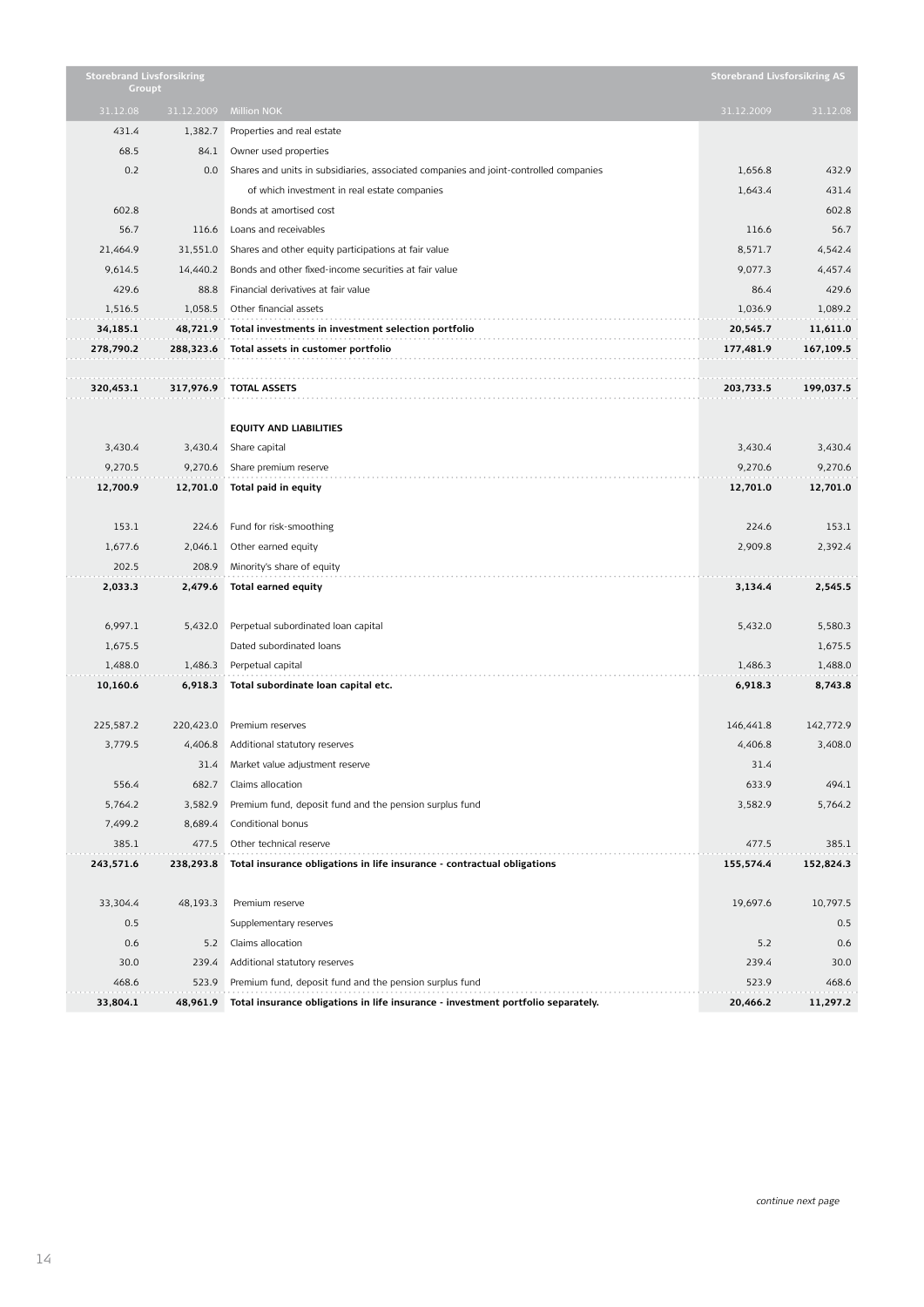| <b>Storebrand Livsforsikring</b><br>Group |            |                                                      | <b>Storebrand Livsforsikring AS</b> |           |
|-------------------------------------------|------------|------------------------------------------------------|-------------------------------------|-----------|
| 31.12.08                                  | 31.12.2009 | <b>Million NOK</b>                                   | 31.12.2009                          | 31.12.08  |
| 1,214.9                                   | 749.1      | Pension liabilities etc.                             | 530.7                               | 592.7     |
| 786.8                                     | 635.9      | Period tax liabilities                               | 3.2                                 | 1.1       |
| 85.7                                      | 80.6       | Other provisions for liabilities                     | 60.0                                | 59.1      |
| 2,087.5                                   | 1,465.7    | <b>Total provisions for liabilities</b>              | 593.9                               | 652.9     |
|                                           |            |                                                      |                                     |           |
| 1,225.2                                   | 1,689.9    | Liabilities in connection with direct insurance      | 1,187.8                             | 613.8     |
| 138.7                                     | 103.9      | Liabilities in connection with reinsurance           | 57.0                                | 85.8      |
| 8,376.7                                   | 1,344.4    | Financial derivatives                                | 1,039.8                             | 7,402.5   |
| 72.8                                      | 610.1      | Liabilities to group companies                       | 619.9                               | 84.3      |
| 5,408.2                                   | 2,888.0    | Other liabilities                                    | 1,151.6                             | 1,245.9   |
| 15,221.6                                  | 6,636.3    | <b>Total liabilities</b>                             | 4,056.0                             | 9,432.3   |
|                                           |            |                                                      |                                     |           |
| 572.5                                     | 114.7      | Received, unearned leasing income                    |                                     | 572.5     |
| 376.9                                     | 405.8      | Other accrued expenses and received, unearned income | 289.4                               | 268.0     |
| 949.4                                     | 520.5      | Total accrued expenses and received, unearned income | 289.4                               | 840.5     |
| 320,453.1                                 | 317,976.9  | TOTAL EQUITY AND LIABILITIES                         | 203,733.5                           | 199,037.5 |
|                                           |            |                                                      |                                     |           |
|                                           |            | ITEMS NOT ON BALANCE SHEET                           |                                     |           |
| 5,479                                     | 4,483      | Contingent liabilities                               | 3,053                               | 3,715     |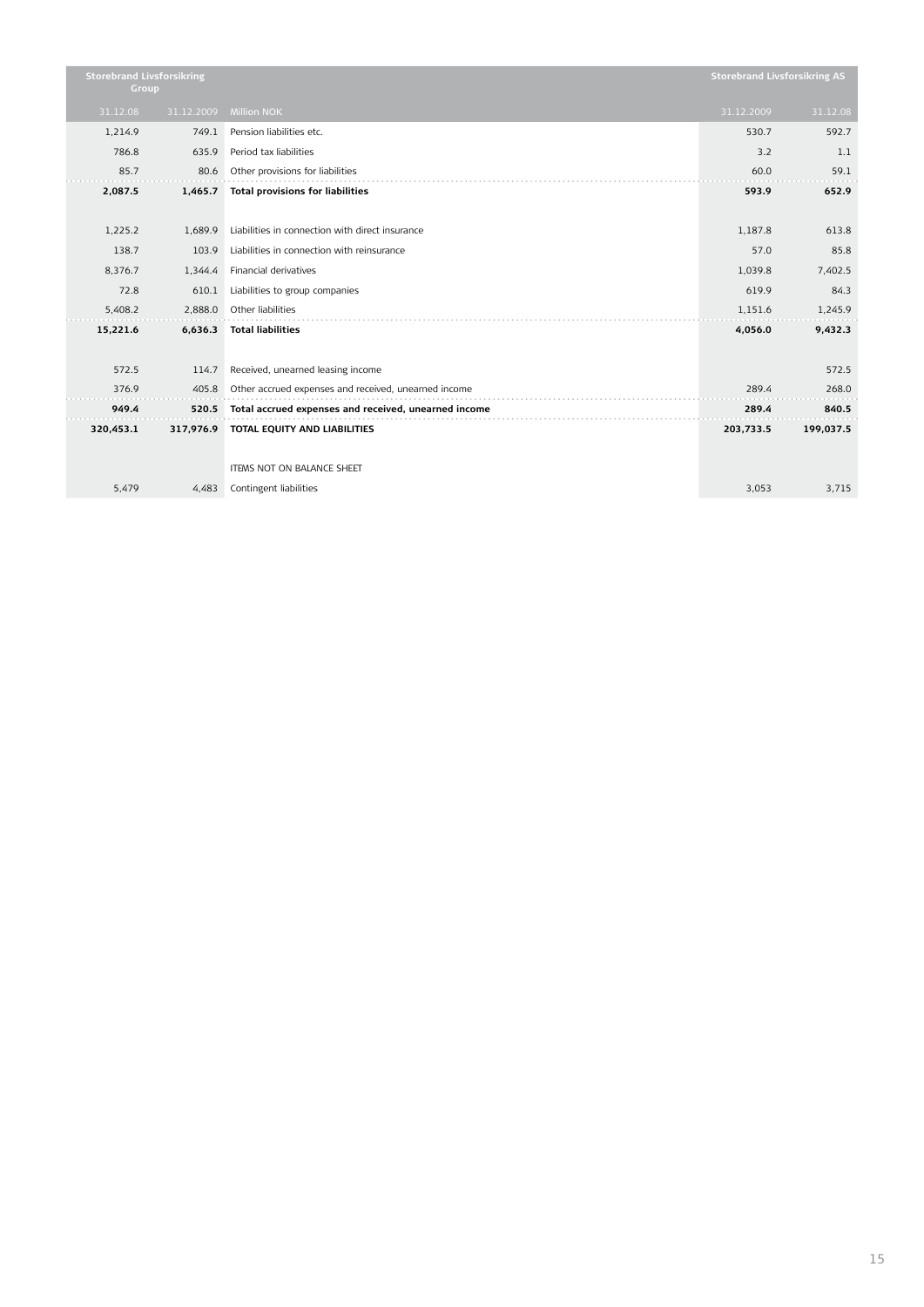# Storebrand Livsforsikring

#### **RECONCILIATION OF CHANGE IN EQUITY STOREBRAND LIVSFORSIKRING A**

|                                 |                       | Share    |               |                |              |              |
|---------------------------------|-----------------------|----------|---------------|----------------|--------------|--------------|
|                                 | Share                 | premium  | Total paid-in | Fund for risk- |              | <b>Total</b> |
| <b>Million NOK</b>              | capital <sup>1)</sup> | reserves | equity        | smoothing      | Other equity | equity       |
| Equity at 31.12.2008            | 3,430.4               | 9,270.6  | 12,701.0      | 153.1          | 2,392.5      | 15,246.6     |
| Profit                          |                       |          |               | 71.5           | 1,066.1      | 1,137.6      |
|                                 |                       |          |               |                |              |              |
| Comprehensive income:           |                       |          |               |                |              |              |
| Re-statement differences        |                       |          |               |                | $-13.7$      | $-13.7$      |
| Pension experience adjustments  |                       |          |               |                | 74.9         | 74.9         |
| Total comprehensive income      |                       |          |               | 71.5           | 1,127.3      | 1,198.8      |
| for the period                  |                       |          |               |                |              |              |
|                                 |                       |          |               |                |              |              |
| <b>Equity transactions with</b> |                       |          |               |                |              |              |
| owner:                          |                       |          |               |                |              |              |
| Group contributions             |                       |          |               |                | $-610.0$     | $-610.0$     |
| Share issue                     |                       |          |               |                |              |              |
| Equity at 31.12.2009            | 3,430.4               | 9,270.6  | 12,701.0      | 224.6          | 2,909.8      | 15,835.4     |

*1) 34.304.200 shares of NOK 100 par value.* 

## **Reconciliation of change in equity Storebrand Livsforsikring Group**

|                                                     |             |          | Majority's share of equity |           |                    |          |           |              |
|-----------------------------------------------------|-------------|----------|----------------------------|-----------|--------------------|----------|-----------|--------------|
|                                                     |             |          |                            |           | Re-state-          |          |           |              |
|                                                     |             | Share    |                            |           | Fund for ment dif- |          |           |              |
|                                                     | Share       | premium  | Total paid-in              | risk-     | ferences SB        | Other    | Minority  |              |
| <b>Million NOK</b>                                  | capital $1$ | reserves | equity                     | smoothing | <b>Holding AB</b>  | equity   | interests | Total equity |
| Equity at 31.12.2008                                | 3,430.4     | 9,270.6  | 12,701.0                   | 153.1     | $-41.2$            | 1,718.7  | 202.5     | 14,734.1     |
| Profit                                              |             |          |                            | 71.5      |                    | 887.2    | 6.5       | 965.2        |
|                                                     |             |          |                            |           |                    |          |           |              |
| Comprehensive income:                               |             |          |                            |           |                    |          |           |              |
| Re-statement differences                            |             |          |                            |           |                    | 11.2     | $-13.2$   | $-2.0$       |
| Re-statement differences SB                         |             |          |                            |           | $-18.6$            |          |           | $-18.6$      |
| Holding AB                                          |             |          |                            |           |                    |          |           |              |
| Change in value adjustment<br>reserve own buildings |             |          |                            |           |                    | $-3.4$   | $-0.4$    | $-3.8$       |
| Pension experience adjustments                      |             |          |                            |           |                    | 103.7    |           | 103.7        |
| <b>Total Comprehensive income</b>                   |             |          |                            | 71.5      | $-18.6$            | 998.7    | $-7.1$    | 1,044.5      |
| for the period                                      |             |          |                            |           |                    |          |           |              |
| <b>Equity transactions with</b>                     |             |          |                            |           |                    |          |           |              |
| owner:                                              |             |          |                            |           |                    |          |           |              |
| Share issue                                         |             |          |                            |           |                    |          | 9.5       | 9.5          |
| Issue costs                                         |             |          |                            |           |                    | $-1.5$   |           | $-1.5$       |
| Group contributions                                 |             |          |                            |           |                    | $-610.0$ |           | $-610.0$     |
| Purchase/sale minority interests                    |             |          |                            |           |                    |          | 4.0       | 4.0          |
| Equity at 31.12.2009                                | 3.430.4     | 9,270.6  | 12.701.0                   | 224.6     | $-59.8$            | 2.105.9  | 208.9     | 15,180.6     |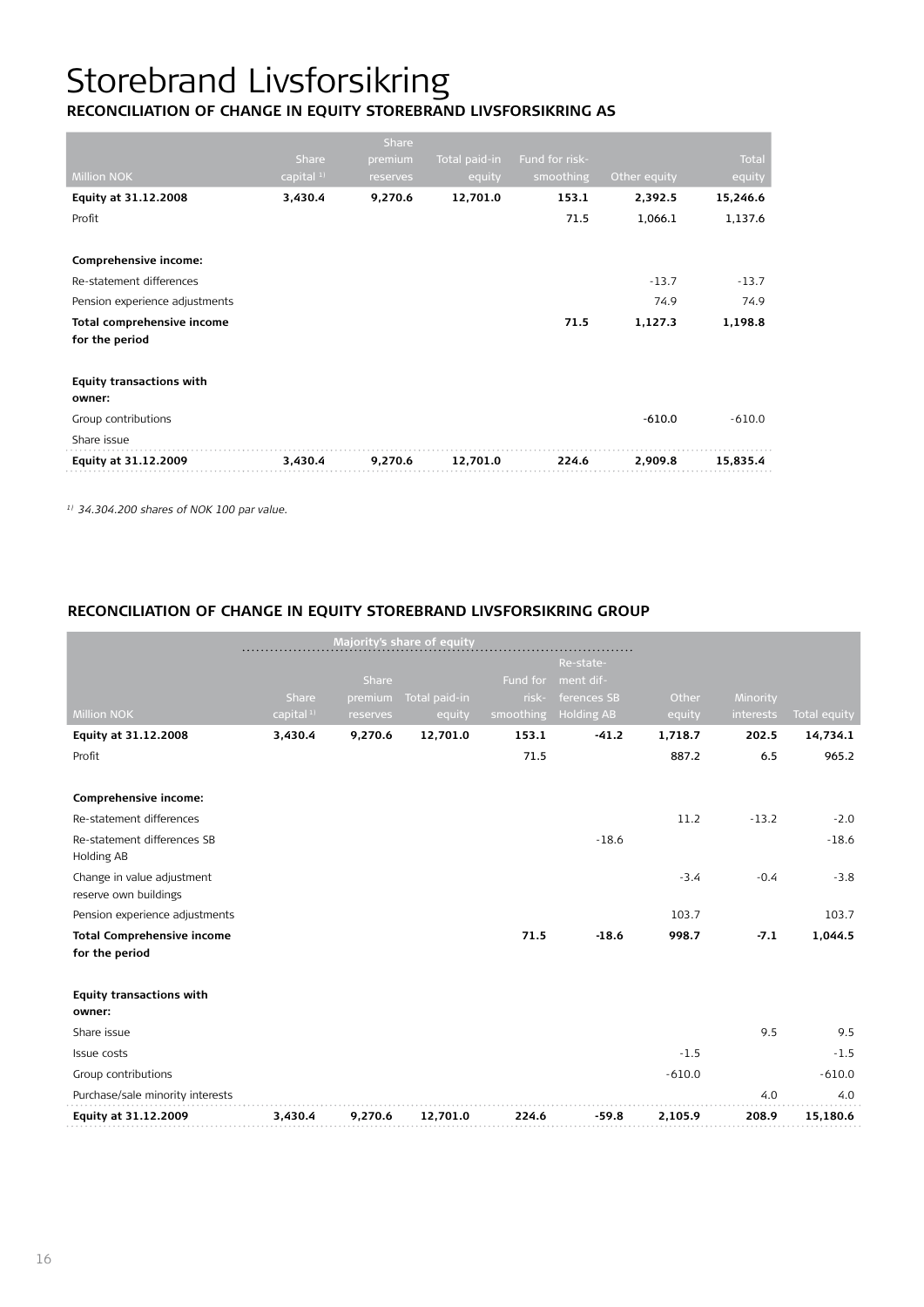# Storebrand Livsforsikring

## **Cash flow analysis Storebrand Livsforsikring**

| Storebrand Livsforsikring<br>Group |             |                                                                                 | <b>Storebrand Livsforsikring AS</b> |             |
|------------------------------------|-------------|---------------------------------------------------------------------------------|-------------------------------------|-------------|
| $01.01 - 31.12$                    |             |                                                                                 | $01.01 - 31.12$                     |             |
| 2008                               | 2009        | <b>Million NOK</b>                                                              | 2009                                | 2008        |
|                                    |             | Cash flow from operational activities                                           |                                     |             |
| 27,028.4                           | 13,171.3    | Net premiums received - direct insurance                                        | 15.696.2                            | 18,131.0    |
| $-24,046.9$                        | $-14,885.6$ | Net claims/benefits paid - direct insurance                                     | $-8,969.8$                          | $-18,911.6$ |
| 2,613.4                            | $-589.0$    | Net receipts/payments - policy transfers                                        | 55.4                                | 2,724.9     |
| $-817.6$                           | 169.2       | Net receipts/payments - lendings to customers                                   | 143.4                               | $-1,188.2$  |
| $-481.8$                           | 1,298.4     | Net receipts/payments - financial assets                                        | $-2,956.2$                          | $-8,051.5$  |
| 598.7                              | 347.4       | Net receipts/payments - real estate activities                                  |                                     | 844.9       |
| $-4,614.1$                         | 7,575.6     | Net change bank deposit customers                                               | 4,064.6                             | $-546.8$    |
| $-1,507.7$                         | $-5,344.4$  | Net receipts/payments - other operational activities                            | $-1,160.6$                          | $-729.3$    |
|                                    | $-989.5$    | Net receipts/payments operations                                                | $-4,269.0$                          | 6,240.3     |
| -1.227.6                           | 753.5       | Net cash flow from operational activities $1$                                   | 2,604.0                             | -1,486.3    |
|                                    |             |                                                                                 |                                     |             |
|                                    |             | Cash flow from investmet activities                                             |                                     |             |
|                                    | $-225.3$    | Net payments - purchase/capitalisation of subsidiaries                          | $-1,811.0$                          |             |
| $-37.2$                            | $-91.0$     | Net receipts/payments - sale/purchase of fixed assets                           | $-84.6$                             | $-27.9$     |
| -37.2                              | -316.3      | Net cash flow from investment activities                                        | $-1,895.6$                          | $-27.9$     |
|                                    |             |                                                                                 |                                     |             |
|                                    |             | Cash flow from financing activities                                             |                                     |             |
| 5,518.2                            | 980.6       | Receipts - subordinated loan capital                                            | 980.6                               | 5,518.2     |
| $-5,409.5$                         | $-3,408.1$  | Payments - repayments of subordinated loan capital                              | $-1,991.4$                          | $-5,409.5$  |
| $-829.6$                           | $-604.9$    | Payments - interest on subordinated loan capital                                | $-604.9$                            | $-741.2$    |
| 1,450.0                            |             | Receipts from issue of new share capital                                        |                                     | 1,450.0     |
| $-268.0$                           |             | Payments - group contribution dividends                                         |                                     | $-268.0$    |
| 461.1                              | -3,032.4    | Net cash flow from financing activities                                         | $-1.615.7$                          | 549.5       |
|                                    |             |                                                                                 |                                     |             |
| $-803.7$                           | $-2,595.2$  | Net cash flow for the period                                                    | $-907.3$                            | $-964.7$    |
|                                    |             |                                                                                 |                                     |             |
| $-803.7$                           | $-2,595.2$  | Net movement in cash and cash equivalent assets                                 | $-907.3$                            | $-964.7$    |
| 5,682.5                            | 4,878.8     | Cash and cash equivalent assets at start of the period                          | 1,939.1                             | 2,903.8     |
| 4,878.8                            |             | 2,283.6 Cash and cash equivalent assets at the end of the periode <sup>2)</sup> | 1,031.8                             | 1,939.1     |

*1) Includes cash flow for the company. On each lines are included cash flow for customers, but these are neutralized on the line «net change bank deposit customers.»*

*2) Includes bank deposit company*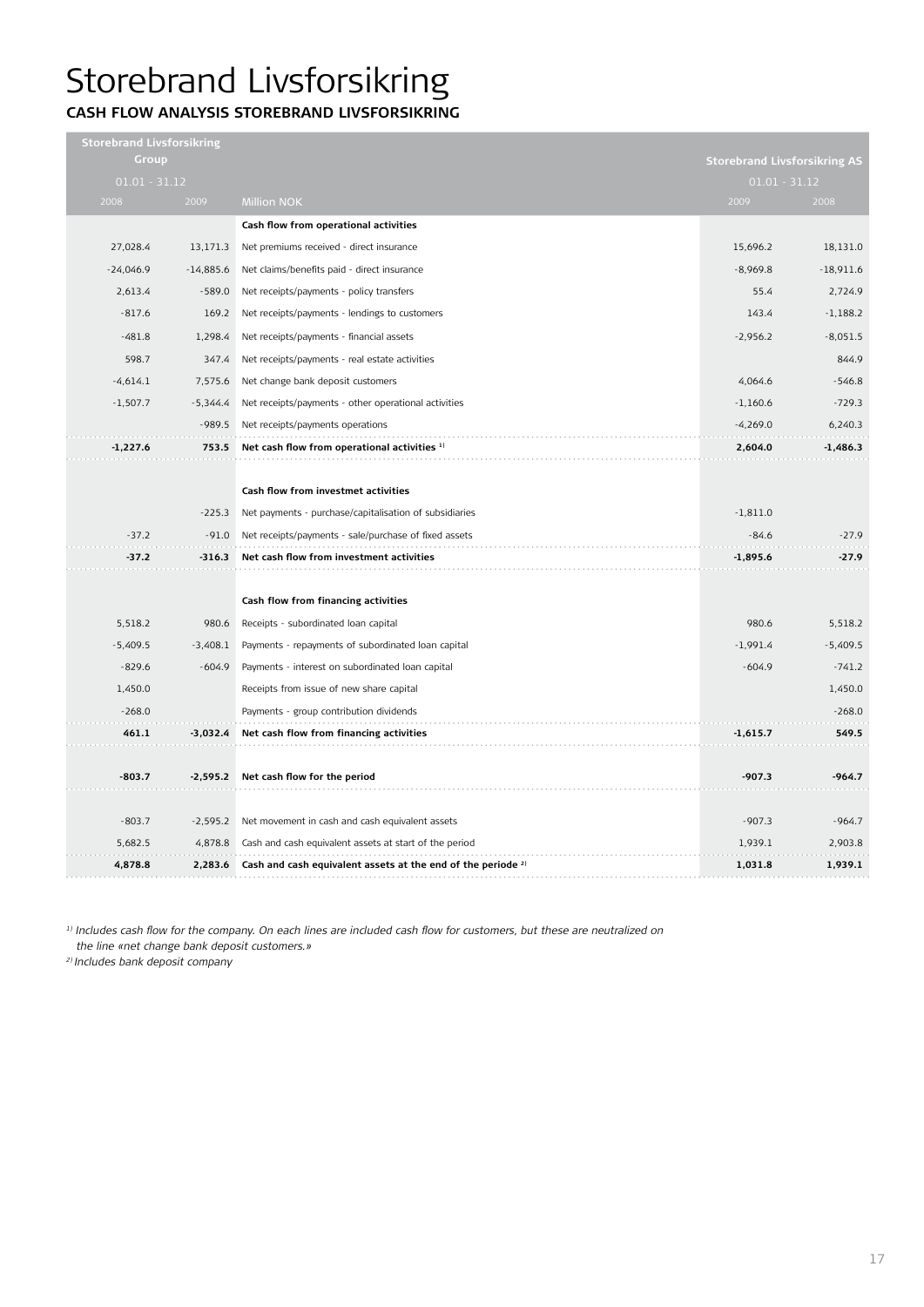### **Note 1: Accounting policies**

The accounts were prepared in accordance with the accounting policies applied in the 2008 annual accounts. A description of the accounting policies is provided in the 2008 annual report.

### **Note 2: Estimates**

In preparing the interim accounts, Storebrand has used assumptions and estimates that affect reported amounts of assets, liabilities, revenues, costs and information in the notes to the accounts, as well as the information provided on contingent liabilities. The final values realised may differ from these estimates. Please refer to the discussions in notes 2 and 3 of the 2008 annual report.

### **Note 3: Segment information - analysis of profit and loss by business area**

|                   | Life and Pensions Norway |            |            | Life and Pensions Sweden |      | Asset mangement |            | Storebrand Livsforsikring<br>Group |  |
|-------------------|--------------------------|------------|------------|--------------------------|------|-----------------|------------|------------------------------------|--|
|                   |                          | Change Q4  |            | Change Q4                |      | Change Q4       |            | Change Q4                          |  |
| Million NOK       | 2009                     | 2008       | 2009       | 2008                     | 2009 | 2008            | 2009       | 2008                               |  |
| Revenue           | 6.643.4                  | 4,232.8    | 4.694.9    | 6,911.3                  | 41.7 | 32.2            | 11,379.9   | 11,176.3                           |  |
| Profit before tax | 223.8                    | 3,001.4    | 223.0      | 1,331.3                  | 19.1 | 25.7            | 465.9      | 4,358.4                            |  |
| Assets            | 734.4                    | $-3,893.3$ | $-3,311.7$ | 9,270.5                  | 72.5 | 79.9            | $-2,504.7$ | 5,457.1                            |  |
| Liabilities       | 793.5                    | $-8,190.8$ | $-3.372.2$ | 8,179.9                  | 82.0 | 83.7            | $-2,496.8$ | 72.8                               |  |

|                    | Life and Pensions Norway |           | Life and Pensions Sweden |            | Asset mangement |          | Storebrand Livsforsikring<br>Group |            |
|--------------------|--------------------------|-----------|--------------------------|------------|-----------------|----------|------------------------------------|------------|
| <b>Million NOK</b> | 31.12.09                 | 31.12.08  | 31.12.09                 | 31.12.08   | 31.12.09        | 31.12.08 | 31.12.09                           | 31.12.08   |
| Revenue            | 30.347.8                 | 21.633.0  | 16,637.1                 | 5,257.8    | 141.7           | 92.2     | 47,126.5                           | 26,983.0   |
| Profit before tax  | 756.7                    | -686.8    | 146.6                    | $-2.145.1$ | 62.0            | 62.6     | 965.2                              | $-2,769.3$ |
| Assets             | 190.805.6                | 186.655.3 | 127.019.4                | 133.717.8  | 151.9           | 79.9     | 317.976.9                          | 320,453.1  |
| <b>Liabilities</b> | 180.545.8                | 175.935.9 | 122.130.5                | 129,699.3  | 120.1           | 83.7     | 302.796.3                          | 305,718.9  |

#### **Revenue**

Revenue includes the total premium income including savings premiums and transferred premium fund from other companies, net financial return and other income.

#### **Life and Pensions Norway**

Storebrand Life Insurance offers a wide range of products within occupational pensions, private pension savings and life insurance to companies, public sector entities and private individuals. Storebrand Life Insurance's branch in Sweden provides occupational pensions products based on Norwegian law in the Swedish market. Includes companies in Storebrand Life Group excluding Storebrand Eiendom and Storebrand Holding Group.

#### **Life and Pensions Sweden**

SPP offers a wide range of pension solutions to companies, organisations and private individuals in Sweden. SPP holds a particularly strong position in traditional products - policies with guaranteed interest rates - in the Swedish corporate market. Includes companies in SPP Group (Storebrand Holding Group excluding SPP Fonder).

#### **Asset management**

Storebrand's asset management activities include the companies Storebrand Eiendom and SPP Fonder AB.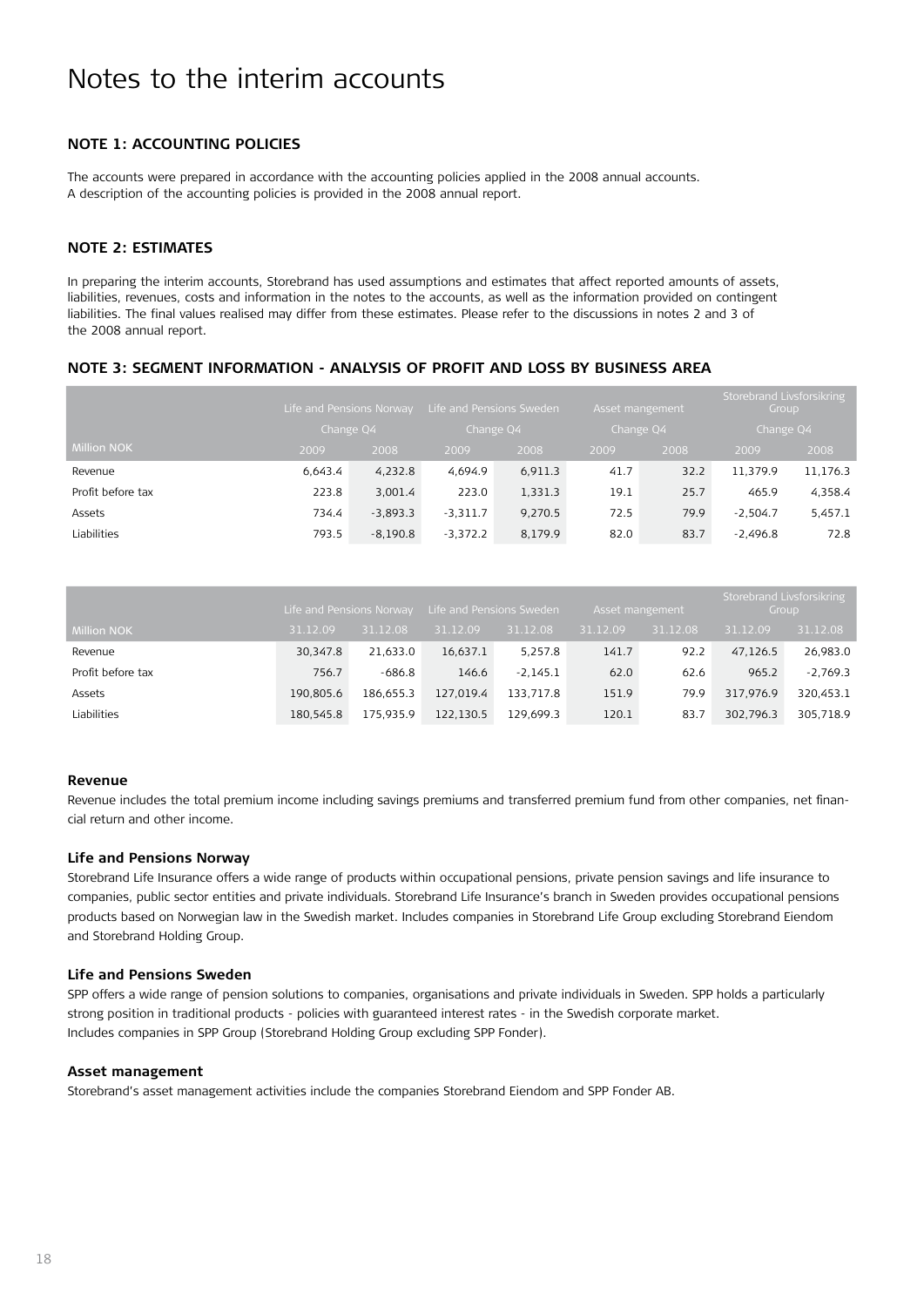### **Note 4: Properties**

#### **The following amounts are booked in the income statement:**

| <b>Million NOK</b>                                                                                                          | 2009     | 2008     |
|-----------------------------------------------------------------------------------------------------------------------------|----------|----------|
| Rent income from properties                                                                                                 | 1.556.3  | 1.521.0  |
| Operating costs (including maintenance and repairs) relating to properties that have provided rent income during the period | $-298.7$ | $-178.7$ |
| Total                                                                                                                       | 1.257.6  | 1.342.3  |
| Change in fair value of investment properties                                                                               | $-1992$  | 423.3    |
| Total income from investment properties                                                                                     | 1.058.4  | 1.765.6  |

#### **Book value of investment properties in the statement of financial position**

| Million NOK                   | 2009     | 2008     |
|-------------------------------|----------|----------|
| Carrying amount as per 1 Jan  | 22,999.9 | 21,358.6 |
| Supply due to purchases       | 677.0    | 755.2    |
| Supply due to additions       | 304.9    | 1,436.2  |
| To owner used properties      | $-87.2$  |          |
| From owner used properties    | 1,128.2  |          |
| <b>Disposals</b>              | $-635.3$ | $-973.6$ |
| Net write-ups/write-downs     | $-199.2$ | 423.3    |
| Exchange rate changes         | $-28.1$  |          |
| Carrying amount as per 31 Dec | 24,160.2 | 22.999.7 |

#### **Property type**

|                                                      |          |          |               | 2009           |           |
|------------------------------------------------------|----------|----------|---------------|----------------|-----------|
|                                                      |          |          |               |                | Leased    |
|                                                      |          |          | Duration of   |                | amount    |
| <b>Million NOK</b>                                   | 2009     | 2008     | lease (years, | m <sub>2</sub> | in $% 11$ |
| Office buildings (including parking and storage)     | 11.977.1 | 11,551.5 | 3.8           | 765,630        | 96.7      |
| Shopping centres (including parking and storage)     | 11,180.1 | 10,571   | 5.6           | 317,151        | 96.7      |
| Multi-storey car parks                               | 692.0    | 549.3    | 7.1           | 44.085         | 100.0     |
| Cultural/conference centres and commercial in Sweden | 311.0    | 328.1    |               |                |           |
| <b>Total investment properties</b>                   | 24.160.2 | 22.999.9 |               | 1,126,866      |           |
| Properties for own use Storebrand Livsforsikring     | 1.449.9  | 1.712.5  | 10            | 50.000         | 91        |
| Properties for own use other                         | 267.9    | 255.7    |               |                |           |
| <b>Total properties</b>                              | 25.878.0 | 24.968.1 |               | 1,176,866      |           |

*1) The leased amount is calculated in relation to floor space.*

#### **Write-downs/changes in value real estate investments**

| <b>Million NOK</b>                       | 2009       | 2008     |
|------------------------------------------|------------|----------|
| Wholly owned property investments        | $-199.2$   | 424.5    |
| Property equities and units in Norway 1) | $-76.0$    | $-84.8$  |
| Property units abroad 1)                 | $-974.3$   | $-334.8$ |
| Total write-downs/value changes          | $-1.249.5$ | 4.9      |

*1) Are in the statement of financial position classified as equities and units*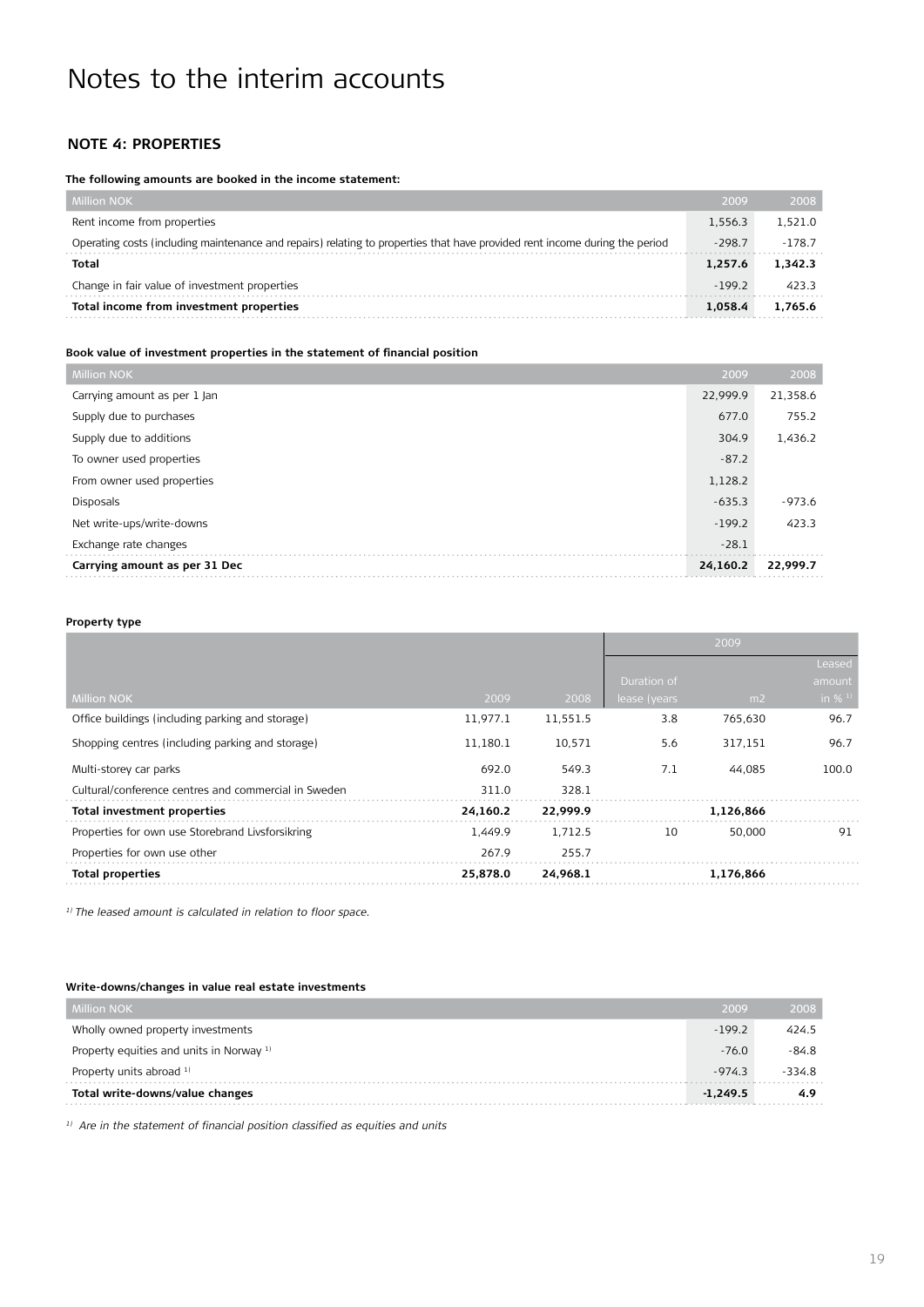#### **Geographical location:**

| <b>Million NOK</b>           | 2009   | 2008   |
|------------------------------|--------|--------|
| Oslo- Vika/Fillipstad Brygge | 5,709  | 5,187  |
| Rest of Greater Oslo         | 8,005  | 7,281  |
| Shopping centres             | 11,180 | 10,571 |
| Rest of Norway               | 673    | 1,601  |
| Sweden                       | 311    | 328    |
| <b>Total properties</b>      | 25,878 | 24,968 |

A further NOK 690 million was agreed for property purchases in 2009, but the assumption of the risk and final conclusion of contracts will occur in 2010 and NOK 468 million in Storebrand and SEK 390 million in SPP has been committed but not drawn on in international real estate funds.

#### **Calculation of fair value for properties**

Investment properties are valued at fair value. Fair value is the amount an asset could be sold for in a transaction at arm's length between well informed, voluntary parties. Observed market prices are taken into account when setting market rent and the required rate of return.

If applicable prices in an active market are unavailable, one looks at the following, among other things:

- applicable prices in an active market for property of another kind, with other conditions or in another location (or subject to other leases or other contracts), adjusted to take account of these differences,
- prices recently achieved for equivalent properties in less active markets, with adjustments that reflect any changes in economic conditions after the time the transactions took place at the aforementioned prices, and
- discounted cash flow prognoses based on reliable estimates of future cash flows, and supported by the terms and conditions in any existing leases and other contracts, as well as (where possible) external knowledge about applicable market rents for equivalent properties in the same location and under the same conditions, and the use of discount rates that reflect applicable market assessments of uncertainty in the cash flows amounts and timetable.

The individual required rate of return for the individual investment is used to discount future net cash flows.

The required rate of return is set on the basis of expected future risk free interest and an individually set risk premium. The following, among other things, is taken into account when setting the required rate of return:

- Transactions in the market
- Perceptions in the market
- Lease status (vacancy, tenant's solvency)
- **Location**
- Standard
- Rent level in relation to market rent
- Value per m2
- All other information about property values, the market and the individual property

The property's market values is assessed on the basis of a long-term income perspective. Office buildings and shopping centres account for a significant proportion of the properties. In the case of office buildings, a future income and costs picture is estimated for the first 10 years, and a final value calculated at the end of that 10 year period, based on market rent and normal operating costs for the property. The net income stream takes into account existing and future reductions in income resulting from vacancy, necessary investments and an assessment of the future development in market rents. In the case of shopping centres, the property's value is calculated based on a market yield. In cases where it is known significant changes will occur to the expected cash flow in later years, this is taken account of in the valuation. A representative selection of properties is subject to an external valuation.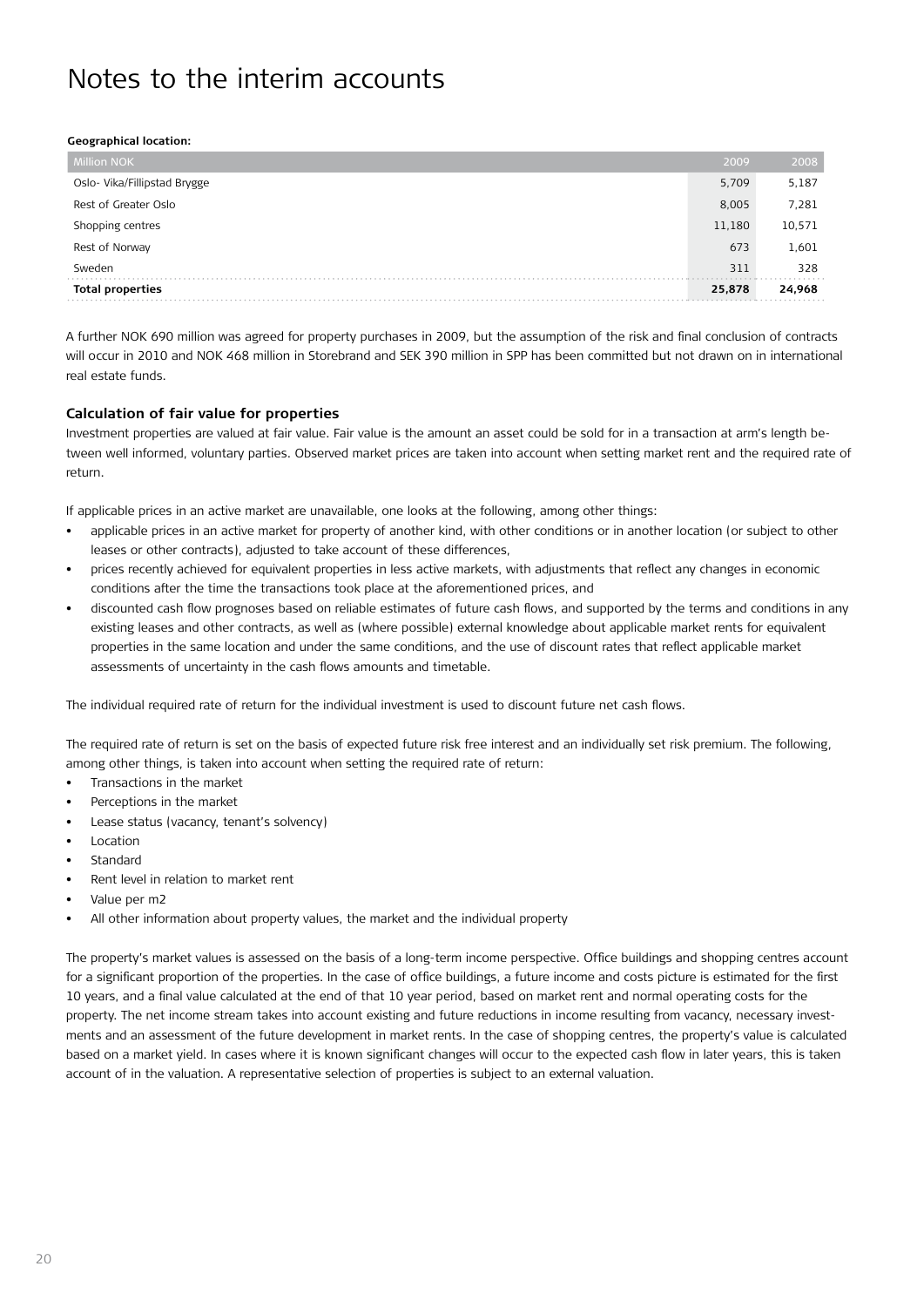The properties are valued on the basis of the following effective required rate of return as per 30 June 2009 (incl. 2.5% inflation):

|                                   | Required rate of return % |            |
|-----------------------------------|---------------------------|------------|
| Segment                           | 2009                      | 2008       |
| Office portfolio Oslo City Centre | 7,75-9,25                 | 7,95-9,0   |
| Shopping centre portfolio         | 8,25-9,25                 | 8,45-9,50  |
| Other properties                  | 8,75-10,00                | 8,45-10,75 |

#### **Sensitivities**

Valuations are particularly sensitive to changes in the required rate of return and assumed future cash flows. A change of 0.25% in the required rate of return, where everything else remains the same, would result in a change in value in the real estate portfolio of approx. MNOK 850 which corresponds to 3.36%.

#### **Note 5: Financial liabilites and spesification of borrowing**

#### **Specification of subordinated loan capital**

|                                                                         |               |            | Interest rate<br>(fixed/ |           | <b>Balance sheet</b> |
|-------------------------------------------------------------------------|---------------|------------|--------------------------|-----------|----------------------|
| <b>Million NOK</b>                                                      | Nominal value | Currency   | variable)                | Call date | 31.12.2009           |
| <b>Issuer</b>                                                           |               |            |                          |           |                      |
| Hybrid tier 1 capital                                                   |               |            |                          |           |                      |
| Storebrand Livsforsikring AS                                            | 1,500.0       | <b>NOK</b> | Variable                 | 2018      | 1,486.3              |
|                                                                         |               |            |                          |           |                      |
| Perpetual subordinated loan capital                                     |               |            |                          |           |                      |
| Storebrand Livsforsikring AS                                            | 300.0         | <b>EUR</b> | Fixed                    | 2013      | 2,702.5              |
| Storebrand Livsforsikring AS                                            | 1,700.0       | <b>NOK</b> | Variable                 | 2014      | 1,686.8              |
| Storebrand Livsforsikring AS                                            | 1,000.0       | <b>NOK</b> | Fixed                    | 2015      | 1,042.7              |
|                                                                         |               |            |                          |           |                      |
| Total subordinated loan capital and hybrid tier 1<br>capital 31.12.2009 |               |            |                          |           | 6,918.3              |
| Total subordinated loan capital and hybrid tier 1<br>capital 31.12.2008 |               |            |                          |           | 10,160.4             |

### **Note 6: Contigent liabilities**

|                                                               |         | Storebrand Livsforsikring AS |         | Storebrand Livsforsikring Group |
|---------------------------------------------------------------|---------|------------------------------|---------|---------------------------------|
| <b>Million NOK</b>                                            | 2009    | 2008                         | 2009    | 2008                            |
| Undrawn amounts of committed lending facilities               | 355.0   | 242.6                        | 355.0   | 242.6                           |
| Uncalled residual liabilities concerning Limitied Partnership | 3,052.8 | 3.714.8                      | 4.483.2 | 5.478.8                         |
| <b>Total contigent liabilities</b>                            | 3.407.8 | 3.957.4                      | 4.838.2 | 5,721.4                         |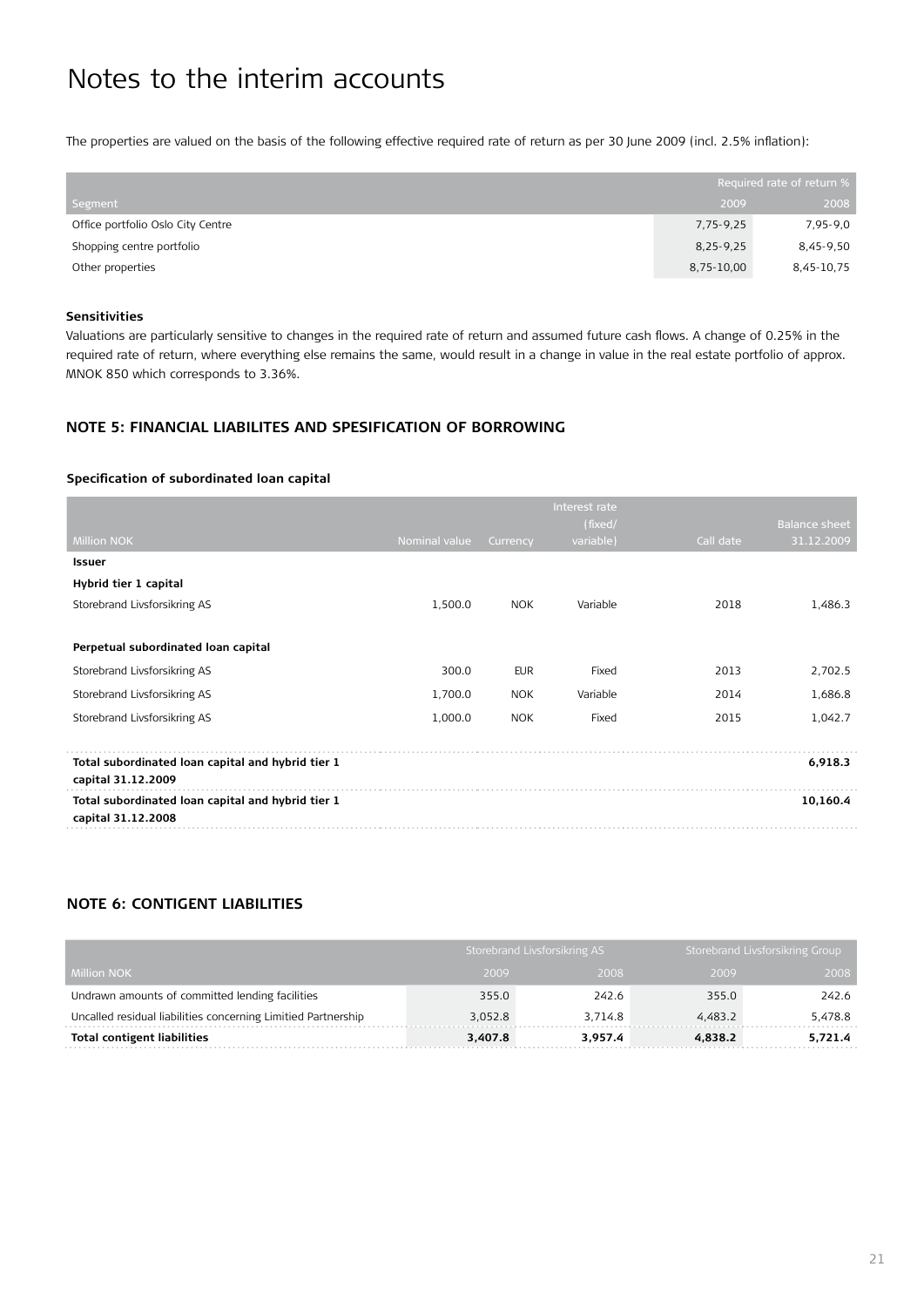## **Note 7: Capital adequacy**

|                                                                           | Storebrand Livsforsikring AS |           | Storebrand Livsforsikring Group |            |  |
|---------------------------------------------------------------------------|------------------------------|-----------|---------------------------------|------------|--|
| Million NOK                                                               | 2009                         | 2008      | 2009                            | 2008       |  |
| Share capital                                                             | 3,430.4                      | 3,430.4   | 3,430.4                         | 3,430.4    |  |
| Other equity                                                              | 12,405.0                     | 11,816.1  | 11,750.2                        | 11,303.8   |  |
| <b>Equity</b>                                                             | 15,835.4                     | 15,246.5  | 15,180.6                        | 14,734.2   |  |
| Hybrid tier 1 capital                                                     | 1,486.3                      | 1,500.0   | 1,486.3                         | 1,427.2    |  |
| Conditional bonus                                                         |                              |           | 2,755.0                         | 2,279.9    |  |
| Goodwill og andre immaterielle eiendeler                                  | $-48.1$                      | $-34.0$   | $-6,150.3$                      | $-6,885.3$ |  |
| Goodwill and other intangible assets                                      | $-224.6$                     | $-153.1$  | $-224.6$                        | $-153.1$   |  |
| Capital adequacy reserve                                                  |                              |           | $-254.2$                        | $-43.0$    |  |
| Portion of reset unamortised experience adjustments                       |                              | 117.8     |                                 | 117.8      |  |
| Deduction for investments in other financial institutions                 |                              | $-10.7$   |                                 | $-10.7$    |  |
| Other                                                                     | $-40.6$                      | $-51.0$   | $-150.0$                        | 327.6      |  |
| Core (tier 1) capital                                                     | 17,008.4                     | 16,615.5  | 12,642.8                        | 11,794.6   |  |
| Hybrid tier 1 capital                                                     |                              |           |                                 | 72.9       |  |
| Perpetual subordinated loan capital                                       | 5,046.9                      | 4,622.6   | 5,046.9                         | 4,622.6    |  |
| Dated subordinated loan capital                                           |                              | 1,430.7   |                                 | 1,430.7    |  |
| Capital adequacy reserve                                                  |                              |           | $-254.2$                        | $-43.0$    |  |
| Deductions for investments in other financial institutions                |                              | $-10.7$   |                                 | $-10.7$    |  |
| Tier 2 capital                                                            | 5,046.9                      | 6,042.6   | 4,792.7                         | 6,072.5    |  |
| Net primary capital                                                       | 22,055.3                     | 22,658.1  | 17,435.4                        | 17,867.1   |  |
|                                                                           |                              |           |                                 |            |  |
| Calculation base by class of risk weighting                               | 207,785.7                    | 192,820.5 | 315,440.4                       | 302,989.4  |  |
| Risk weight 0%                                                            | 52,584.5                     | 56,116.6  | 92,726.8                        | 92,677.9   |  |
| Risk weight 10%                                                           | 9,204.3                      | 6,779.1   | 23,099.4                        | 6,779.1    |  |
| Risk weight 20%                                                           | 47,688.4                     | 51,916.3  | 59,792.1                        | 97,788.8   |  |
| Risk weight 35%                                                           |                              | 1,295.7   |                                 | 1,295.7    |  |
| Risk weight 50%                                                           | 6,134.0                      | 372.4     | 8,838.1                         | 6,016.9    |  |
| Risk weight 100%                                                          | 74,644.9                     | 61,117.1  | 84,596.8                        | 59,614.0   |  |
| Risk weight 150%                                                          | 4,483.8                      | 6,493.8   | 4,843.7                         | 7,580.7    |  |
| Assets held in respect of life insurance contracts with investment choice | 13,045.8                     | 8,729.5   | 41,543.4                        | 31,236.3   |  |
|                                                                           |                              |           |                                 |            |  |
| Weighted assets in the balance sheet                                      | 91,114.1                     | 83,642.6  | 110,595.5                       | 100,141.8  |  |
| Weighted interest rate and FX contracts                                   | 5,936.7                      | 1,523.4   | 7,270.5                         | 2,748.0    |  |
| Cross holding deduction for shares in other financial institutions        |                              | $-21.4$   | $-508.5$                        | $-21.4$    |  |
| Unrealised gains on financial current assets                              | $-21.5$                      | $-35.4$   | $-21.5$                         | -35.4      |  |
| Risk weighted calculation base                                            | 97,029.3                     | 85,109.2  | 117,336.0                       | 102,833.0  |  |
|                                                                           |                              |           |                                 |            |  |
| Capital adequacy ratio                                                    | 22.73%                       | 26.62%    | 14.86%                          | 17.37%     |  |
| Core (tier 1) capital ratio                                               | 17.53%                       | 19.52%    | 10.77%                          | 11.47%     |  |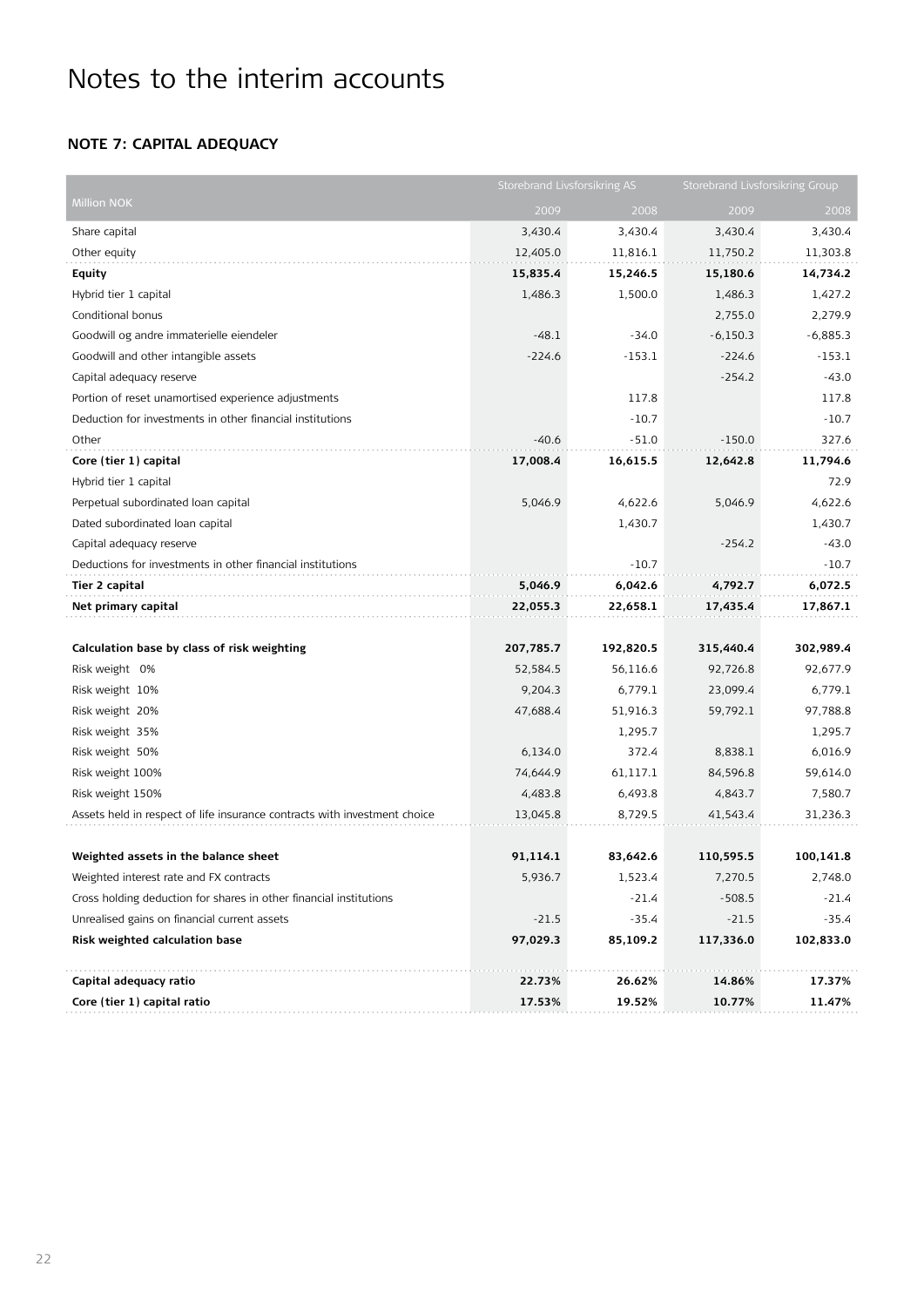### **Note 8: Solvensmargin**

|                              | Storebrand Livsforsikring AS |          | Storebrand Livsforsikring | Group    |
|------------------------------|------------------------------|----------|---------------------------|----------|
| <b>Million NOK</b>           | 2009                         | 2008     | 2009                      | 2008     |
| Solvency margin requirements | 6,736.8                      | 6.486.2  | 10,102.2                  | 10,354.9 |
| Solvency margin capital      | 22,855.2                     | 21.690.2 | 17.158.7                  | 16,580.1 |
| Solvency margin              | 339.3 %                      | 334.4 %  | 169.9%                    | 160.1 %  |

#### **Specification of solvency margin capital**

|                                                                        |            | Storebrand Livsforsikring AS |            | Storebrand Livsforsikring<br>Group |
|------------------------------------------------------------------------|------------|------------------------------|------------|------------------------------------|
| Million NOK                                                            | 2009       | 2008                         | 2009       | 2008                               |
| Net primary capital                                                    | 22,055.3   | 22.658.2                     | 17.435.4   | 17,867.1                           |
| 50% of additional statutory reserves                                   | 2.323.1    | 1.710.0                      | 2.323.1    | 1,710.0                            |
| 50% of risk equalisation fund                                          | 112.3      | 76.6                         | 112.3      | 76.6                               |
| Counting security reserve                                              | 43.0       | 45.4                         | 43.0       | 45.4                               |
| Conditional bonus                                                      |            |                              | $-2.755.0$ | $-2,230.0$                         |
| Reduction in Tier 2 capital eligible for inclusion in solvency capital | $-1.678.5$ | $-2.800.0$                   |            | $-889.0$                           |
| Solvency capital                                                       | 22.855.2   | 21.690.2                     | 17,158.7   | 16,580.1                           |

### **Note 9: Valuation of financial instruments at fair value**

The group categorises financial instruments valued at fair value on three different levels as described in more detail below. The levels express the varying degree of liquidity and different measuring methods.

#### **Level 1: Financial instruments valued on the basis of quoted priced for identical assets in active markets**

This category encompasses listed equities that over the previous six months have experienced a daily average turnover equivalent to approx. MNOK 20 or more. Based on this, the equities are regarded as sufficiently liquid to be encompassed by this level. Bonds, certificates or equivalent instruments issued by national governments are generally classified as level 1. In the case of derivatives, standardised equity-linked and interest rate futures will be encompassed by this level.

#### **Level 2: Financial instruments valued on the basis of observable market information not covered by level 1**

This category encompasses financial instruments that are valued on the basis of market information that can be directly observable or indirectly observable. Market information that is indirectly observable means that prices can be derived from observable, related markets. Level 2 encompasses equities or equivalent equity instruments for which market prices are available, but where the turnover volume is too limited to meet the criteria in level 1. Equities on this level will normally have been traded during the last month. Bonds and equivalent instruments are generally classified as level 2. Interest rate and currency swaps, non-standardised interest rate and currency derivatives, and credit default swaps are also classified as level 2. Funds are generally classified as level 2, and encompass equity, interest rate, and hedge funds.

## **Level 3: Financial instruments valued on the basis of information that is not observable pursuant to by level 2**

Equities classified as level 3 encompass investments in primarily unlisted/private companies. These include investments in forestry, real estate and infrastructure. Private equity is generally classified as level 3 through direct investments or investments in funds. Asset backed securities (ABS), residential mortgage backed securities (RMBS) and commercial mortgage backed securities (CMBS) are classified as level 3 due to their generally limited liquidity and transparency in the market.

The types of mutual funds classified as level 3 are discussed in more detail below with a reference to the type of mutual fund and the valuation method. Storebrand is of the opinion that the valuation method used represents a best estimate of the mutual fund's market value.

#### **Unlisted equities/forestry**

Extensive external valuations were carried out of the largest forestry investments as per 31 December 2009, and these provided the basis for the valuation of the company's investment. The external valuations were based on models that included non-observable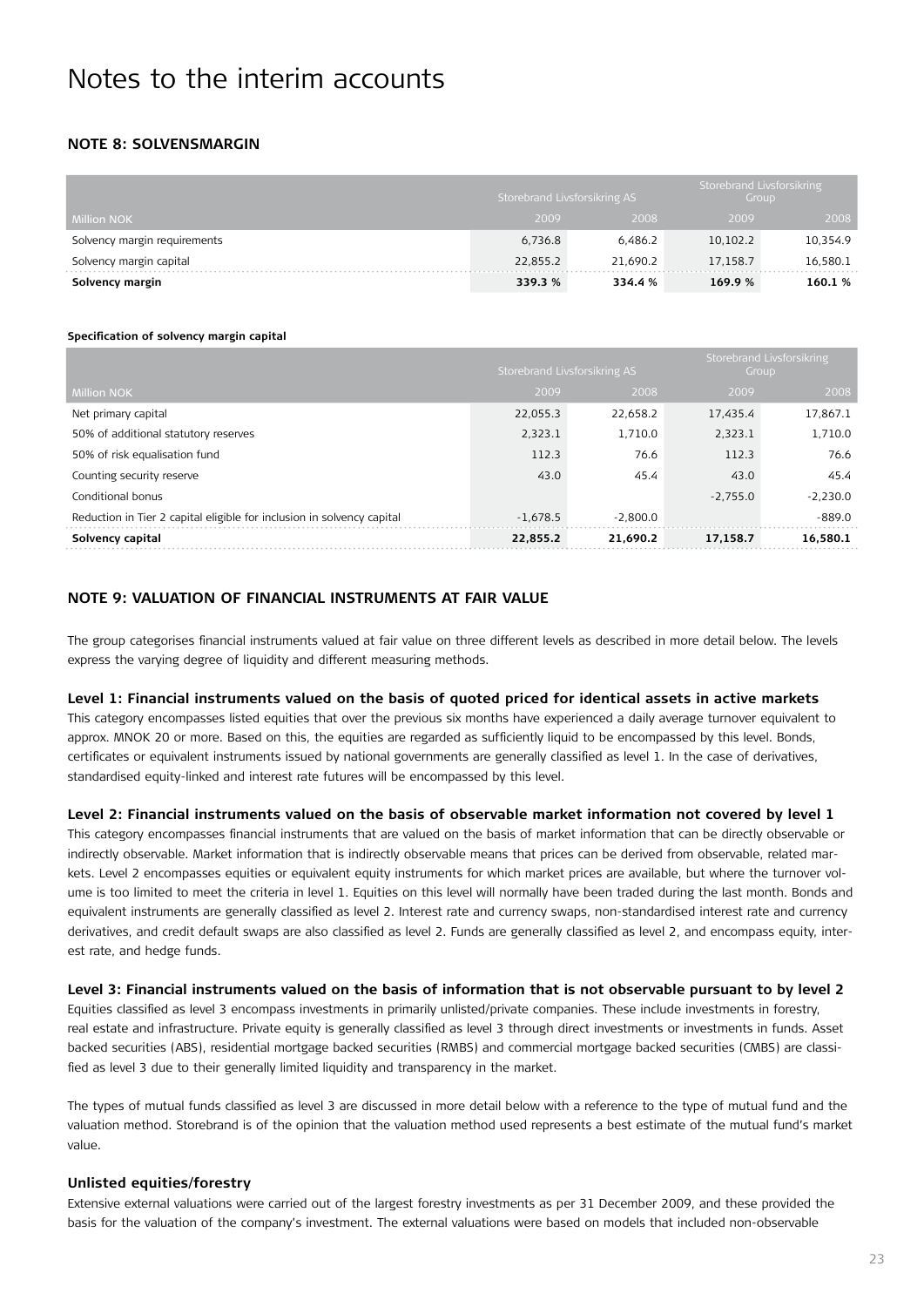assumptions. Besides the external valuations that had been conducted as per 31 December 2009, the equity investments were valued on the basis of value adjusted equity reported by external sources.

#### **Private Equity**

The majority of Storebrand's private equity investments are investments in private equity funds. It also has a number of direct investments.

The investments in private equity funds are valued on the basis of the values reported by the funds. The private equity funds Storebrand has invested in value their own investments in accordance with pricing guidelines stipulated by, among others, EVCA (European Private Equity Venture Capital Association) in the «International Private Equity and Venture Capital Valuation Guidelines» (September edition) or pursuant to FASB 157. Most of the private equity funds report on a quarterly basis, while a few report less often. In those cases where Storebrand has not received an updated valuation with respect to an investment from a fund by the time the annual financial statements are closed, the last valuation received is used and adjusted for cash flows and any significant market effects during the period from the last valuation up to the reporting date. These market effects are estimated on the basis of the type of valuations made of the companies in the underlying funds; the financial performance of relevant indexes, adjusted for estimated correlation between the relevant company and the relevant index.

In the case of direct private equity investments, the valuation is based on either recently conducted transactions or a model in which a company that is in continuous operation is assessed by comparing the key figures with equivalent listed companies or groups of equivalent listed companies. In some cases the value is reduced by a liquidity discount, which can vary from investment to investment. Companies that are in a start up phase, have undergone previous expansions, or which are undergoing structural changes for some other reasons that make them harder to price in relation to a reference group will be valued at the lowest of costs and estimated value, where the estimated value is apparent from a variance analysis vis-à-vis its plans.

In the case of investments in which Storebrand participates as a co-investor together with a leading investor that conducts a valuation, and no recent transactions exist, this value will be used by Storebrand after being quality assured. In the case of investments for which Storebrand has not received an up-to-date valuation as per 31 December from a leading investor by the time the annual financial statements are closed, the previous valuation is used and adjusted for any market effects during the period from the last valuation up to the reporting date. In those cases where no valuation is available from a leading investor in the syndicate, a separate valuation will be made, as described above.

#### **Asset backed securities**

This category primarily encompasses asset backed securities (ABS), residential mortgage backed securities (RMBS) and commercial mortgage backed securities (CMBS). These are primarily valued on the basis of quoted prices from brokers or valuations obtained from international banks. The number of brokers who quote prices is very limited and the volume of transactions in the market relatively low.

#### **Indirect real estate investments**

Indirect real estate investments are primarily investments in funds with underlying real estate investments. No units in funds that confirm the market price of the units have been traded recently. Real estate funds are valued on the basis of information received from the individual fund manager.

Most managers report on a quarterly basis and the commonest method used by the individual fund managers is an external quarterly valuation of the fund's assets. This involves the manager calculating a net asset value (NAV). The NAV reports from the funds will often be a quarter late in relation to Storebrand's financial statements. Storebrand makes internal estimates of the changes in value, based on developments in the market and conferring with the respective managers, in order to take account of changes in value during the last quarter.

#### **Sensitivity assessments**

Forestry investments are characterised by, among other things, very long cash flow periods. There can be some uncertainty associated with future cash flows due to future income and costs growth, even though these assumptions are based on recognised sources. Nonetheless, valuations of forestry investments will be particularly sensitive to the discounting rate used in the estimate. The company bases its valuation on external valuations. These utilise an estimated market-related required rate of return. As a reasonable alternative assumption to the required rate of return used, a change in the discounting rate of 0.25% would result in an estimated change of around 4% to 6% in value, depending on the maturity of the forest, among other things.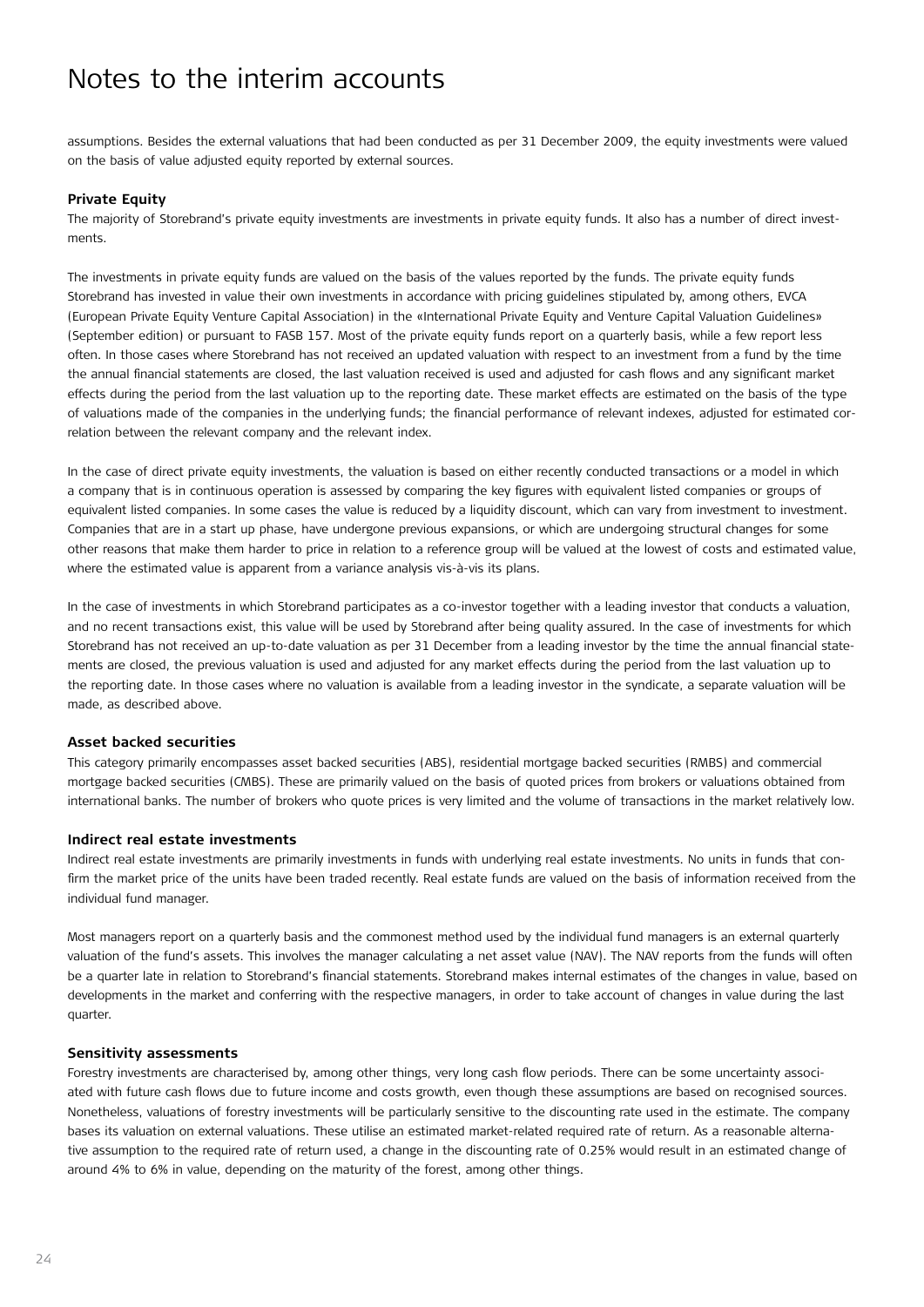Valuations of asset backed securities will generally be sensitive to estimated loan repayment terms, probability of losses and discounting rate requirements. Key assumptions for these factors will also be based on the mutual fund's characteristics and quality. The specified composition of the ABS/RMBS/CMBS portfolio below is valued at fair value. The company's valuation of asset backed securities is based on external sources. Based on experience with procured tradeable prices from brokers, the company is of the opinion that reasonable alternative assumptions entail a valuation that could be 2-3% higher or lower than that indicated by fair value.

Composition of ABS/CMBS/RMBS portfolio primarily based on exposure to underlying collateral:

|              |                            | 13.9 %                     | 13.9%  |
|--------------|----------------------------|----------------------------|--------|
|              |                            |                            |        |
| 3.1%         | 8.9%                       |                            | 12.0 % |
| 1.0%         |                            | 4.5 %                      | 5.5 %  |
| 1.2 %        |                            | 15.4 %                     | 16.6 % |
| 2.1 %        |                            | 15.6 %                     | 17.7 % |
|              | 4.2 %                      |                            | 4.2%   |
|              |                            | 2.1 %                      | 2.1%   |
| Asset Backed | Commercial Mortgage Backed | Residental Mortgage Backed | Total  |
|              |                            |                            |        |

Composition of ABS/CMBS/RMBS portfolio based on rating from Moody's, alternatively Fitch:

| Rating       |       | Asset Backed Commercial Mortgage Backed Residental Mortgage Backed |       | <b>Total</b> |
|--------------|-------|--------------------------------------------------------------------|-------|--------------|
| AAA          | 18.8% | 9.2%                                                               | 40.0% | 68.0%        |
| AA           | 8.3%  | 3.9%                                                               | 9.8%  | 21.9%        |
| А            |       |                                                                    | 7.4%  | 7.4%         |
| BBB/BB       | 0.5%  |                                                                    | 0.3%  | 0.7%         |
| Not rated    |       |                                                                    | 1.9%  | 1.9%         |
| <b>Total</b> | 27.5% | 13.2%                                                              | 59.4% | 100.0%       |

Valuations of indirect real estate investments are particularly sensitive to changes in the required rate of return and assumed future cash flows. Indirect real estate investments are mortgaged structures. On average, 60% of the portfolio is mortgaged. A change of 0.25% in the required rate of return, where everything else remains the same, would result in a change in value in the real estate portfolio of approx. 200 million NOK which corresponds to 8.4%.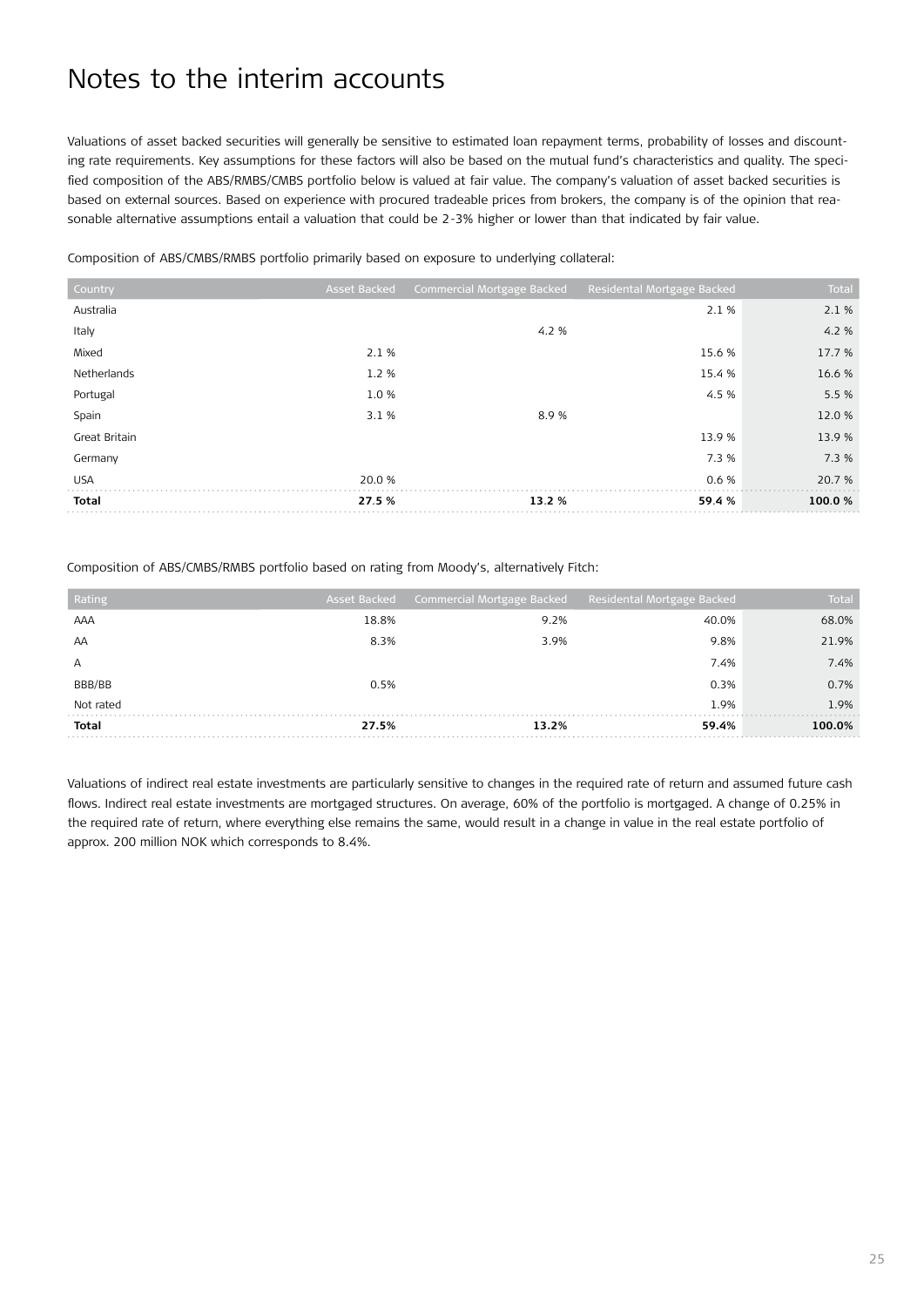### **Storebrand Livsforsikring AS**

### **Equities and units**

|                                  | Quoted  | Observable  | Non-observable |                   |
|----------------------------------|---------|-------------|----------------|-------------------|
| <b>Million NOK</b>               | prices  | assumptions | assumptions    | <b>Total 2009</b> |
| Equities                         | 5,543.8 | 398.6       | 1,702.0        | 7,644.4           |
| Fund units excluding hedge funds |         | 12,727.8    | 1,051.6        | 13,779.4          |
| Private equity fund investments  |         | 1,755.5     | 3.359.9        | 5,115.5           |
| Hedge funds                      |         | 1.631.2     |                | 1,631.2           |
| <b>Total</b>                     | 5,543.8 | 16,513.1    | 6,113.6        | 28,170.5          |

#### **Bonds and other securities with a fixed return**

|                             | Quoted   | Observable  | Non-observable |                   |
|-----------------------------|----------|-------------|----------------|-------------------|
| <b>Million NOK</b>          | prices   | assumptions | assumptions    | <b>Total 2009</b> |
| Asset backed securities     |          |             | 1,372.6        | 1,372.6           |
| Corporate bonds             |          | 4,509.6     | 657.8          | 5,167.4           |
| Finance, bank and insurance |          | 25,360.4    | 10.2           | 25,370.6          |
| Real estate                 |          | 5.1         |                | 5.1               |
| State and state guaranteed  | 26,915.7 | 3,123.7     |                | 30,039.4          |
| Local authority, county     |          | 2,281.5     |                | 2,281.5           |
| Covered bonds               |          | 5,945.4     |                | 5,945.4           |
| Bond funds                  |          | 6,609.1     |                | 6,609.1           |
| <b>Total</b>                | 26,915.7 | 47.834.9    | 2,040.6        | 76,791.2          |

### **Derivatives**

|                                          | Quoted | Observable  | Non-observable |                   |
|------------------------------------------|--------|-------------|----------------|-------------------|
| <b>Million NOK</b>                       | prices | assumptions | assumptions    | <b>Total 2009</b> |
| Share options                            |        |             |                |                   |
| Interest rate swaps                      |        | $-12.6$     |                | $-12.6$           |
| Interest rate options                    |        | 326.5       |                | 326.5             |
| Forward exchange contracts               |        | $-7.7$      |                | $-7.7$            |
| Credit derivates                         |        | 14.8        |                | 14.8              |
| Basis swaps                              |        |             |                |                   |
| <b>Total</b>                             |        | 320.9       |                | 320.9             |
|                                          |        |             |                |                   |
| Derivatives with a positive market value |        | 1,360.7     |                | 1,360.7           |
| Derivatives with a negative market value |        | 1,039.8     |                | 1,039.8           |
| <b>Total</b>                             |        | 320.9       |                | 320.9             |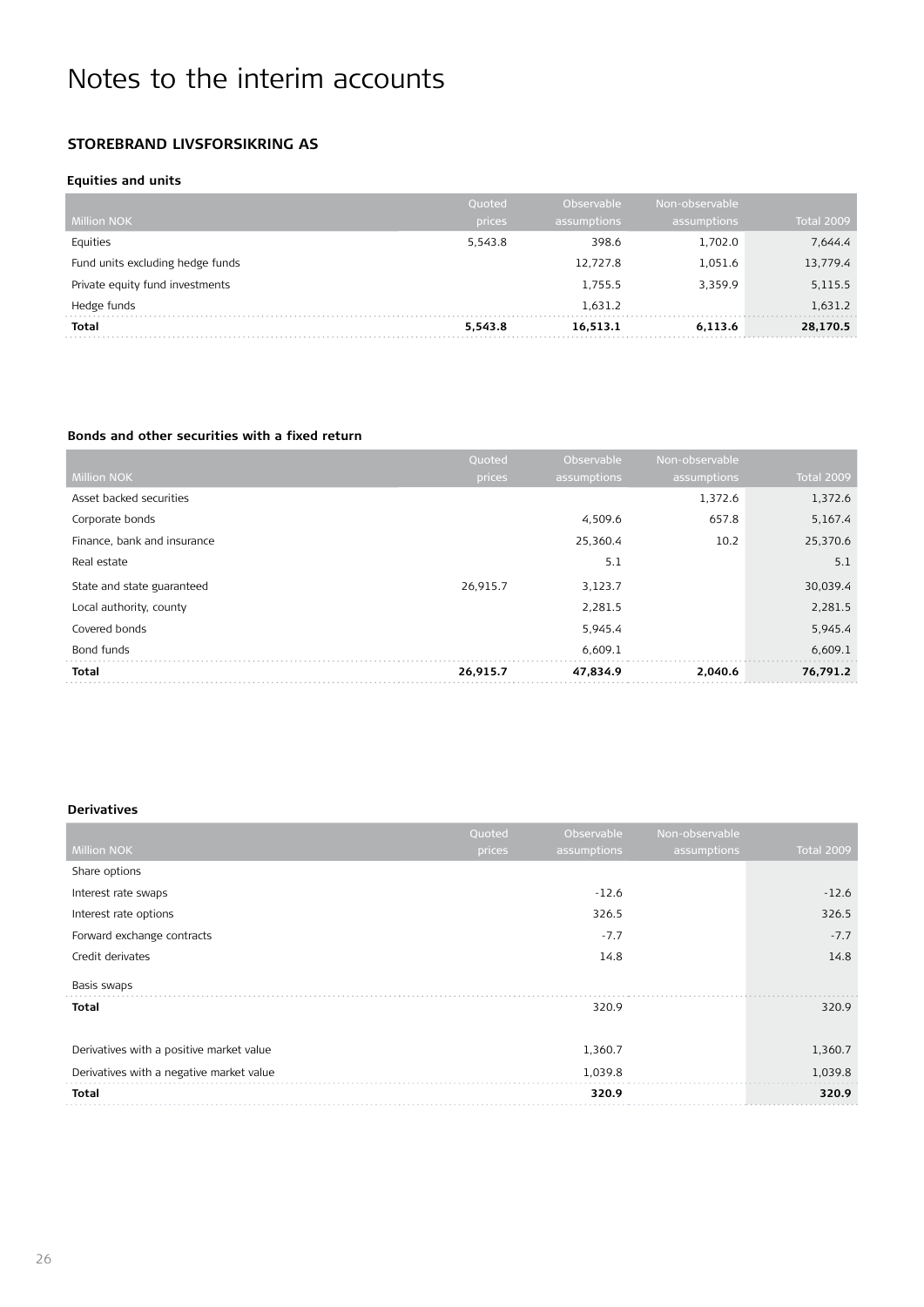### **Specification of papers pursuant to valuation techniques (non-observable assumptions)**

**Equities and units**

|                                  | Opening balance |          |              | Result booked | Closing balance |
|----------------------------------|-----------------|----------|--------------|---------------|-----------------|
| <b>Million NOK</b>               | 1 Jan 2009      | Purchase | <b>Sales</b> | in 2009       | 31 Dec 2009     |
| Equities                         | 1.793.6         | 55.3     | $-20.6$      | $-126.3$      | 1,702.0         |
| Fund units excluding hedge funds | 1.410.5         | 40.3     | $-17.4$      | $-381.8$      | 1,051.6         |
| Private equity fund investments  | 3.937.4         | 101.7    | $-13.9$      | $-665.3$      | 3.359.9         |
| <b>Total</b>                     | 7.141.5         | 197.3    | $-51.9$      | $-1.173.4$    | 6.113.6         |

#### **Bonds and other securities with a fixed return**

|                             | Opening balance |          |              | Result booked | Closing balance |
|-----------------------------|-----------------|----------|--------------|---------------|-----------------|
| <b>Million NOK</b>          | 1 Jan 2009      | Purchase | <b>Sales</b> | in 2009       | 31 Dec 2009     |
| Asset backed securities     | 1,703.3         |          | $-190.5$     | $-140.1$      | 1,372.7         |
| Corporate bonds             | 2.9             | 788.2    | $-64.9$      | $-68.4$       | 657.8           |
| Finance, bank and insurance | 11.6            | 2.8      |              | $-4.2$        | 10.2            |
| Local authority, county     |                 |          |              |               |                 |
| Bond funds                  |                 |          |              |               |                 |
| Total                       | 1.717.7         | 791.0    | $-255.4$     | $-212.7$      | 2.040.6         |

The statement of movements over the year is based on the financial instruments measured at fair value as per 31 December 2009 based on valuation methods in which a significant part of the input utilised in the methods is not observable in the market. The column «Supply» presents the acquisition cost of purchases made during 2009 of these financial instruments. The column «Disposals» presents the associated acquisition cost upon sales made during 2009 of these financial instruments plus received repayments of the principal. The column «Booked in 2009» presents the realised gains and losses, earned interest income and dividends, as well as changes in unrealised gains and losses.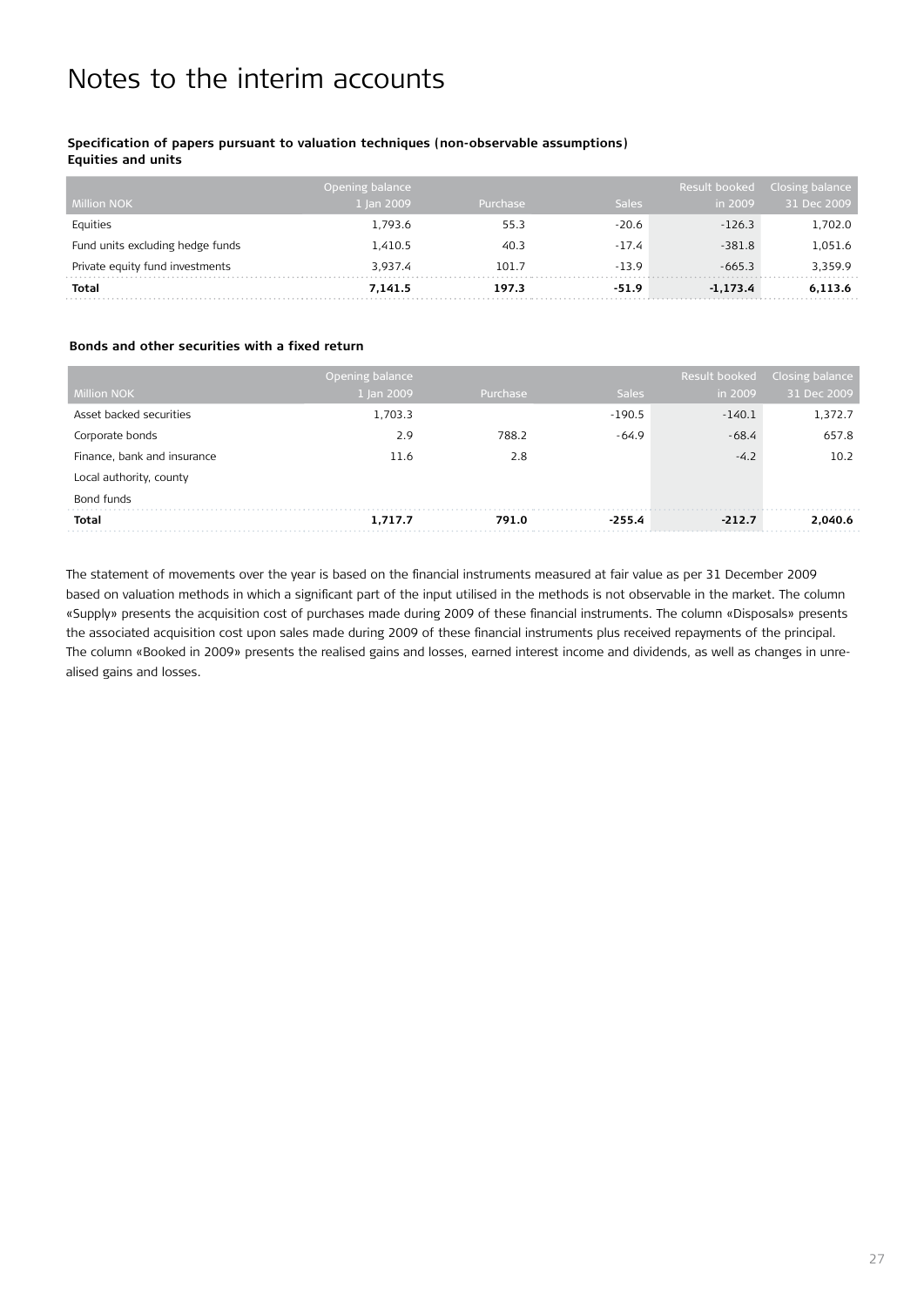### **Storebrand Livsforsikring group**

### **Equities and units**

| <b>Million NOK</b>               | Quoted<br>prices | Observable<br>assumptions | Non-observable<br>assumptions | <b>Total 2009</b> |
|----------------------------------|------------------|---------------------------|-------------------------------|-------------------|
| Equities                         | 20.191.7         | 911.4                     | 3.124.5                       | 24,227.6          |
| Fund units excluding hedge funds |                  | 37,861.2                  | 1,612.0                       | 39,473.2          |
| Private equity fund investments  |                  | 1,755.5                   | 3,555.1                       | 5,310.6           |
| Indirect real estate fund        |                  |                           | 2.050.4                       | 2,050.4           |
| Hedge funds                      |                  | 2.025.4                   |                               | 2.025.4           |
| <b>Total</b>                     | 20,191.7         | 42.553.5                  | 10.341.9                      | 73,087.1          |

#### **Bonds and other securities with a fixed return**

|                             | Quoted   | Observable  | Non-observable |                   |
|-----------------------------|----------|-------------|----------------|-------------------|
| <b>Million NOK</b>          | prices   | assumptions | assumptions    | <b>Total 2009</b> |
| Asset backed securities     |          | 1,412.7     | 1,372.6        | 2,785.3           |
| Corporate bonds             |          | 7.998.8     | 960.1          | 8,958.9           |
| Finance, bank and insurance |          | 30,205.7    | 13.1           | 30,218.8          |
| Real estate                 |          | 431.3       |                | 431.3             |
| State and state guaranteed  | 50,546,2 | 18,125.6    |                | 68,671.8          |
| Supranational organisations |          | 1,610.4     |                | 1,610.4           |
| Local authority, county     |          | 5,981.6     | 106.2          | 6,087.8           |
| Covered bonds               |          | 19,967.8    |                | 19,967.8          |
| Bond funds                  |          | 10,862.0    |                | 10.862.0          |
| Total                       | 50,546.6 | 96,595.8    | 2,452.1        | 149,594.0         |

#### **Derivatives**

|                                          | Quoted | Observable  | Non-observable |                   |
|------------------------------------------|--------|-------------|----------------|-------------------|
| <b>Million NOK</b>                       | prices | assumptions | assumptions    | <b>Total 2009</b> |
| Share options                            |        |             |                |                   |
| Equity-linked futures                    | 0.4    |             |                | 0.4               |
| Future interest rate agreements          |        | $-12.6$     |                | $-12.6$           |
| Interest rate swaps                      |        | 1 1 4 9 . 6 |                | 1,149.6           |
| Swaptions                                |        | 359.0       |                | 359.0             |
| Forward exchange contracts               | 10.9   | $-100.5$    |                | $-89.7$           |
| Basis swaps                              |        | 14.4        |                | 14.4              |
| Credit derivatives                       |        | 14.8        |                | 14.8              |
| <b>Total</b>                             | 11.3   | 1.424.5     |                | 1,435.8           |
|                                          |        |             |                |                   |
| Derivatives with a positive market value | 12.7   | 2,767.5     |                | 2,780.2           |
| Derivatives with a negative market value | $-1.4$ | $-1,343.0$  |                | $-1,344.4$        |
| Sum                                      | 11.3   | 1,424.5     |                | 1,435.8           |
|                                          |        |             |                |                   |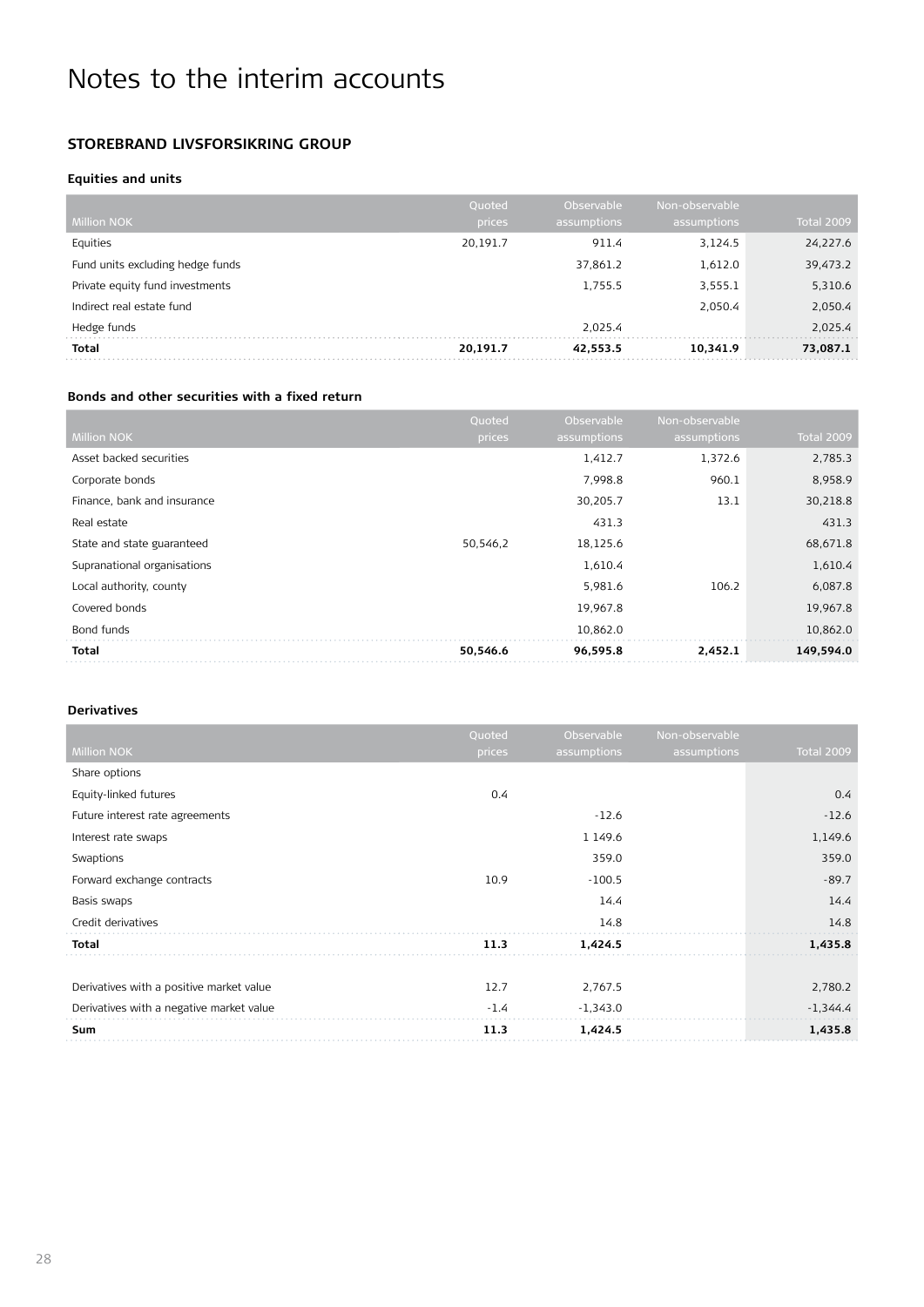### **Specification of papers pursuant to valuation techniques (non-observable assumptions)**

**Equities and units**

|                                  | Opening balance |          |              | Result booked | Closing balance |
|----------------------------------|-----------------|----------|--------------|---------------|-----------------|
| <b>Million NOK</b>               | 1 Jan 2009      | Purchase | <b>Sales</b> | in 2009       | 31 Dec 2009     |
| Equities                         | 3.154.6         | 129.0    | $-183.7$     | 24.6          | 3,124.5         |
| Fund units excluding hedge funds | 1.835.9         | 389.6    | $-20.8$      | $-397.7$      | 1,807.1         |
| Private equity fund investments  | 3.937.4         | 101.7    | $-13.9$      | $-665.3$      | 3.359.9         |
| Indirect real estate fund        | 3.214.4         | 142.3    |              | $-1.306.3$    | 2,050.4         |
| Total                            | 12,142.4        | 762.6    | $-218.4$     | $-2,344.7$    | 10,341.9        |

#### **Bonds and other securities with a fixed return**

|                             | Opening balance |          |              | Result booked | Closing balance |
|-----------------------------|-----------------|----------|--------------|---------------|-----------------|
| <b>Million NOK</b>          | 1 Jan 2009      | Purchase | <b>Sales</b> | in 2009       | 31 Dec 2009     |
| Asset backed securities     | 1,703.3         |          | $-190.5$     | $-140.1$      | 1,372.6         |
| Corporate bonds             | 305.3           | 790.1    | $-64.9$      | $-70.5$       | 960.1           |
| Finance, bank and insurance | 11.6            | 5.6      |              | $-4.1$        | 13.1            |
| Local authority, county     |                 | 106.2    |              |               | 106.2           |
| <b>Total</b>                | 2.020.2         | 901.9    | -255.4       | $-214.7$      | 2.452.1         |

The statement of movements over the year is based on the financial instruments measured at fair value as per 31 December 2009 based on valuation methods in which a significant part of the input utilised in the methods is not observable in the market. The column «Supply» presents the acquisition cost of purchases made during 2009 of these financial instruments. The column «Disposals» presents the associated acquisition cost upon sales made during 2009 of these financial instruments plus received repayments of the principal. The column «Booked in 2009» presents the realised gains and losses, earned interest income and dividends, as well as changes in unrealised gains and losses.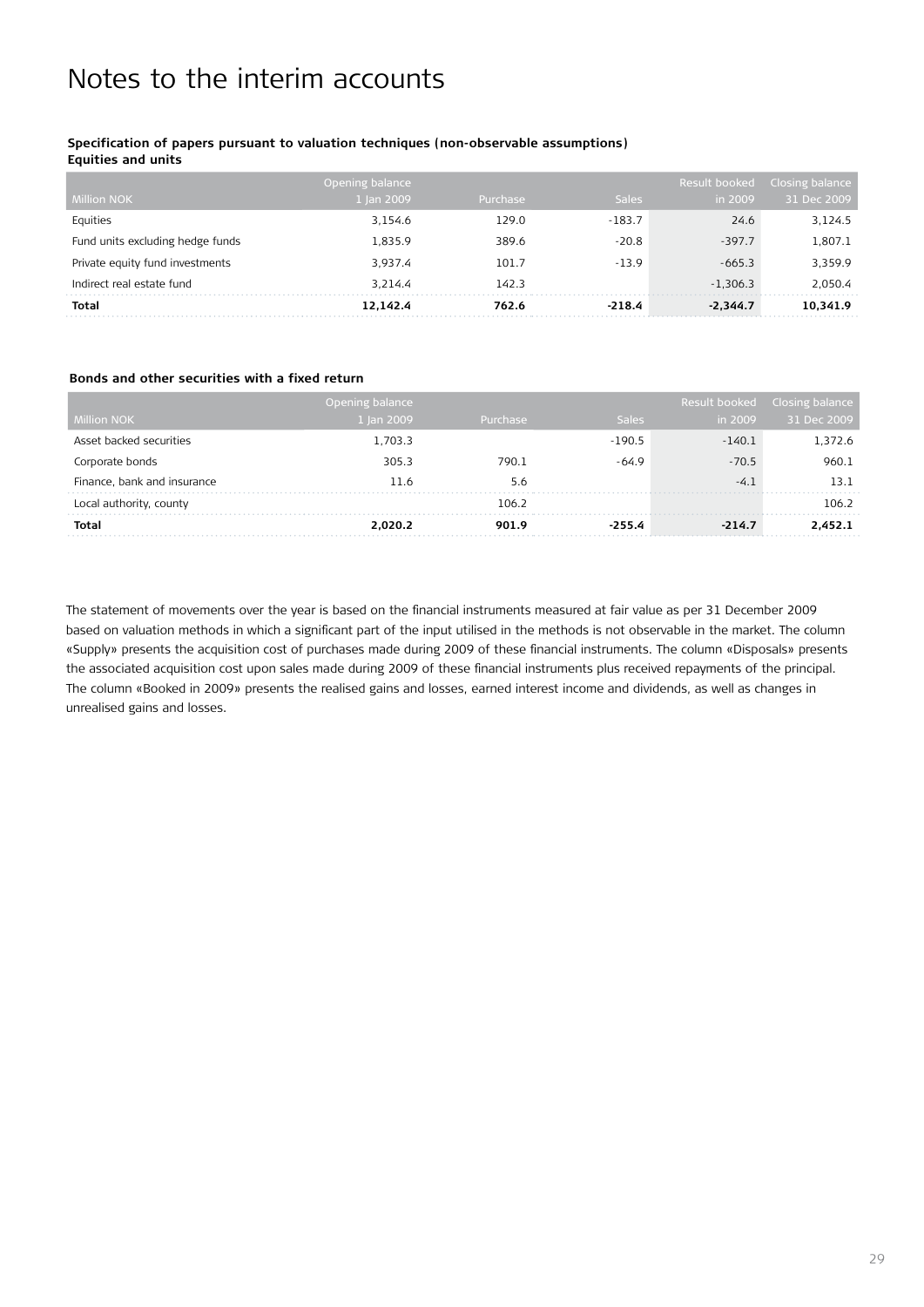### **Note 10: Further information on financial risk**

#### **Storebrand (excl. SPP)**

#### **General**

Storebrand Life Insurance's financial risk is principally associated with its ability to meet the annual return guarantee. This makes great demands on how the capital is invested in different securities and assets, and how the company practises its risk management.

The composition of the financial assets is determined by the company's investment strategy. The investment strategy establishes guidelines for the composition of financial assets through principles and limits for the company's risk management. The investment strategy also includes limits and guidelines for credit and counterparty exposure, currency risk and the use of derivatives. The objectives of this active risk management are to maintain good risk bearing capacity and to continuously adapt the financial risk to the company's financial strength. Given the risk the company is exposed to and with the aid of the risk management that is practised, the company expects to produce good returns, both in individual years and over time.

#### **Market risk**

Market risk is the risk of price changes in the financial markets, i.e. the interest rate, currency, equity, property or commodity markets, affecting the value of the company's financial instruments. Market risk is monitored continuously using a range of evaluation methods. The potential for losses in the investment portfolio on a one-year horizon for a given probability is calculated, and the portfolios are stress tested pursuant to the statutorily defined stress tests and internal models.

Storebrand Life Insurance is contractually committed to guarantee an annual return for around 92% of its savings customers, 3.5% on average. The guaranteed annual return places particular demands on how the capital is invested in different securities and assets. The investment strategy and thus the market risk for the different sub-portfolios in Storebrand Life Insurance are tailored to the risk tolerances Storebrand Life Insurance applies to the various products, policies and the company's primary capital. Given the current investment portfolio and dynamic risk management strategy, the annual return for the majority of the portfolio will normally fluctuate between 3% and 8%. Smaller portions of the portfolio are invested in profiles with somewhat lower and somewhat higher market risk. The share capital is invested such that it is exposed to a low level of risk. Dynamic risk management and hedging transactions reduce the likelihood of a low investment return. If investment return is not sufficient to meet the guaranteed interest rate, the shortfall will be met by using risk capital built up from previous surpluses. Risk capital primarily consists of additional statutory reserves and unrealised gains. The owner is responsible for meeting any shortfall that cannot be covered from risk capital. The average guaranteed interest rate is expected to fall in future years. New contracts include a guaranteed interest rate of 2.75%. Under current legislation and regulations, the technical insurance reserves that Storebrand Life Insurance is required to hold are not affected by changes in market interest rates.

#### **Liquidity risk**

Liquidity risk is the risk that the company will not be able to meet its payment obligations when they fall due, or that the company will not be able to sell securities at acceptable prices. Storebrand has established liquidity buffers in the group, and continuously monitors liquidity reserves against internal limits. Committed credit lines from banks have also been established that the companies can draw on if necessary.

Storebrand Life Insurance's liquidity strategy, in line with the regulations, specifies limits and measures for ensuring good liquidity in the customer portfolio. These specify a minimum allocation for assets that can be sold at short notice. Storebrand Life Insurance has money market investments, bonds, equities and other liquid investments that can be liquidated if required.

#### **Credit risk**

Credit risk is the risk that a counterparty is unable to meet his obligations. Maximum limits for credit exposure to individual debtors and for overall credit exposure to rating categories for Storebrand Life Insurance and other companies in the group are set by the board. Particular attention is paid to ensuring diversification of credit exposure to avoid concentrating credit exposure on any particular debtors or sectors. Changes in the credit standing of debtors is monitored. Storebrand uses published credit ratings wherever possible, supplemented by the company's own credit evaluation where there are no published ratings.

#### **SPP**

#### **General**

In the case of SPP the portfolio is divided into defined benefit pensions, defined contribution pensions and unit-linked policies. The company's financial risk is primarily associated with its ability to redeem guarantees. Both the defined benefits pensions and the defined contribution pensions in SPP have associated guarantees. This results in the generation of financial risk in the event of falling stock markets and falling interest rates. In the case of some policies, a risk also arises from strongly rising interests rates. Due to the somewhat more complex financial risk picture in SPP than in the Norwegian activities, risk is managed through derivative transactions in SPP's company portfolio. The investment strategy and risk management in SPP comprises three main pillars:

- asset allocation that results in a good return over time for customers and the owner
- the continuous implementation of risk management measures in the customer portfolios
- tailored hedging of certain selected insurance policies in the company's portfolio